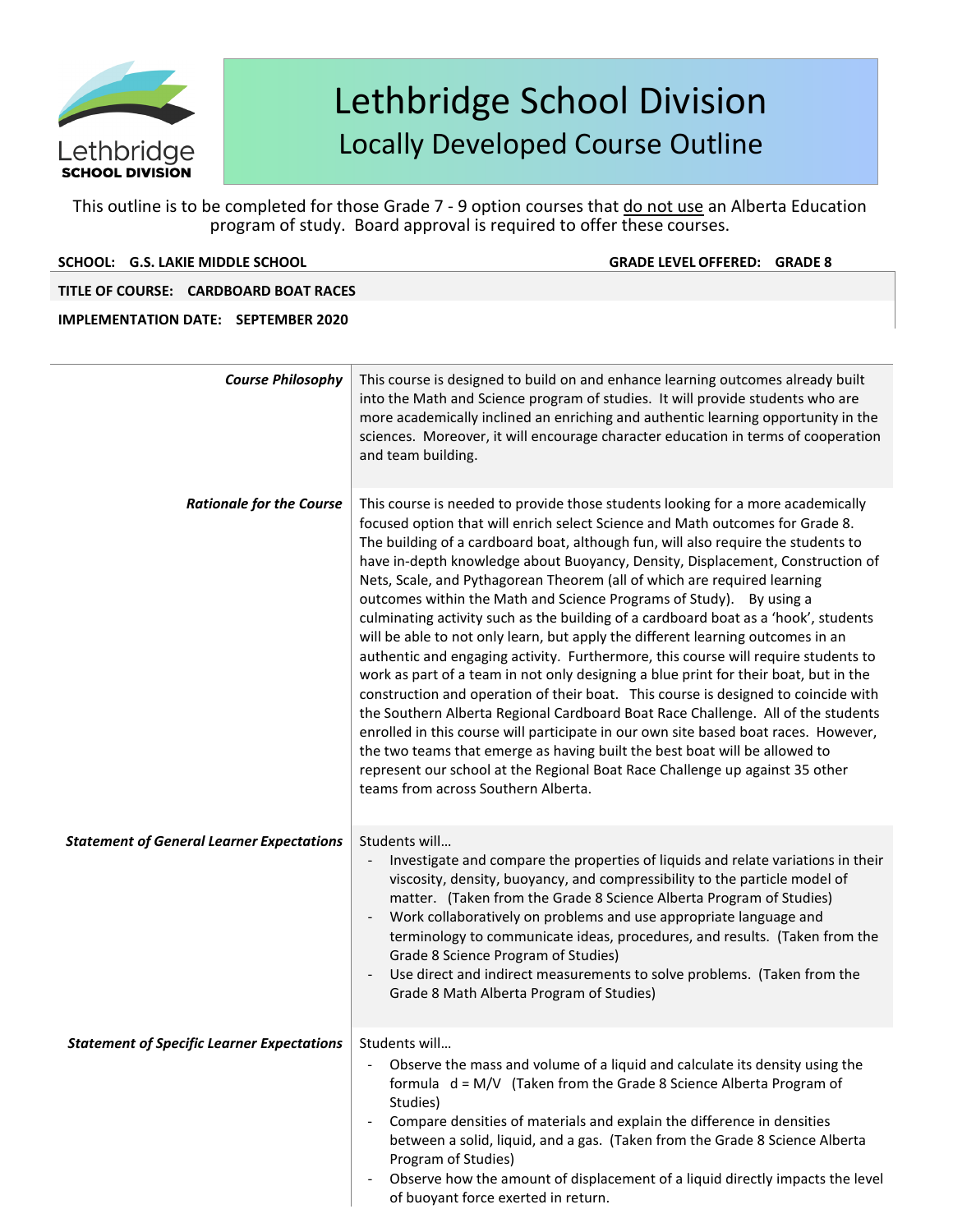| Develop and apply Pythagorean Theorem to solve problems (Taken from the<br>Grade 8 Math Alberta Program of Studies)<br>Draw and construct nets for 3D objects. (Taken from the Grade 8 Science<br>$\overline{\phantom{a}}$<br>Alberta Program of Studies)<br>Develop and apply formulas for determining the Volume of right rectangular<br>prisms. (Taken from the Grade 8 Science Alberta Program of Studies)                                                                                                                                                                                                                                                                                                                                                                                                    |
|-------------------------------------------------------------------------------------------------------------------------------------------------------------------------------------------------------------------------------------------------------------------------------------------------------------------------------------------------------------------------------------------------------------------------------------------------------------------------------------------------------------------------------------------------------------------------------------------------------------------------------------------------------------------------------------------------------------------------------------------------------------------------------------------------------------------|
| 28 to 32 student per year                                                                                                                                                                                                                                                                                                                                                                                                                                                                                                                                                                                                                                                                                                                                                                                         |
| Facilities - This option can be carried out within the confines of a 'normal<br>classroom' until the culminating activity. The culminating activity (a.k.a. the boat<br>races) will need to be held at one of the public swimming pools in Lethbridge.<br>Transportation to and from the pool can be accomplished by using the G.S. Lakie<br>Equipment - part of the challenge when building the Cardboard<br>School Bus.<br>boat is that teams are given a finite amount of materials to use in the construction<br>of the boat. The majority of these materials (i.e. tape, string, scissors, etc.) are<br>'normal classroom materials'. However, two 4'x8' sheets of cardboard per team<br>will need to be purchased as that is the standard amount supplied in the Regional<br>Cardboard Boat Race Challenge. |
| All resources will be created and developed by the teacher                                                                                                                                                                                                                                                                                                                                                                                                                                                                                                                                                                                                                                                                                                                                                        |
| There will be two primary means of assessing students in this option. The first will<br>involve written tests and quizzes based on lessons involving the mathematical and<br>scientific principles. The second component will involve a performance<br>assessment based on the prototype and actual construction of each team's<br>cardboard boat. For that, a point system will be used which will be provided to the<br>students ahead of time so they know what their boat must be capable of<br>accomplishing in order to receive top marks.                                                                                                                                                                                                                                                                  |
|                                                                                                                                                                                                                                                                                                                                                                                                                                                                                                                                                                                                                                                                                                                                                                                                                   |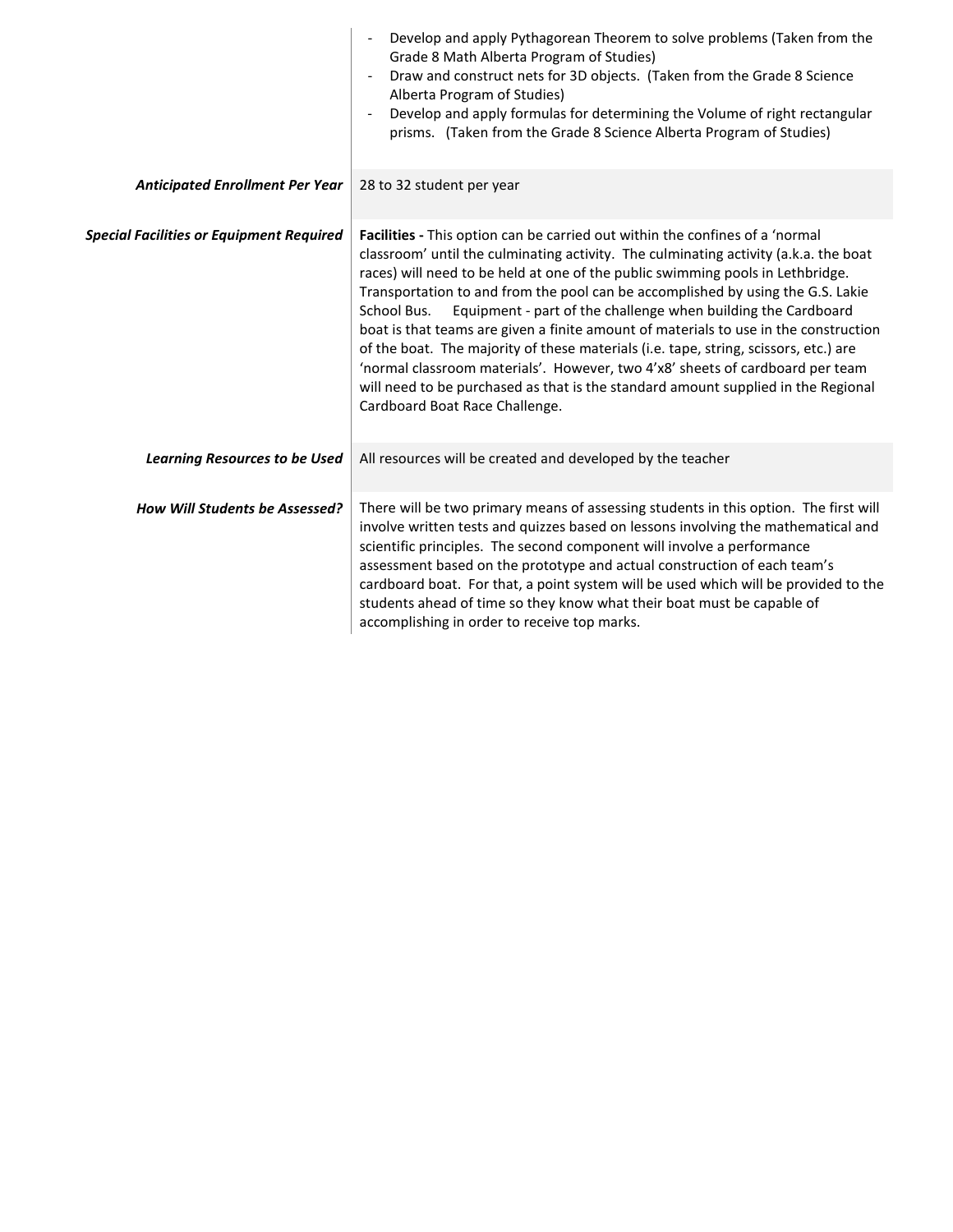

This outline is to be completed for those Grade 7 - 9 option courses that do not use an Alberta Education program of study. Board approval is required to offer these courses.

**SCHOOL: G.S. LAKIE MIDDLE SCHOOL GRADE LEVELOFFERED: GRADE 6 & 7**

**TITLE OF COURSE: DANCE GROOVES** 

| <b>Course Philosophy</b>                          | Through the provision of knowledge about dance and the opportunity to develop<br>physical, social and emotional skills, the dance program is intended to foster<br>technical proficiency, historical appreciation and positive self-conceit. Classes<br>foster positive group interactions in a supportive, non-threatening and challenging<br>environment. Students become creators, performers, historians, critics and<br>patrons.                                                                                                                                                                                                                                                                                                                                                                                                                                                                                                                                                                                                                                                                                                                                                 |  |  |  |  |
|---------------------------------------------------|---------------------------------------------------------------------------------------------------------------------------------------------------------------------------------------------------------------------------------------------------------------------------------------------------------------------------------------------------------------------------------------------------------------------------------------------------------------------------------------------------------------------------------------------------------------------------------------------------------------------------------------------------------------------------------------------------------------------------------------------------------------------------------------------------------------------------------------------------------------------------------------------------------------------------------------------------------------------------------------------------------------------------------------------------------------------------------------------------------------------------------------------------------------------------------------|--|--|--|--|
| <b>Rationale for the Course</b>                   | It has become evident that many students interested in dance curriculum<br>appreciate the opportunity to specialize in a particular dance discipline. The Hip-<br>Hop curriculum provides this opportunity and allows students to progress at their<br>own level.                                                                                                                                                                                                                                                                                                                                                                                                                                                                                                                                                                                                                                                                                                                                                                                                                                                                                                                     |  |  |  |  |
| <b>Statement of General Learner Expectations</b>  | The students will be able to appreciate, identify, and recognize basic Hip-<br>1.<br>Hop dance history.<br>2. The students will be able to identify, recognize, and demonstrate specific<br>Hip-Hop dance techniques<br>The students will be able to understand and demonstrate the process and<br>3.<br>elements of dance composition.                                                                                                                                                                                                                                                                                                                                                                                                                                                                                                                                                                                                                                                                                                                                                                                                                                               |  |  |  |  |
| <b>Statement of Specific Learner Expectations</b> | 1. In orientation, the students will be able to<br>1.1 Understand and respond to classroom rules, procedures and routines<br>1.2 Demonstrate a responsible attitude toward the physical and emotional safety<br>and comfort of self and others<br>1.3 Demonstrate respect for facilities, equipment and others in the classroom<br>1.4 Participate positively in the classroom<br>1.5 Work co-operatively and productively with all members of the class in pairs,<br>small groups and large groups<br>1.6 Show positive appreciation for the work of other members in the class<br>1.7 Understand the necessity of a warm-up and demonstrate an appropriate<br>warm-up<br>1.8 Use proper body alignment<br>1.10 Recognize their stage directions<br>1.12 Understand and keep in time to various tempos, time signatures and rhythms<br>1.13 Demonstrate control and poise during warm-up and genre work<br>2. The student will be able to appreciate, identify and recognize basic hip-<br>hop history<br>2.1 Recognize some of the pioneers of hip-hop and their significance to hip-hop<br>culture<br>2.2 recognize the original genres of hip-hop, where they originated and when |  |  |  |  |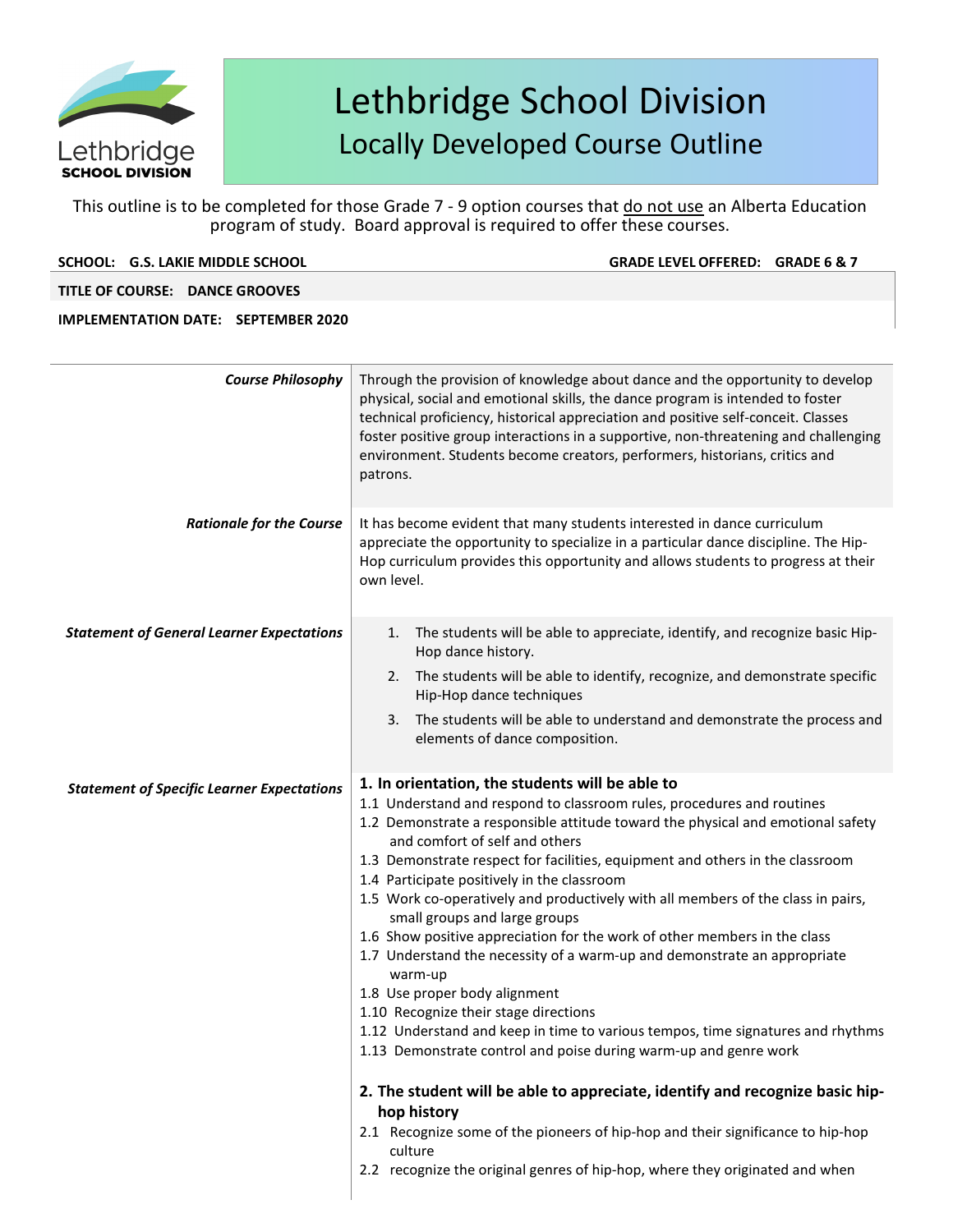|                                                 | 3. The student will be able to identify recognize, and demonstrate<br>specific skills in a variety of hip-hop dance genres<br>3.1 The specific hip-hop genres that students will be learning about include,<br>popping, locking, breaking, waving, gliding, stomp, tutting, animation, and<br>crump                                                                                                                                                                                                                                                                                                                                                                                                                                                                                                       |
|-------------------------------------------------|-----------------------------------------------------------------------------------------------------------------------------------------------------------------------------------------------------------------------------------------------------------------------------------------------------------------------------------------------------------------------------------------------------------------------------------------------------------------------------------------------------------------------------------------------------------------------------------------------------------------------------------------------------------------------------------------------------------------------------------------------------------------------------------------------------------|
| <b>Anticipated Enrollment Per Year</b>          | 65 - 95 students per year                                                                                                                                                                                                                                                                                                                                                                                                                                                                                                                                                                                                                                                                                                                                                                                 |
| <b>Special Facilities or Equipment Required</b> | G.S. Lakie's dance studio and stage will be utilized to deliver this class. This space<br>is conducive to dance classes as it has a large open floor space, full-length mirrors<br>along the wall, proper ventilation, and the necessary audio and video equipment.                                                                                                                                                                                                                                                                                                                                                                                                                                                                                                                                       |
| <b>Learning Resources to be Used</b>            | Locally Developed Course - Dance (Edmonton Public Schools, 2006).<br>Guest teachers / choreographers<br>Dance performance videos & documentaries                                                                                                                                                                                                                                                                                                                                                                                                                                                                                                                                                                                                                                                          |
| How Will Students be Assessed?                  | The beginner "Dance Grooves" curriculum approaches assessment as both<br>formative and summative. Students will be assessed as they integrate the theory<br>and skills acquired through the process of developing and implementing a dance<br>performance piece. Assessment is continuous and utilizes a variety of strategies,<br>creating a multi-dimensional approach, creating balanced assessment.<br>teacher observation<br>$\overline{\phantom{a}}$<br>performance rubric<br>$\overline{\phantom{a}}$<br>student choreography rubric<br>$\overline{\phantom{a}}$<br>conferences<br>$\blacksquare$<br>guided questions and interviews<br>mentor and coaching observations<br>$\overline{\phantom{a}}$<br>self and peer evaluations<br>$\blacksquare$<br>anecdotal records<br>recording performances |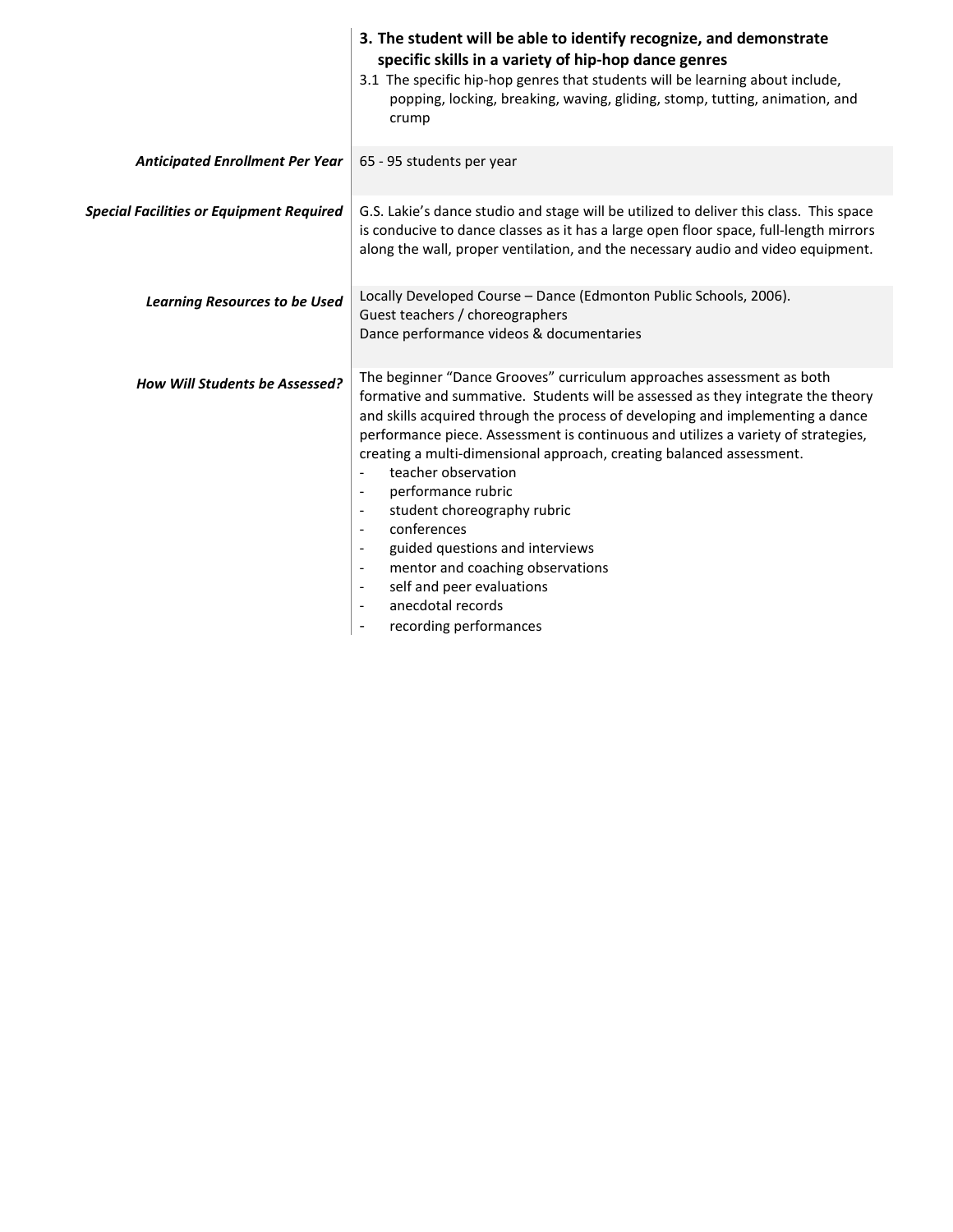

This outline is to be completed for those Grade 7 - 9 option courses that do not use an Alberta Education program of study. Board approval is required to offer these courses.

### **SCHOOL: G.S. LAKIE MIDDLE SCHOOL GRADE LEVELOFFERED: GRADE 8**

**TITLE OF COURSE: DRIVERS EDUCATION** 

| <b>Course Philosophy</b>                          | This course is designed for students that are nearing the age where they can start<br>to operate a motor vehicle. Being a licensed driver is a necessity this day in age,<br>and this course will help our students obtain their class 7 driver's license. Within<br>this course, students will explore many different methods of studying for tests as<br>they prepare to write their driver's exam.                          |
|---------------------------------------------------|--------------------------------------------------------------------------------------------------------------------------------------------------------------------------------------------------------------------------------------------------------------------------------------------------------------------------------------------------------------------------------------------------------------------------------|
| <b>Rationale for the Course</b>                   | 14 years of age is when one becomes legally eligible to obtain their class 7<br>(learners) driver's license. During grade 8, we have a large population of students<br>who turn 14 years of age which has created a demand to help those students<br>prepare for their written driver's exam. Studying for these types of exams is a skill<br>that is highly transferable and definitely related to general student education. |
| <b>Statement of General Learner Expectations</b>  | Students will be expected to complete a series of chapter exams that are<br>composed of multiple-choice questions meant to mimic those that they will find<br>on their actual Alberta Government written driver's examination. Students will<br>utilize the material covered in this course to not only help them on the written<br>examination, but on the road once they get behind the wheel.                               |
| <b>Statement of Specific Learner Expectations</b> | Students will demonstrate their ability to read a formal text for comprehension.<br>Students will develop a new vocabulary in order to understand the formal<br>language of the handbook. Students will apply their skills to "read" and<br>understand the many diagrams and charts in the handbook. Students will<br>demonstrate their knowledge of being a responsible driver.                                               |
| <b>Anticipated Enrollment Per Year</b>            | 90 students per year                                                                                                                                                                                                                                                                                                                                                                                                           |
| <b>Special Facilities or Equipment Required</b>   | There will be some off-campus field trips taken to observe different driving<br>scenarios and how traffic negotiates those situations.                                                                                                                                                                                                                                                                                         |
| <b>Learning Resources to be Used</b>              | This course will be based off of the Alberta Government's "Drivers Guide" booklet<br>which is available to the public as a resource to specifically help new drivers<br>prepare for their written drivers' exam. Locally developed lesson material will also<br>be prepared by the teacher.                                                                                                                                    |
| How Will Students be Assessed?                    | Students will be assessed through various projects and assignments. They will also<br>receive a summative mark for each chapter quiz that they complete, which will be<br>averaged together at the end of the course to create a final grade.                                                                                                                                                                                  |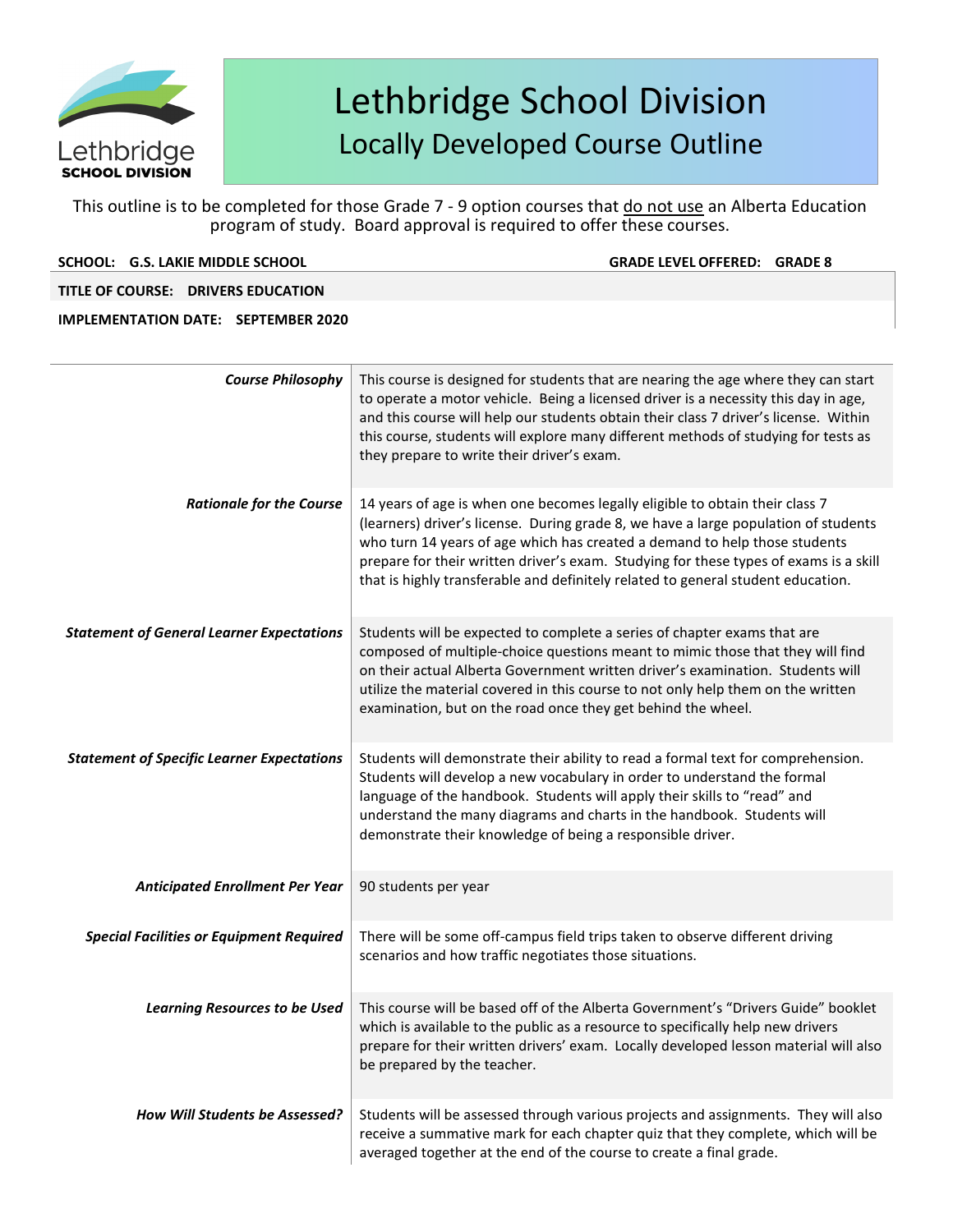

This outline is to be completed for those Grade 7 - 9 option courses that do not use an Alberta Education program of study. Board approval is required to offer these courses.

| SCHOOL: G.S. LAKIE MIDDLE SCHOOL      | GRADE LEVEL OFFERED: GRADE 6 7 & 8                                                   |
|---------------------------------------|--------------------------------------------------------------------------------------|
| TITLE OF COURSE: EXPLORING CREATIVITY |                                                                                      |
| IMPLEMENTATION DATE: SEPTEMBER 2020   |                                                                                      |
|                                       |                                                                                      |
| <b>Course Philosophy</b>              | In this course, students will build upon their creative skills and talents through a |
|                                       | variety of crafts, projects, and artistic mediums.                                   |
|                                       |                                                                                      |
|                                       |                                                                                      |

| <b>Rationale for the Course</b>                   | Design will give students an opportunity to explore their creativity in an inclusive,<br>calm, and inspiring environment. This course will give students access to materials<br>and project opportunities they might not otherwise have the chance to explore. |
|---------------------------------------------------|----------------------------------------------------------------------------------------------------------------------------------------------------------------------------------------------------------------------------------------------------------------|
| <b>Statement of General Learner Expectations</b>  | Students will build upon their creative skills and talents through a variety of crafts,<br>projects, and artistic mediums.<br>Students will appreciate different forms and mediums of creative expression.                                                     |
| <b>Statement of Specific Learner Expectations</b> | Students will demonstrate how creative ideas can be represented through visual<br>presentation.<br>Students will work both individually and in groups.<br>Students will create and share their own creative projects.                                          |
| <b>Anticipated Enrollment Per Year</b>            | 60 students per year.                                                                                                                                                                                                                                          |
| <b>Special Facilities or Equipment Required</b>   | Arts and crafts supplies which could include, but not be limited to, the following:<br>Glue guns<br>$\bullet$<br>Craft paper<br>Glue<br>Scissors<br>Drawing utensils<br>Yarn and other textiles<br>Scrapbooking supplies                                       |
| <b>Learning Resources to be Used</b>              | Resources created and developed by the teacher. Magazines and other forms of<br>media. Websites.                                                                                                                                                               |
| <b>How Will Students be Assessed?</b>             | Students will be assessed on various creative projects and assignments.                                                                                                                                                                                        |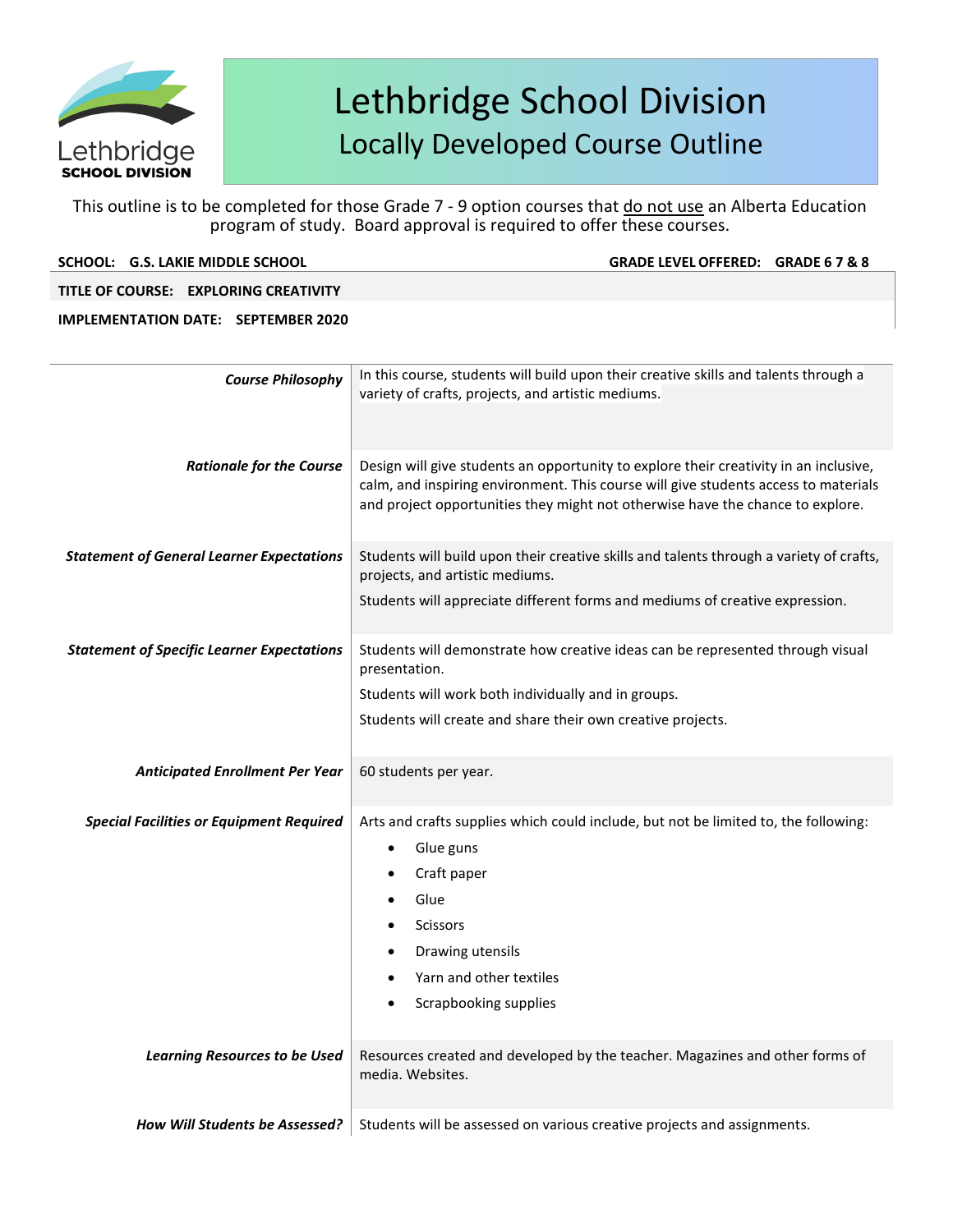

This outline is to be completed for those Grade 7 - 9 option courses that do not use an Alberta Education program of study. Board approval is required to offer these courses.

|  | SCHOOL: G.S. LAKIE MIDDLE SCHOOL |  |
|--|----------------------------------|--|
|--|----------------------------------|--|

**GRADE LEVEL OFFERED: GRADE 8** 

**TITLE OF COURSE: FILM STUDIES** 

### **IMPLEMENTATION DATE: SEPTEMBER 2020**

**Course Philosophy** Viewing enables students to acquire information and to appreciate the ideas and experiences of others. Many of the comprehension processes involved in reading, such as previewing, predicting and making inferences, may also be used in viewing. This course gives students an experience in the viewing strand while pursuing a personal interest. *Rationale for the Course* The aim of this course is to enhance the regular Language Arts Program of Studies. *Statement of General Learner Expectations* The aim of this course is to enable each student to understand and appreciate language in a variety of situations for communication, personal satisfaction and learning in accordance to some of the general outcomes already outlined in the Language Arts Program of Study. • *General Outcome 1*: Students view films to explore thoughts, ideas, feelings and experiences. • *General Outcome 2*: Students will view films to comprehend and respond personally and critically to film. • *General Outcome 3*: Students will view films to enhance the clarity and artistry of communication • *General Outcome 4*: Students will view films to respect, support and collaborate with others *Statement of Specific Learner Expectations* The students Will.... Consider the ideas of others listen and respond constructively to alternative ideas or opinions-select and focus relevant ideas from personal experiences and prior knowledge to understand new ideas and information identify, connect, and summarize in own words, the main ideas of various films, experience films justify own point of view about print and film using evidence from films • identify genres of film- predict and discuss the consequences of events or characters' actions, based on information in film • compare the choices and behaviors of characters portrayed in film with those of self and others • analyze how plot develops; the connection between plot and subplot; and the interrelationship of plot, setting and characters • talk about experiences similar or related to those in film, identify and explain conflict, and discuss how it develops and may be resolved • develop, clarify and defend own interpretation, based on evidence from the film with support from own experiences • discuss how techniques, such as colour, shape, composition, suspense, foreshadowing and flashback, are used to communicate meaning and enhance effects in film identify and explain the usefulness, effectiveness and limitations of various forms of film • reflect on, revise and elaborate on initial impressions of film, identify various forms and genres of film, and describe key characteristics of each • identify the characteristics of film and discuss connections among plot and subplot, main and supporting characters, main idea and theme • identify the narrator's perspective, and explain how it affects the overall meaning of a film identify and explain how narrative in a film hooks, foreshadowing, flashback, suspense and surprise endings contribute to the effectiveness of plot development explain how sound and image work together to create effects in film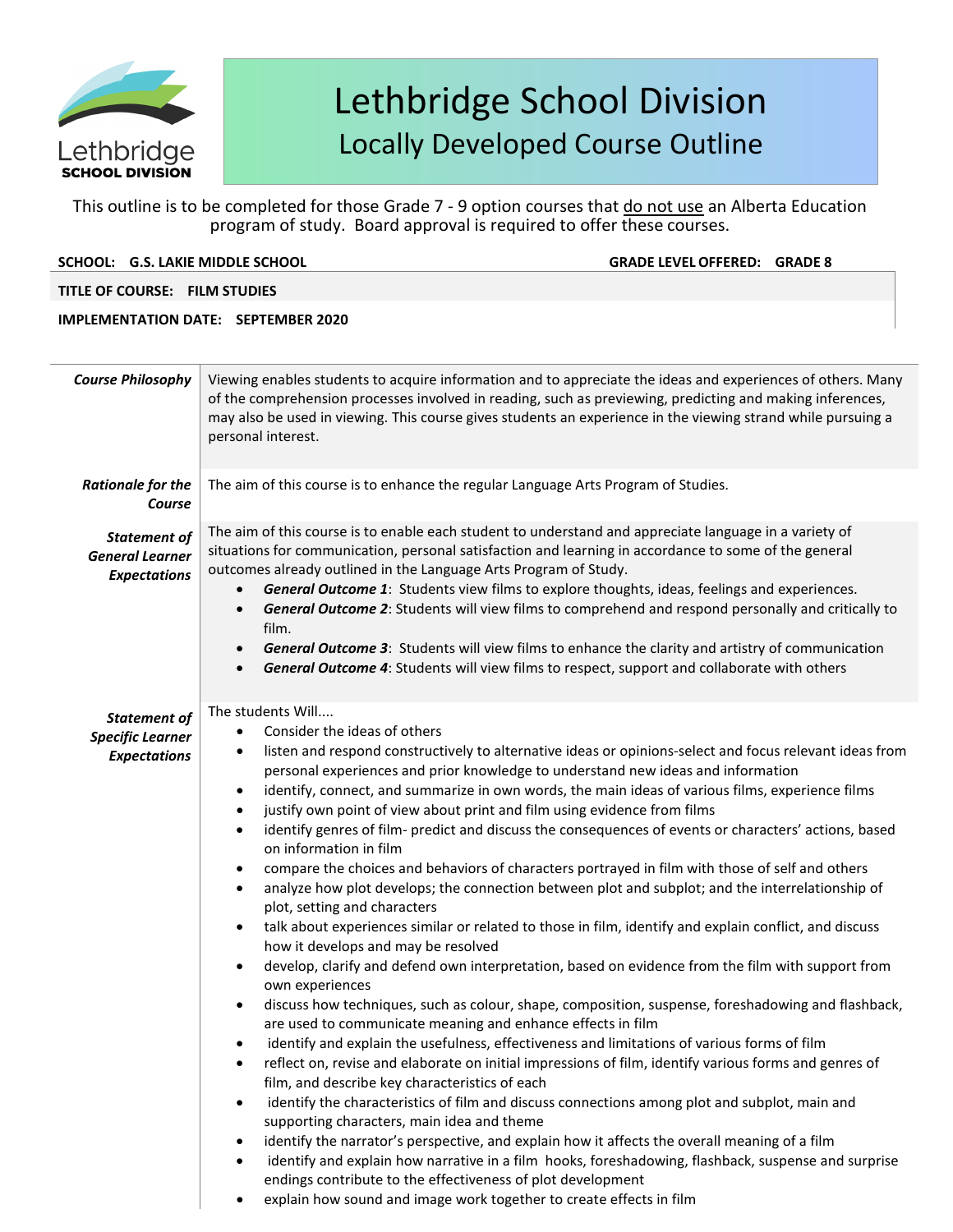|                                                           | compare the choices and behaviors of characters portrayed in film with those of self and others<br>٠<br>analyze how plot develops; the connection between plot and subplot; and the interrelationship of<br>plot, setting and characters<br>talk about experiences similar or related to those in film, identify and explain conflict, and discuss<br>$\bullet$<br>how it develops and may be resolved<br>develop, clarify and defend own interpretation, based on evidence from the film with support from<br>$\bullet$<br>own experiences<br>discuss how techniques, such as colour, shape, composition, suspense, foreshadowing and flashback,<br>$\bullet$<br>are used to communicate meaning and enhance effects in film<br>identify and explain the usefulness, effectiveness and limitations of various forms of film<br>$\bullet$<br>reflect on, revise and elaborate on initial impressions of film, identify various forms and genres of<br>$\bullet$<br>film, and describe key characteristics of each<br>identify the characteristics of film and discuss connections among plot and subplot, main and<br>$\bullet$<br>supporting characters, main idea and theme<br>identify the narrator's perspective, and explain how it affects the overall meaning of a film<br>$\bullet$<br>identify and explain how narrative in a film hooks, foreshadowing, flashback, suspense and surprise<br>$\bullet$<br>endings contribute to the effectiveness of plot development<br>explain how sound and image work together to create effects in film.<br>$\bullet$ |                                                                                                                                                               |                                                                                                                                              |                                                             |                                                         |  |
|-----------------------------------------------------------|---------------------------------------------------------------------------------------------------------------------------------------------------------------------------------------------------------------------------------------------------------------------------------------------------------------------------------------------------------------------------------------------------------------------------------------------------------------------------------------------------------------------------------------------------------------------------------------------------------------------------------------------------------------------------------------------------------------------------------------------------------------------------------------------------------------------------------------------------------------------------------------------------------------------------------------------------------------------------------------------------------------------------------------------------------------------------------------------------------------------------------------------------------------------------------------------------------------------------------------------------------------------------------------------------------------------------------------------------------------------------------------------------------------------------------------------------------------------------------------------------------------------------------------------------------------------|---------------------------------------------------------------------------------------------------------------------------------------------------------------|----------------------------------------------------------------------------------------------------------------------------------------------|-------------------------------------------------------------|---------------------------------------------------------|--|
| <b>Anticipated</b><br><b>Enrollment Per Year</b>          | Approximately 30 students per year                                                                                                                                                                                                                                                                                                                                                                                                                                                                                                                                                                                                                                                                                                                                                                                                                                                                                                                                                                                                                                                                                                                                                                                                                                                                                                                                                                                                                                                                                                                                  |                                                                                                                                                               |                                                                                                                                              |                                                             |                                                         |  |
| <b>Special Facilities or</b><br><b>Equipment Required</b> | Multi-media devices such as Projector, DVD Player, etc.                                                                                                                                                                                                                                                                                                                                                                                                                                                                                                                                                                                                                                                                                                                                                                                                                                                                                                                                                                                                                                                                                                                                                                                                                                                                                                                                                                                                                                                                                                             |                                                                                                                                                               |                                                                                                                                              |                                                             |                                                         |  |
| <b>Learning Resources</b><br>to be Used                   | A variety of school owned films and online district resources.                                                                                                                                                                                                                                                                                                                                                                                                                                                                                                                                                                                                                                                                                                                                                                                                                                                                                                                                                                                                                                                                                                                                                                                                                                                                                                                                                                                                                                                                                                      |                                                                                                                                                               |                                                                                                                                              |                                                             |                                                         |  |
| <b>How Will Students</b><br>be Assessed?                  | Post viewing activities will be graded with a teacher generated rubric. Sample below:<br>Activity:                                                                                                                                                                                                                                                                                                                                                                                                                                                                                                                                                                                                                                                                                                                                                                                                                                                                                                                                                                                                                                                                                                                                                                                                                                                                                                                                                                                                                                                                  | Wasteland - Dignity and Art                                                                                                                                   |                                                                                                                                              |                                                             |                                                         |  |
|                                                           | <b>CATEGORY</b>                                                                                                                                                                                                                                                                                                                                                                                                                                                                                                                                                                                                                                                                                                                                                                                                                                                                                                                                                                                                                                                                                                                                                                                                                                                                                                                                                                                                                                                                                                                                                     | $\overline{\mathbf{4}}$                                                                                                                                       | 3                                                                                                                                            | $\mathbf{2}$                                                | 1                                                       |  |
|                                                           | Relevant,<br>detailed, accurate<br>and varied<br>information                                                                                                                                                                                                                                                                                                                                                                                                                                                                                                                                                                                                                                                                                                                                                                                                                                                                                                                                                                                                                                                                                                                                                                                                                                                                                                                                                                                                                                                                                                        | Watches film.<br>Completes activity<br>with depth, details<br>and examples.<br>Activity is complete<br>and interesting.<br>Subject knowledge<br>is excellent. | Watches film.<br>Completed activity<br>includes essential<br>knowledge about the done.<br>topic. Subject<br>knowledge appears<br>to be good. | Watches film.<br>Activity is either<br>incomplete or poorly | Film is not watched<br>and activity is not<br>finished. |  |
|                                                           |                                                                                                                                                                                                                                                                                                                                                                                                                                                                                                                                                                                                                                                                                                                                                                                                                                                                                                                                                                                                                                                                                                                                                                                                                                                                                                                                                                                                                                                                                                                                                                     |                                                                                                                                                               |                                                                                                                                              |                                                             |                                                         |  |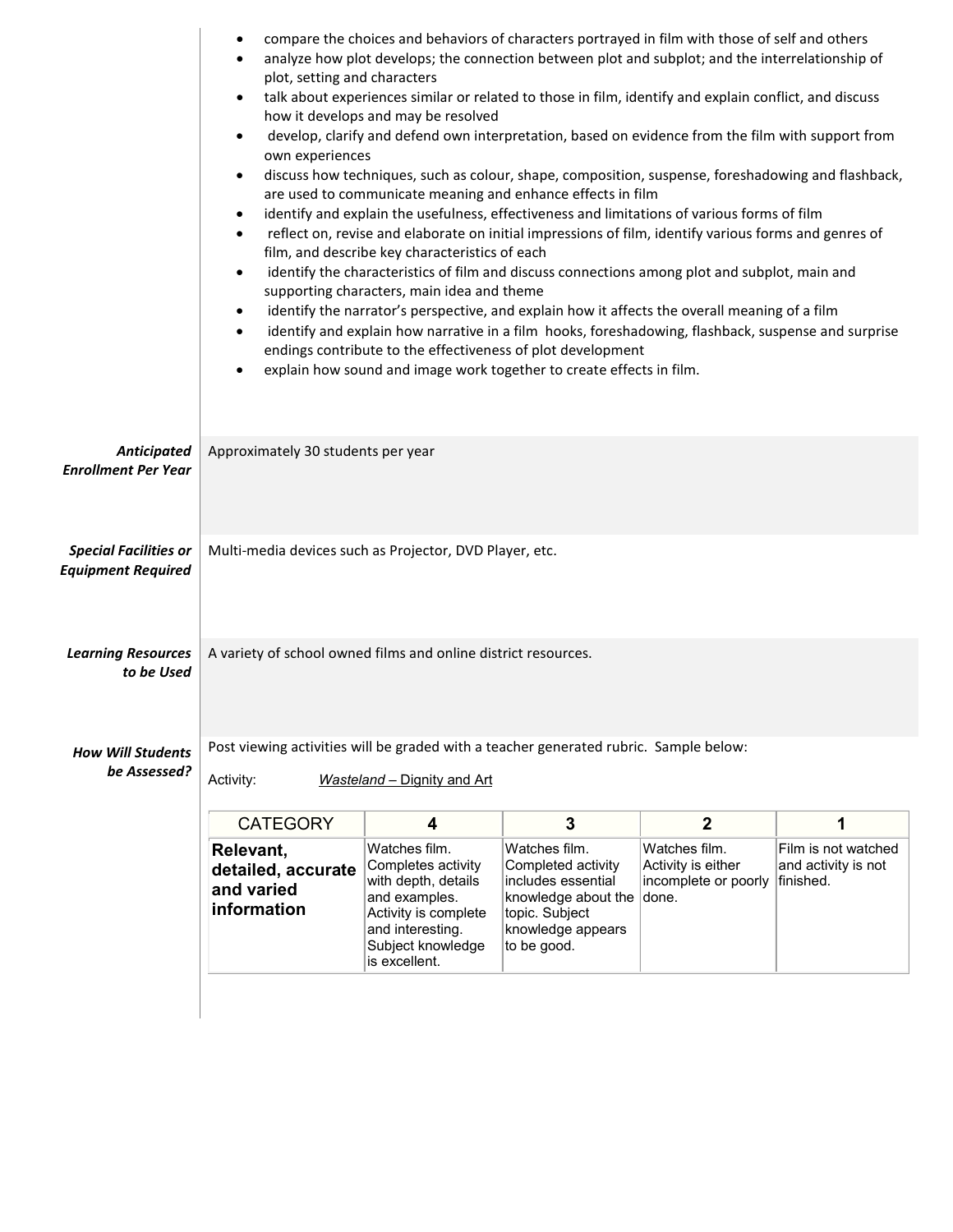

This outline is to be completed for those Grade 7 - 9 option courses that do not use an Alberta Education program of study. Board approval is required to offer these courses.

| SCHOOL: G.S. LAKIE MIDDLE SCHOOL |  |  |
|----------------------------------|--|--|
|                                  |  |  |

**GRADE LEVEL OFFERED: GRADE 6** 

**TITLE OF COURSE: FORENSICS**

| <b>Course Philosophy</b>                          | This course is designed to go beyond the Evidence and Investigation unit in the<br>Grade 6 Science curriculum to provide students with a deeper appreciation for<br>forensic science. Forensic science is critical to an effective justice system, which in<br>turn is a pillar of a civil society. This course will provide students with an enriching<br>and authentic learning opportunity that explores an application of the science they<br>have learned in class. |  |  |  |  |
|---------------------------------------------------|--------------------------------------------------------------------------------------------------------------------------------------------------------------------------------------------------------------------------------------------------------------------------------------------------------------------------------------------------------------------------------------------------------------------------------------------------------------------------|--|--|--|--|
| <b>Rationale for the Course</b>                   | This course is an extension of the Grade 6 Science curriculum and offers students a<br>deeper look into possible career paths related to the sciences. Students will be<br>able to apply what they may have already learned and sharpen their skills of<br>inquiry, observation, and analysis.                                                                                                                                                                           |  |  |  |  |
| <b>Statement of General Learner Expectations</b>  | Forensics is a science and technology course. Using scientific inquiry skills,<br>students will learn how to observe, collect, analyze, and evaluate evidence found<br>at crime scenes. The purpose of this course is to expose students to a variety of<br>Forensic fields and careers.                                                                                                                                                                                 |  |  |  |  |
| <b>Statement of Specific Learner Expectations</b> | Students will:                                                                                                                                                                                                                                                                                                                                                                                                                                                           |  |  |  |  |
|                                                   | Learn how to conduct a variety of experiments used by forensic scientists<br>to analyze evidence collected from crime scene.                                                                                                                                                                                                                                                                                                                                             |  |  |  |  |
|                                                   | Evaluate forensic evidence analysis techniques.<br>$\bullet$                                                                                                                                                                                                                                                                                                                                                                                                             |  |  |  |  |
|                                                   | Develop critical analytical skills and apply them in case-study situations.<br>$\bullet$                                                                                                                                                                                                                                                                                                                                                                                 |  |  |  |  |
|                                                   | Learn the techniques used by crime scene investigators to identify and<br>collect evidence at a crime scene.                                                                                                                                                                                                                                                                                                                                                             |  |  |  |  |
|                                                   | Work collaboratively with other classmates to analyze and identify<br>unknown sources of evidence.                                                                                                                                                                                                                                                                                                                                                                       |  |  |  |  |
| <b>Anticipated Enrollment Per Year</b>            | 30 students per year                                                                                                                                                                                                                                                                                                                                                                                                                                                     |  |  |  |  |
| <b>Special Facilities or Equipment Required</b>   | Students may get the opportunity to go on various field trips (Lethbridge College,<br>Lethbridge Police Station)                                                                                                                                                                                                                                                                                                                                                         |  |  |  |  |
|                                                   | Science equipment will be required for various labs and experiments.                                                                                                                                                                                                                                                                                                                                                                                                     |  |  |  |  |
| <b>Learning Resources to be Used</b>              | All resources will be created and developed by the teacher.                                                                                                                                                                                                                                                                                                                                                                                                              |  |  |  |  |
| <b>How Will Students be Assessed?</b>             | Students will be assessed through a variety of assignments, quizzes, labs, and                                                                                                                                                                                                                                                                                                                                                                                           |  |  |  |  |
|                                                   | experiments.                                                                                                                                                                                                                                                                                                                                                                                                                                                             |  |  |  |  |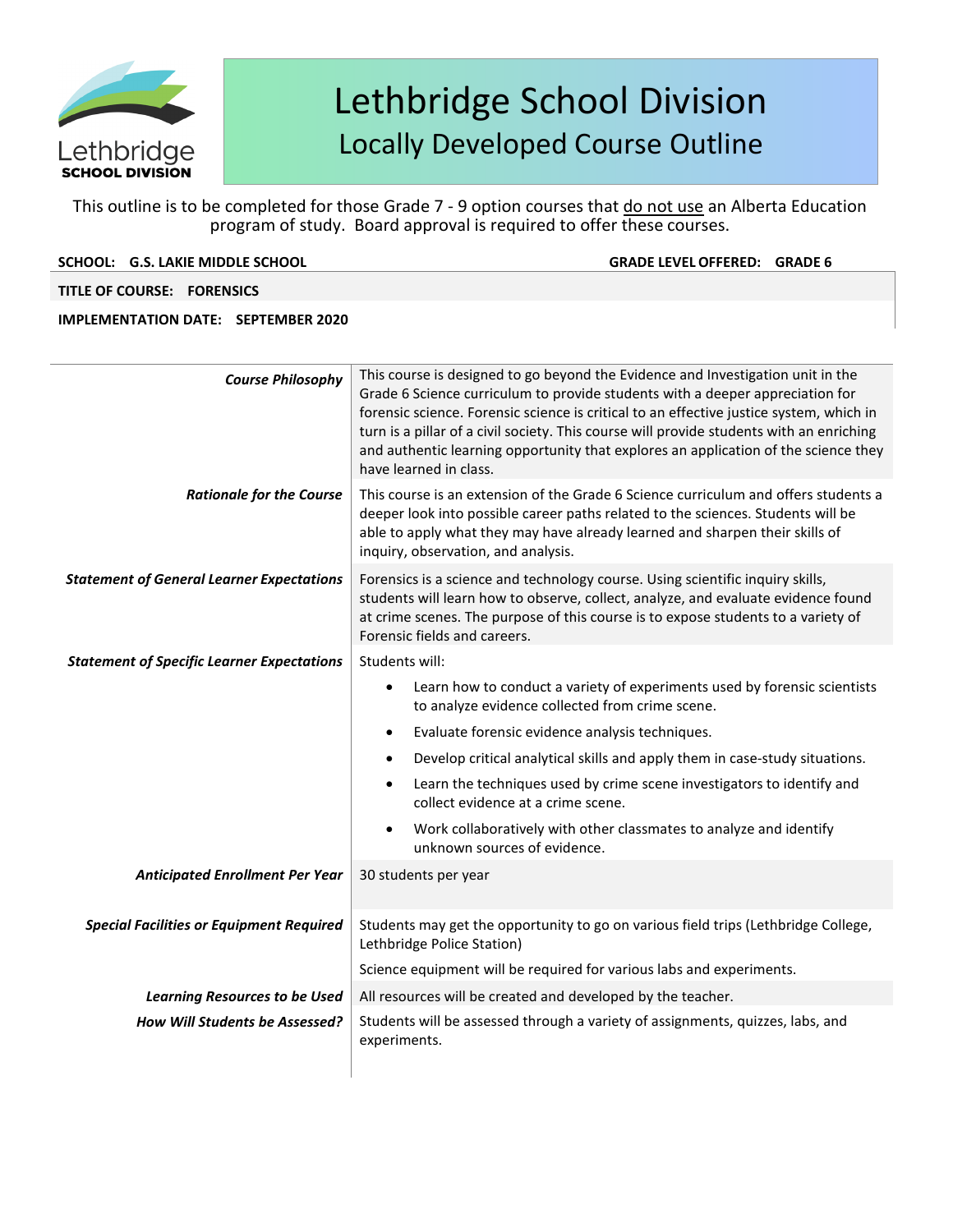

This outline is to be completed for those Grade 7 - 9 option courses that do not use an Alberta Education program of study. Board approval is required to offer these courses.

| SCHOOL: G.S. LAKIE MIDDLE SCHOOL |  |  |
|----------------------------------|--|--|
|                                  |  |  |

**GRADE LEVEL OFFERED: GRADE 6 7 & 8** 

**TITLE OF COURSE: MATH 4 LIFE**

| <b>Course Philosophy</b>                          | Mathematics is for everyone, and everyone is a math person. Students can<br>sometimes label themselves as "not a math person" based on negative learning<br>experiences that they have had. This course will offer students an opportunity to<br>experience math in a setting that is not bound by curricular outcomes and without<br>the stress of timed standardized tests. The deep beauty of mathematics can<br>sometimes be obscured by the limited curricular outcomes. It is my hope that<br>through this course, students will get a glimpse of their own mathematical<br>potential and the beauty that lies in mathematics. |
|---------------------------------------------------|--------------------------------------------------------------------------------------------------------------------------------------------------------------------------------------------------------------------------------------------------------------------------------------------------------------------------------------------------------------------------------------------------------------------------------------------------------------------------------------------------------------------------------------------------------------------------------------------------------------------------------------|
| <b>Rationale for the Course</b>                   | This course is intended to present mathematical concepts in a non-threatening<br>way that is not attached to speed, memory, or tests. It is my hope that this course<br>will offer some positive learning experiences for students who have struggled with<br>math in order to build confidence and appreciation for the subject. Students will<br>see that math extends beyond the classroom and is useful and necessary in many<br>areas of life.                                                                                                                                                                                  |
| <b>Statement of General Learner Expectations</b>  | This course will vary by term, depending on which grade level it is being offered to.<br>Student choice and opinion will also play a role in deciding what topics are<br>explored.<br>However, regardless of grade level, students will<br>Develop an understanding that mathematics exists outside of the<br>classroom<br>Develop an appreciate for the role of mathematics in art, design, play,<br>and everyday life<br>Develop confidence in their ability to "do math"<br>Collaborate and share their understanding with others                                                                                                 |
| <b>Statement of Specific Learner Expectations</b> | This course will vary by term, depending on which grade level it is being offered to.<br>Student choice and opinion will also play a role in deciding what topics are<br>explored.<br>Depending on grade level and student interest, students will<br>Use mathematics to create art and recognize it in other works of art<br>Use mathematics to play games and even create their own games<br>Use mathematics to create a budget and gain a deeper understanding of<br>finances<br>Play with mathematical concepts and ideas to solve problems<br>Investigate the role that mathematics plays in various career options             |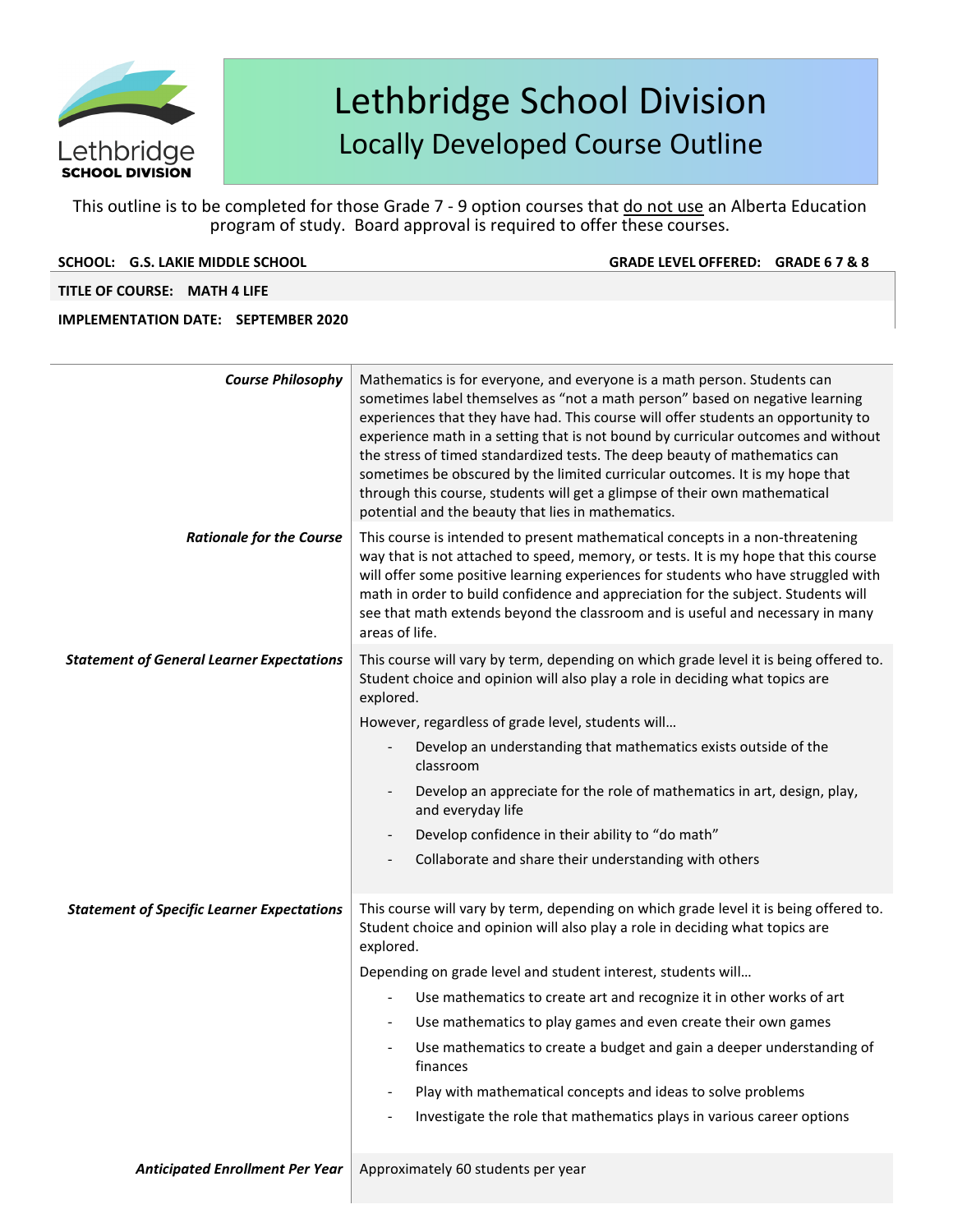| <b>Special Facilities or Equipment Required</b> | Dice, cards, board games, art supplies.                                                                                                                                                                                                            |
|-------------------------------------------------|----------------------------------------------------------------------------------------------------------------------------------------------------------------------------------------------------------------------------------------------------|
| <b>Learning Resources to be Used</b>            | All resources will be created and developed by the teacher. Student choice and<br>opinion will also play a role in deciding what resources will be used.                                                                                           |
| <b>How Will Students be Assessed?</b>           | Students will be assessed through various tasks, projects, and assignments. This<br>course will be very exploratory and collaborative in nature, so students will also be<br>assessed on their participation and ability to work well with others. |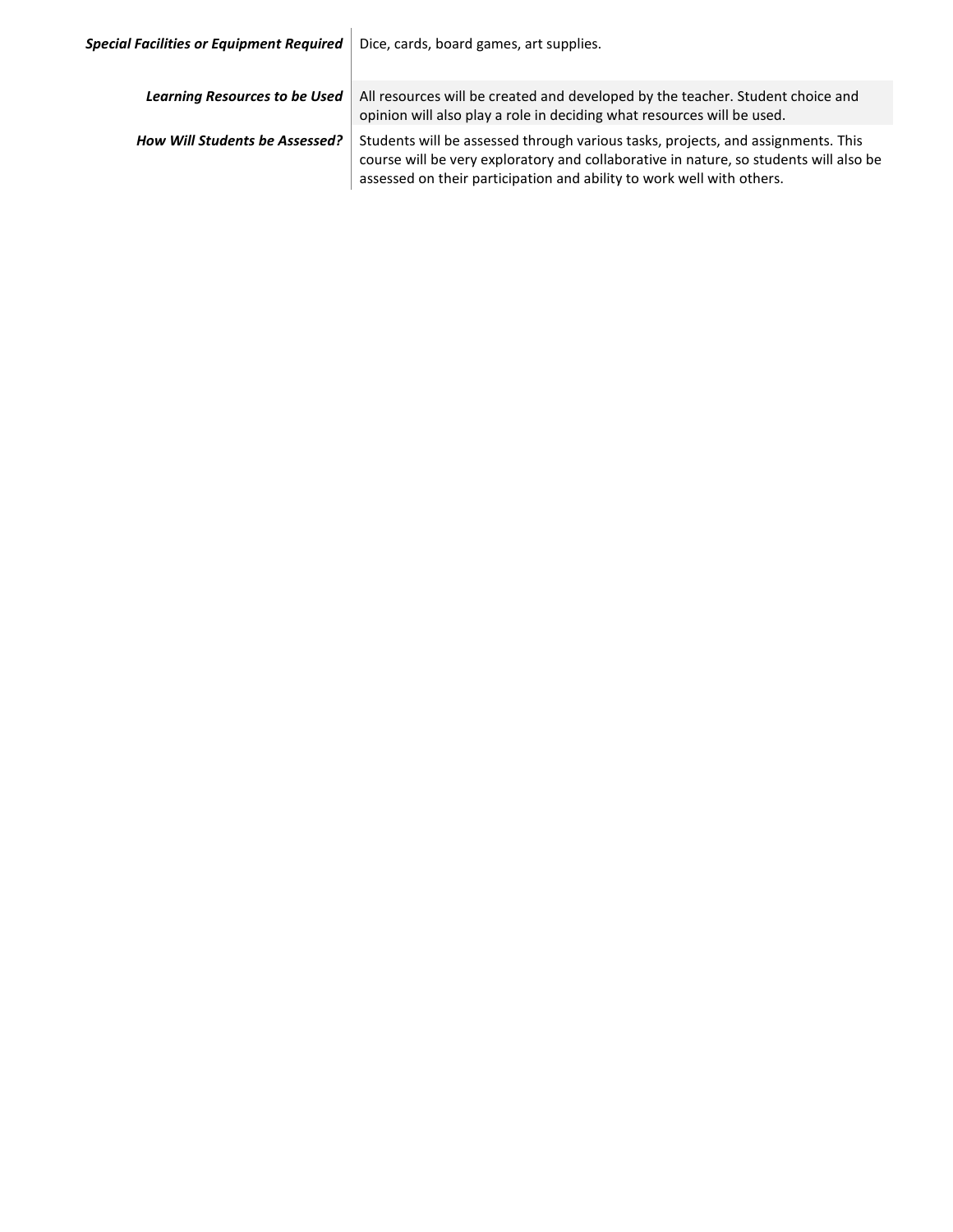

This outline is to be completed for those Grade 7 - 9 option courses that do not use an Alberta Education program of study. Board approval is required to offer these courses.

| SCHOOL: G.S. LAKIE MIDDLE SCHOOL |  |  |
|----------------------------------|--|--|
|                                  |  |  |

**GRADE LEVEL OFFERED: GRADE 6 7 & 8** 

**TITLE OF COURSE: NUMERACY** 

| <b>Course Philosophy</b>                          | This course is designed for students that are struggling with basic math concepts,<br>and their grade level curriculum.                                                                                                                                                                                                                                                                                                                                                                                                                                                                                                                                                                                                                                    |
|---------------------------------------------------|------------------------------------------------------------------------------------------------------------------------------------------------------------------------------------------------------------------------------------------------------------------------------------------------------------------------------------------------------------------------------------------------------------------------------------------------------------------------------------------------------------------------------------------------------------------------------------------------------------------------------------------------------------------------------------------------------------------------------------------------------------|
| <b>Rationale for the Course</b>                   | This course is needed to provide struggling students with the opportunity to<br>enhance their math skills and improve their performance in the math outcomes.<br>This course will require students to work individually, in pairs and in small groups<br>to solve math problems, identify strategies to solve math problems, complete<br>enriching math tasks, and receive some one-on-one help to be successful in math.<br>Students will have the opportunity to review concepts previously taught, as well as<br>extra time to work on concepts that are being taught in their core math classes at<br>the same time. This will allow students to identify not only their weaknesses, but<br>also their strengths and learn how to use those strengths. |
| <b>Statement of General Learner Expectations</b>  | Students will<br>Participate in classroom discussions<br>Work collaboratively to solve math problems<br>Explore different strategies when working with math concepts<br>$\overline{\phantom{0}}$<br>Practice basic math skills                                                                                                                                                                                                                                                                                                                                                                                                                                                                                                                             |
| <b>Statement of Specific Learner Expectations</b> | Specific learner expectations will be based on the students that are enrolled in the<br>class and their specific learning needs within the middle school math program of<br>studies                                                                                                                                                                                                                                                                                                                                                                                                                                                                                                                                                                        |
| <b>Anticipated Enrollment Per Year</b>            | 10 -15 students per term                                                                                                                                                                                                                                                                                                                                                                                                                                                                                                                                                                                                                                                                                                                                   |
| <b>Special Facilities or Equipment Required</b>   | Facilities - classroom<br>Equipment - white surfaces, computers, manipulatives                                                                                                                                                                                                                                                                                                                                                                                                                                                                                                                                                                                                                                                                             |
| <b>Learning Resources to be Used</b>              | All resources will be created or developed by the teacher                                                                                                                                                                                                                                                                                                                                                                                                                                                                                                                                                                                                                                                                                                  |
| <b>How Will Students be Assessed?</b>             | Assessment will only be formative. Students will be formatively assessed on<br>improvement of basic concepts, different strategies that they develop and use to<br>solve enriching tasks, how they adapt to math games or create math games using<br>the concepts they have been working on. Summative assessment of their Math<br>GLO's and SLO's will occur within their regular math program.                                                                                                                                                                                                                                                                                                                                                           |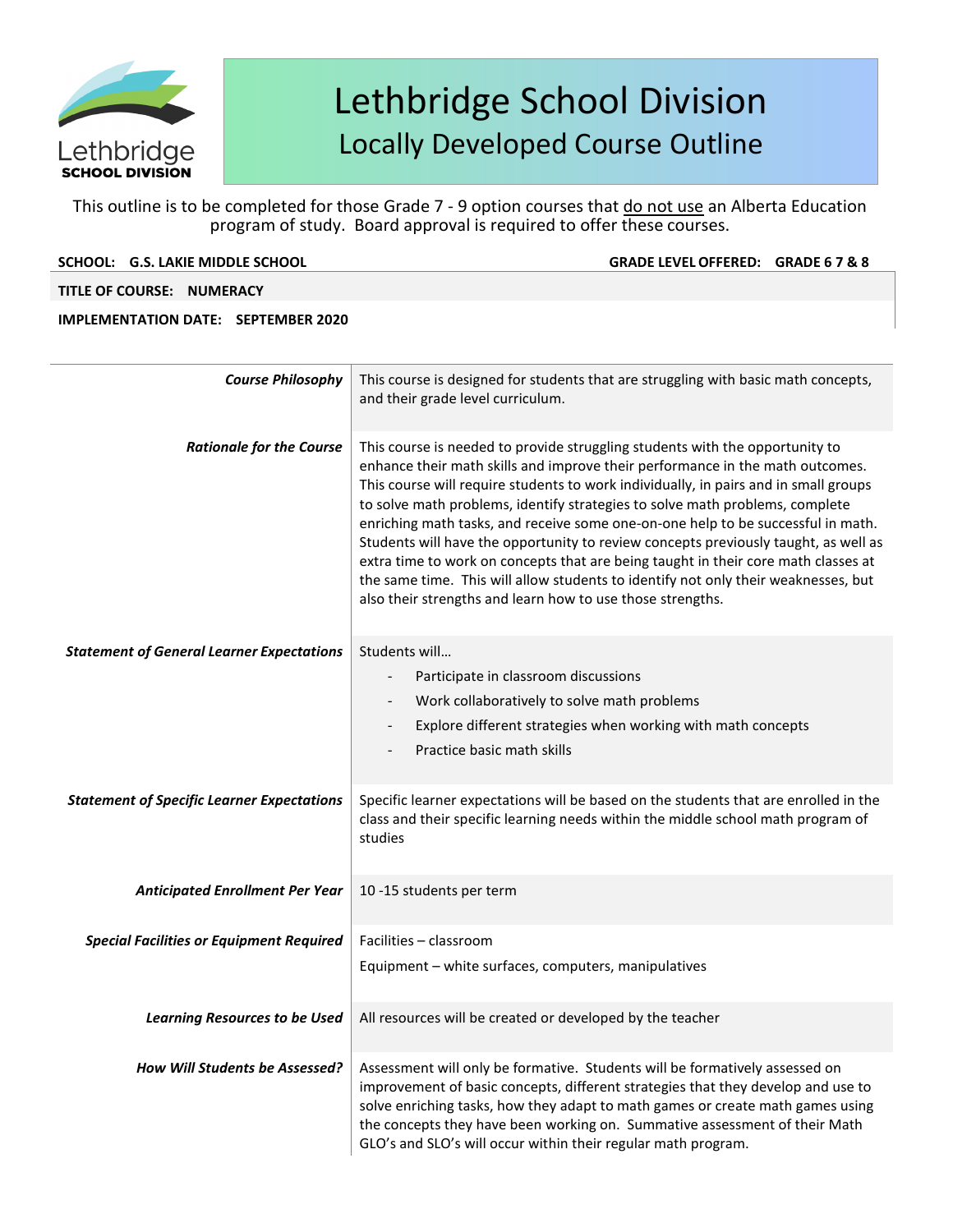

This outline is to be completed for those Grade 7 - 9 option courses that do not use an Alberta Education program of study. Board approval is required to offer these courses.

### **SCHOOL: G.S. LAKIE MIDDLE SCHOOL GRADE LEVELOFFERED: GRADE 6**

### **TITLE OF COURSE: OUTDOOR EDUCATION**

| <b>Course Philosophy</b>                          | This course is designed to present the course work, and meet the objectives of,<br>combing CTS outdoor education modules with the CTF framework. The main goal is<br>to not solely focus on one area of environment and outdoor education but provide a<br>breadth of activities and assignments that introduce students to the outdoors;<br>careers associated with the outdoors and encourage responsibility for the local and<br>global environment. Activities are grouped into six areas in an effort to maximize<br>class time when weather is generally least conducive to outdoor activity. In-class<br>and take-home assignments will be utilized when possible and student designed -<br>and led - activities will be encouraged.                                                                                                                                                                        |
|---------------------------------------------------|--------------------------------------------------------------------------------------------------------------------------------------------------------------------------------------------------------------------------------------------------------------------------------------------------------------------------------------------------------------------------------------------------------------------------------------------------------------------------------------------------------------------------------------------------------------------------------------------------------------------------------------------------------------------------------------------------------------------------------------------------------------------------------------------------------------------------------------------------------------------------------------------------------------------|
| <b>Rationale for the Course</b>                   | The Outdoor Education course aims to develop the knowledge, the skills and<br>positive attitudes of students as they make sense of the world in a personal way,<br>establishing a sense of self through personal challenges, and establishing new<br>relationships with peers, others and the environment/outdoors. Students in this<br>course will build their competency in outdoor education through in-depth practical<br>studies and experiences. This activity-based course provides opportunities for in-<br>depth practical studies for students who learn best from physical involvement.<br>Decision-making skills will be emphasized to develop personal, group and societal<br>decisions and examine the consequences of those actions in relationship to<br>themselves and environment.                                                                                                               |
| <b>Statement of General Learner Expectations</b>  | The general outcomes for this course are a direct reflection of the "CTS<br>Environmental and Outdoor Education - Program of Studies" for grade 7 and 8.<br>This particular course has been adapted to meet the goals for the CTF program as<br>well as, the age and level of learning for younger students (i.e. middle school, CTF<br>level).<br>OE-GLE-1: Commitment to Action<br>OE-GLE-2: Outdoor Expeditions (Empowerment)<br>OE-GLE-3: Environmental Investigations (Empowerment)<br>OE-GLE-4: Outdoor Core (Exploration)<br>OE-GLE-5: Personal and Group Development (Exploration)<br>OE-GLE-6: Environmental Core (Exploration)                                                                                                                                                                                                                                                                           |
| <b>Statement of Specific Learner Expectations</b> | OE-GLE-1: Students will develop lifestyle strategies that foster contact with the<br>natural world, encourage responsibility for local and global environment and<br>encourage living in harmony with others.<br>OE-GLE-2: Students will demonstrate skill, judgment, confidence and sensitivity in a<br>wide range of environmentally responsible activities in outdoor settings.<br>OE-GLE-3: Students will develop knowledge and skills by investigating the effects of<br>human lifestyles on environments.<br>OE-GLE-4: Students will demonstrate basic knowledge, skills and attitudes<br>necessary for safe, comfortable, outdoor experiences in all seasons.<br>OE-GLE-5: Students will demonstrate understanding, respect and appreciation for<br>self and others.<br>OE-GLE-6: Students will demonstrate awareness and appreciation of living things<br>and understanding of basic ecological processes. |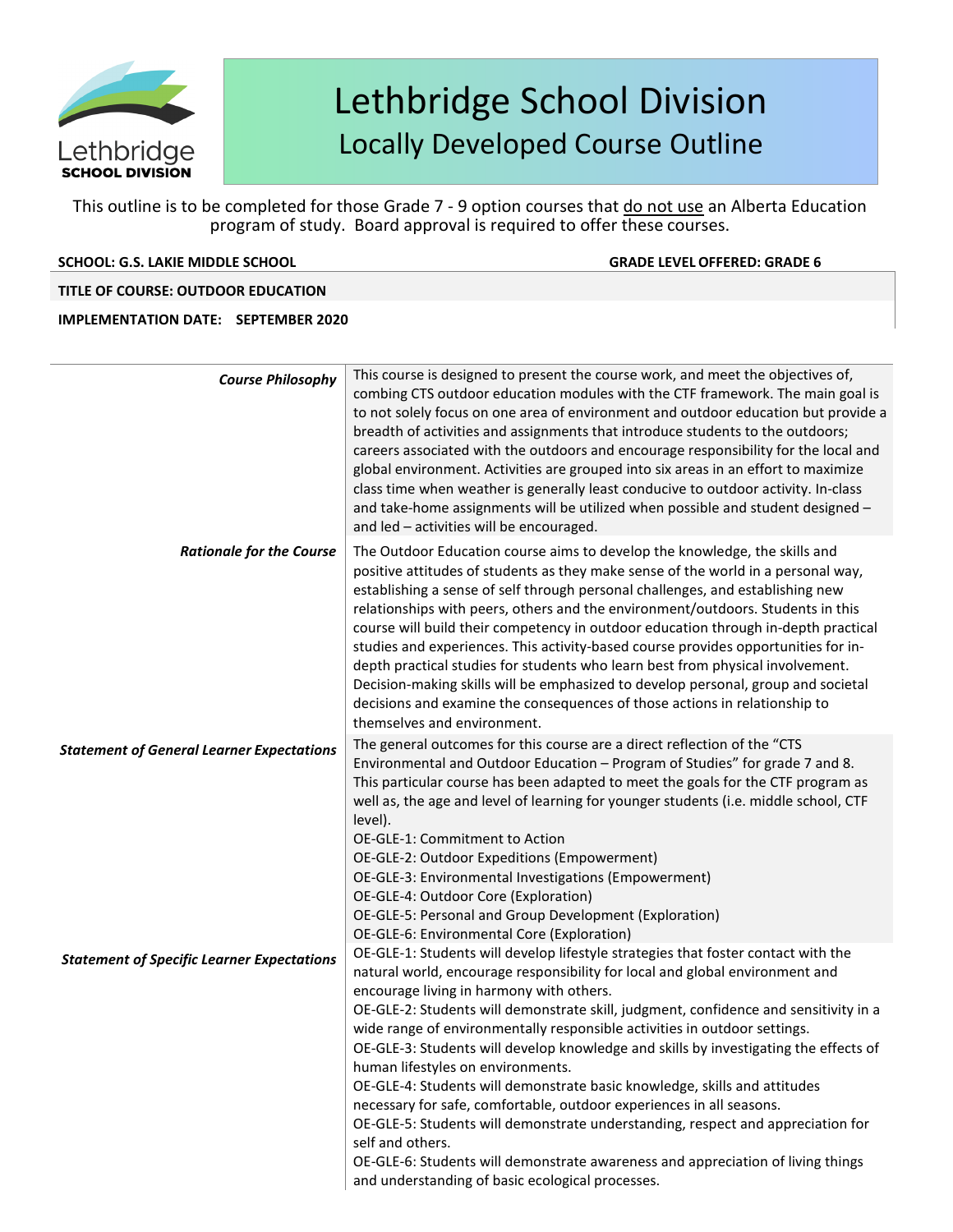| <b>Anticipated Enrollment Per Year</b>          | About 180 students per year                                                                                                                                                                                                                                                                                                                                                                                                                                                                                                                                                                                                                                                                                                                                                                                                                                                                                                                                                                |
|-------------------------------------------------|--------------------------------------------------------------------------------------------------------------------------------------------------------------------------------------------------------------------------------------------------------------------------------------------------------------------------------------------------------------------------------------------------------------------------------------------------------------------------------------------------------------------------------------------------------------------------------------------------------------------------------------------------------------------------------------------------------------------------------------------------------------------------------------------------------------------------------------------------------------------------------------------------------------------------------------------------------------------------------------------|
| <b>Special Facilities or Equipment Required</b> | Some of the facilities we will be attending include, but are not limited to:<br>Nicholas Sharon Park: Compass and Orienteering, Tarp Shelter<br>$\bullet$<br>Building/Testing, Canoeing<br>Indian Battle Park: Advanced Orienteering, Wildlife Viewing, Ecosystem<br>$\bullet$<br>Research, Vegetation Exploration, Hiking/ Walking<br>Lethbridge College or University of Lethbridge: Wildlife Conservation<br>$\bullet$<br>Programs, Aquaponics, Environmental Programs, Career Connections<br>Coulee Climbing Gym: Rock-climbing (Bouldering)<br>$\bullet$<br><b>Ascent Climbing Wall: Rock-climbing</b><br>$\bullet$<br>Maxbell Pool (UofL Pool): Scuba Diving Experience or Canoe Safety or<br>$\bullet$<br><b>Basic Swim Skills</b><br>Park Lake Provincial Park: Alberta Parks offered programing, camping,<br>$\bullet$<br>orienteering, canoeing, survival skills, environment and wildlife<br>conservation<br>GS Lakie Middle School: Archery equipment and program<br>$\bullet$ |
| <b>Learning Resources to be Used</b>            | Alberta Conservation and Hunter Education Manual<br>$\bullet$<br>Survivor Kid: A practical guide to wilderness survival - Denise Long<br>$\bullet$<br>National Archery in the Schools Program (NASP) - Manual and Curriculum<br>$\bullet$<br>Alberta Parks<br>$\bullet$<br>Parks Canada<br>$\bullet$<br><b>Orienteering Canada</b><br>$\bullet$<br>Professional Association of Diving Instructors (PADI) - Scuba Diving<br>$\bullet$<br><b>Experience Program</b>                                                                                                                                                                                                                                                                                                                                                                                                                                                                                                                          |
| How Will Students be Assessed?                  | At the end of the term students will receive a complete or incomplete grade in<br>PowerSchool as their overall grade in this course. The grade is determined by the<br>performance of the student, the complete/incomplete assessment will take the<br>numerical grade and turn it into either a complete or incomplete. Getting 50% or<br>above will result in a complete, and an <i>incomplete</i> is a result of receiving 49% or<br>below. Each assignment or activity will be giving a numerical grade assessed either<br>through rubrics or traditional grading. Student's coursework will be assessed<br>through various projects, assignments, and practical skill demonstrations. They will<br>also receive a mark for each module quiz they complete.                                                                                                                                                                                                                            |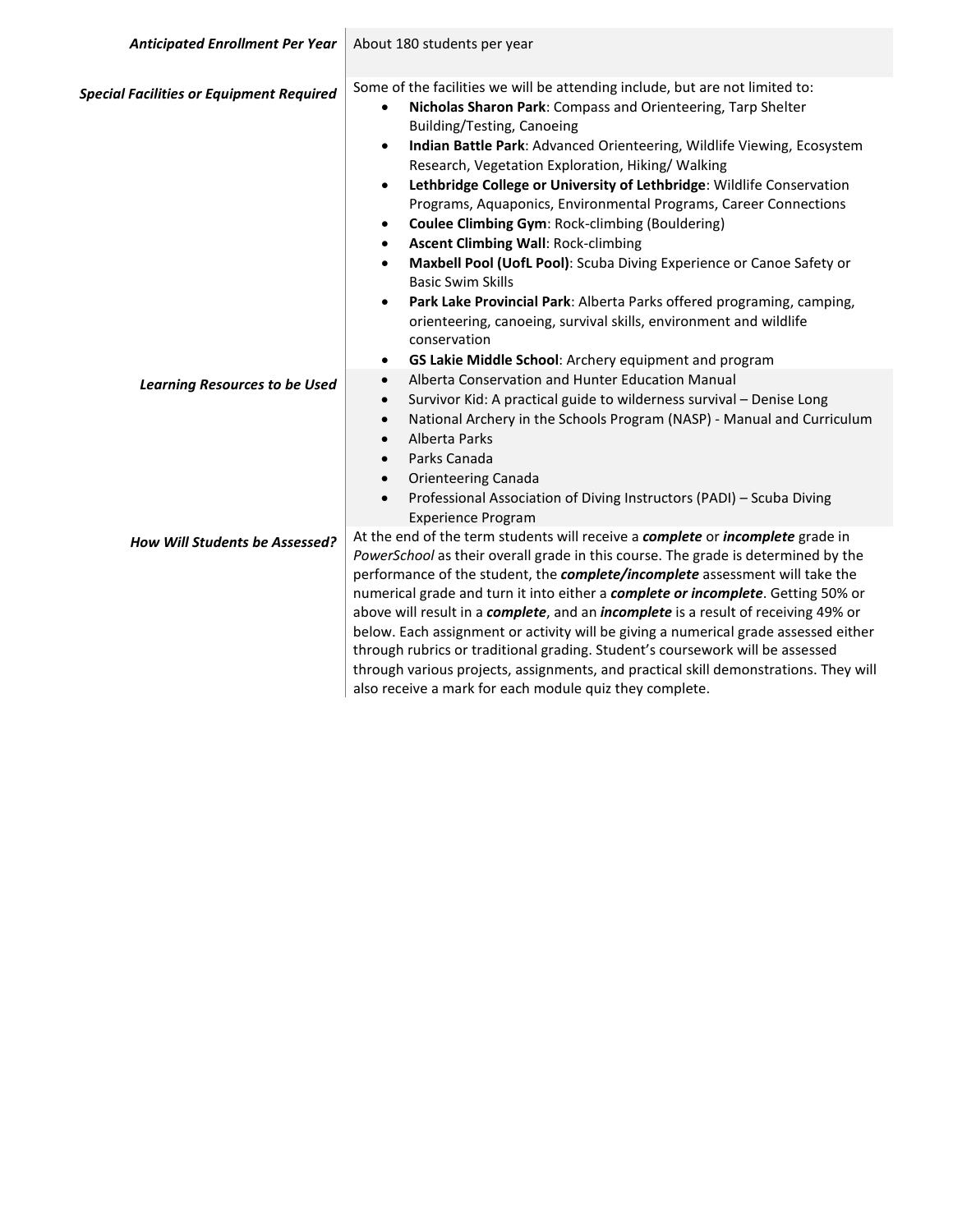

This outline is to be completed for those Grade 7 - 9 option courses that do not use an Alberta Education program of study. Board approval is required to offer these courses.

**SCHOOL: G.S. LAKIE MIDDLE SCHOOL GRADE LEVELOFFERED: GRADE 6 7 & 8** 

### **TITLE OF COURSE: STRENGTH AND CONDITIONING**

| <b>Course Philosophy</b>                          | This course is designed for students that want to improve physical fitness. Every<br>fitness level is welcome. Every activity is presented with modifications, allowing<br>the most elite athlete to push themselves to a new level, and the most out of<br>shape adolescent to participate fully and be part of the group.                                                                                                                                                                                                                   |
|---------------------------------------------------|-----------------------------------------------------------------------------------------------------------------------------------------------------------------------------------------------------------------------------------------------------------------------------------------------------------------------------------------------------------------------------------------------------------------------------------------------------------------------------------------------------------------------------------------------|
| <b>Rationale for the Course</b>                   | There are 2 main reasons for adding this course to our options program at Lakie.<br>Students will learn that they don't need a lot of space or special equipment to<br>work out on their own. Students will also learn that even in 35 minutes, they can<br>make a difference in their physical health. This course really does make a<br>reasonable fitness program accessible to every student and it provides ideas,<br>structure and inspiration to continue to maintain and even increase fitness levels<br>as lifelong active learners. |
| <b>Statement of General Learner Expectations</b>  | Students will be expected to participate daily, making their best effort at their own<br>level. Students should change before coming to work out, and change again after.<br>Students should be positive and encouraging of other students, as the group<br>experience can be a significant positive motivation for students in the class.                                                                                                                                                                                                    |
| <b>Statement of Specific Learner Expectations</b> | Students will be changed and focused for a 30 minute work out that targets<br>general cardiovascular fitness, plyometrics, core strength. Students will be<br>encouraging of other participants while making their best effort individually.<br>Students will record pre-test and post test results in aerobic recovery, abdominal<br>strength, lower body power and upper body strength.                                                                                                                                                     |
| <b>Anticipated Enrollment Per Year</b>            | 30 students per year                                                                                                                                                                                                                                                                                                                                                                                                                                                                                                                          |
| <b>Special Facilities or Equipment Required</b>   | Most days we will use our foyer, fitness center, dance room, or class room. On<br>Thursdays, we will take a bus off campus to Nicholas Sheran ice rink. Weather<br>permitting, there may be days we bus to the stairs at Bull Trail Park instead.                                                                                                                                                                                                                                                                                             |
| <b>Learning Resources to be Used</b>              | We will use the bus once a week. Students will record pretest and post test in a<br>paper training diary.                                                                                                                                                                                                                                                                                                                                                                                                                                     |
| <b>How Will Students be Assessed?</b>             | Students will self-assess in areas of effort, attitude and participation. Teacher will<br>assess students in the same area and discuss with students if there is a wide gap<br>between the assessments.                                                                                                                                                                                                                                                                                                                                       |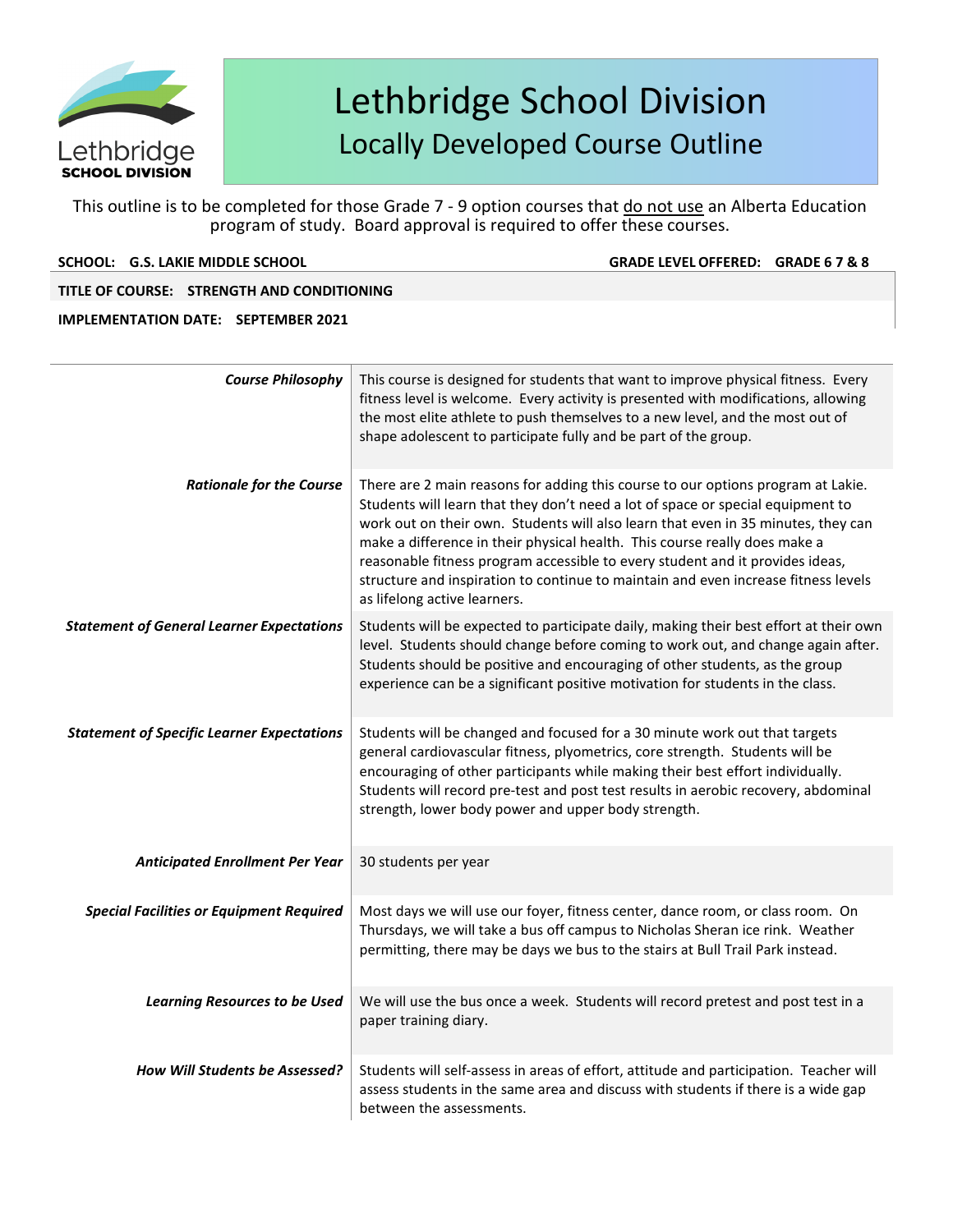

This outline is to be completed for those Grade 7 - 9 option courses that do not use an Alberta Education program of study. Board approval is required to offer these courses.

| SCHOOL: G.S. LAKIE MIDDLE SCHOOL                  | GRADE LEVEL OFFERED: GRADE 6 7 & 8                                                                                                                                                                                                                                                                                                                                                                                                                                                                             |
|---------------------------------------------------|----------------------------------------------------------------------------------------------------------------------------------------------------------------------------------------------------------------------------------------------------------------------------------------------------------------------------------------------------------------------------------------------------------------------------------------------------------------------------------------------------------------|
| TITLE OF COURSE: YOGA                             |                                                                                                                                                                                                                                                                                                                                                                                                                                                                                                                |
| <b>IMPLEMENTATION DATE: SEPTEMBER 2020</b>        |                                                                                                                                                                                                                                                                                                                                                                                                                                                                                                                |
| <b>Course Philosophy</b>                          | In this course, students will be introduced to the practice of yoga by experiencing<br>different yoga styles and postures. The course will focus on bodily awareness,<br>movement, and breath. Students will work to improve flexibility, posture, balance,<br>and self-awareness.                                                                                                                                                                                                                             |
| <b>Rationale for the Course</b>                   | This option will give students an opportunity for physical activity that is gentle yet<br>challenging. Students will develop their yoga practice with a focus on safe and<br>mindful movement, learning to listen to their body's needs. Students will learn to<br>emphasize mindful body awareness while improving flexibility, posture, and<br>balance. This course will help students gain techniques for managing stress and<br>emotions through body movement, meditation, affirmations, and mindfulness. |
| <b>Statement of General Learner Expectations</b>  | Yoga will provide students with an opportunity to develop their yoga practice in a<br>safe, inclusive, and calming environment.                                                                                                                                                                                                                                                                                                                                                                                |
| <b>Statement of Specific Learner Expectations</b> | Students will learn and participate in the following:<br>The history and fundamentals of yoga.<br>$\bullet$<br>Yoga principles.<br>Yoga routines and postures.<br>Creation of a personal yoga routine.<br>Mindfulness, breathwork, and meditation practices.<br>Creation of personal affirmations and meditation practice.                                                                                                                                                                                     |
| <b>Anticipated Enrollment Per Year</b>            | 30 students per year (1 term).                                                                                                                                                                                                                                                                                                                                                                                                                                                                                 |

**Special Facilities or Equipment Required** | Yoga mats. A quiet room big enough to spread out yoga mats for each student to

move freely. Sanitizer and cloths for the yoga mats.

flows and guided meditations. Relaxing music. Possible guest yoga instructor.

assessment. There will also be a group project performance assessment of a student-led yoga flow. Students will complete a research project on a style of yoga, associated poses, and breathing techniques. Students will create their own

Learning Resources to be Used Resources created and developed by the teacher. Affirmation cards. Existing yoga

How Will Students be Assessed? | Performance assessments of yoga flow during class time will be one category of

affirmation cards and personal meditation practice.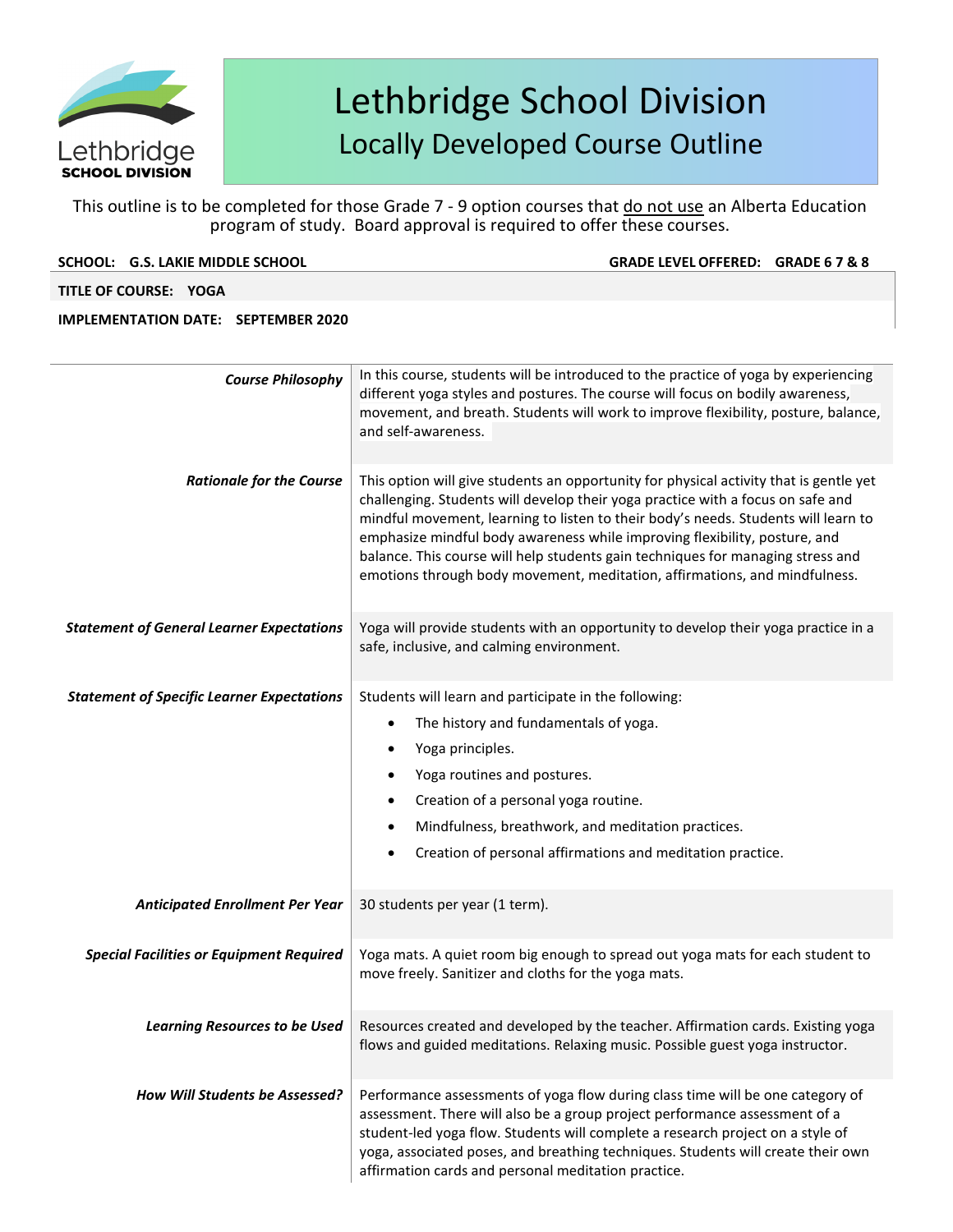

This outline is to be completed for those Grade 7 - 9 option courses that do not use an Alberta Education program of study. Board approval is required to offer these courses.

**SCHOOL: GPMS GRADE LEVELOFFERED:7**

### **TITLE OF COURSE: AGE OF EMPIRES (HISTORY OPTION)**

**IMPLEMENTATION DATE: BEGGING OF A NEW TERM AT GILBERT PATERSON MIDDLE SCHOOL**

| <b>Course Philosophy</b>                          | The philosophy behind Age of Empires is opportunity and exploration. This is an<br>exploratory option that creates an opportunity for students to explore areas of<br>personal passion and interest, as well as learn about new mythologies, cultures,<br>and historical figures in a safe, supportive, and caring environment.                                                                                                                                                                                                                         |
|---------------------------------------------------|---------------------------------------------------------------------------------------------------------------------------------------------------------------------------------------------------------------------------------------------------------------------------------------------------------------------------------------------------------------------------------------------------------------------------------------------------------------------------------------------------------------------------------------------------------|
| <b>Rationale for the Course</b>                   |                                                                                                                                                                                                                                                                                                                                                                                                                                                                                                                                                         |
|                                                   | This course strives to connect students with historical, anthropological, and<br>archaeological content that would not otherwise be covered by the K-12<br>curriculum. Age of Empires hopes to get kids hooked on history and leave with a<br>deeper appreciation and interest that will get them seeking out learning<br>opportunities on their own. We want to make history fun and capture their<br>curiosity which will have benefits in other core classes moving forward (historical<br>context considerations and research skills for instance). |
| <b>Statement of General Learner Expectations</b>  | Students will demonstrate an understanding and appreciation of global cultures,<br>both ancient and contemporary, their connection to our own civilization and<br>interconnected impacts caused by historical peoples, places and events.                                                                                                                                                                                                                                                                                                               |
| <b>Statement of Specific Learner Expectations</b> | Global Connections: Students will see the causation of historical events and<br>anticipate/analyze their impacts.                                                                                                                                                                                                                                                                                                                                                                                                                                       |
|                                                   | Culture and Community: Students will explore global cultures, both familiar and<br>foreign, to grow a deeper understanding of how our community is shaped by<br>ideas and peoples.                                                                                                                                                                                                                                                                                                                                                                      |
|                                                   | Economics and Resources: Students will consider the surrounding environments<br>of global geography, the factors of economic prosperity/hardship, and reflect on<br>our own impact on the ecosystem.                                                                                                                                                                                                                                                                                                                                                    |
|                                                   | Power, Authority and Decision Making: Students will discover individuals and<br>systems that attained power over peoples and places, how they worked, how<br>effective they were, and how they compare to our own society.                                                                                                                                                                                                                                                                                                                              |
|                                                   | Aboriginal Perspectives: This course offers a unique opportunity for students to<br>explore Aboriginal perspectives that are not covered by the grade 7 curriculum,<br>including but not limited to: Blackfoot Confederacy, Cree, Sioux, Navajo, Inca,                                                                                                                                                                                                                                                                                                  |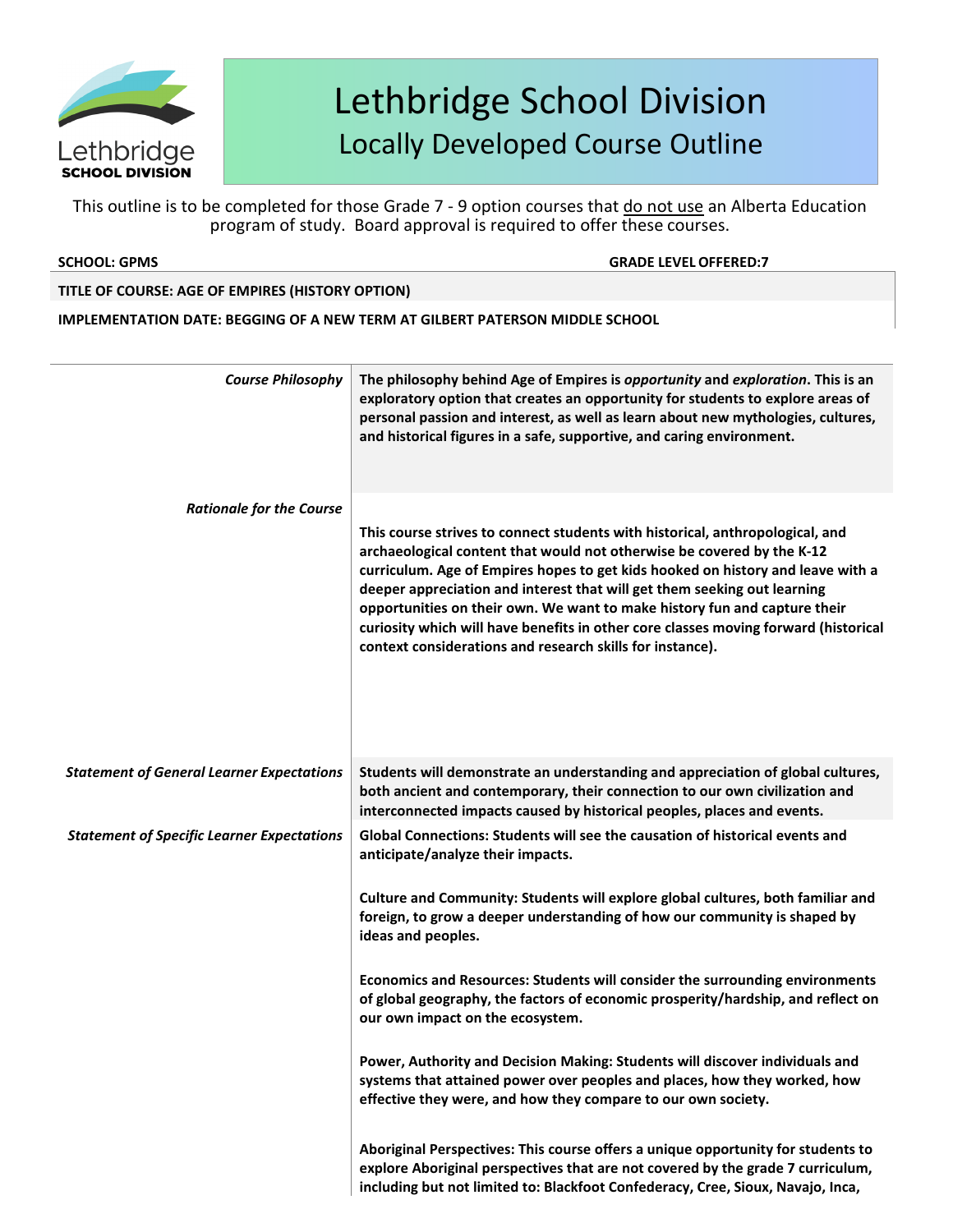| Mayan, Cherokee, etc. |
|-----------------------|
|-----------------------|

 $\begin{array}{c} \hline \end{array}$ 

| <b>Anticipated Enrollment Per Year</b>          | 25 per term                                                                                                                                                                                                                                                                                                                                                                                                               |
|-------------------------------------------------|---------------------------------------------------------------------------------------------------------------------------------------------------------------------------------------------------------------------------------------------------------------------------------------------------------------------------------------------------------------------------------------------------------------------------|
| <b>Special Facilities or Equipment Required</b> |                                                                                                                                                                                                                                                                                                                                                                                                                           |
|                                                 | My classroom/Learning Commons.                                                                                                                                                                                                                                                                                                                                                                                            |
|                                                 | Laptop cart can be booked out when required.                                                                                                                                                                                                                                                                                                                                                                              |
| <b>Learning Resources to be Used</b>            | YouTube: History Buffs, Feature History, Kings & Generals, Extra History, Crash<br>Course, etc.                                                                                                                                                                                                                                                                                                                           |
|                                                 | Various global and regional maps, an Atlas.                                                                                                                                                                                                                                                                                                                                                                               |
|                                                 | Book resources from the Learning Commons                                                                                                                                                                                                                                                                                                                                                                                  |
|                                                 | <b>Minecraft Education Edition</b>                                                                                                                                                                                                                                                                                                                                                                                        |
| <b>How Will Students be Assessed?</b>           |                                                                                                                                                                                                                                                                                                                                                                                                                           |
|                                                 | Students will be assessed based on projects that will address desired outcomes<br>for that activity based on rubrics provided. There will be a lot of flexibility in the<br>content, but some skills that will be assessed will be counterpart to Social<br>Studies and Language Arts, such as developing skills of critical thinking, historical<br>thinking, geographic thinking, application of research process, etc. |
|                                                 | All projects and assessments will be completed in class, as assigned reading or<br>homework may cause undue distress for students in their core courses.                                                                                                                                                                                                                                                                  |
|                                                 |                                                                                                                                                                                                                                                                                                                                                                                                                           |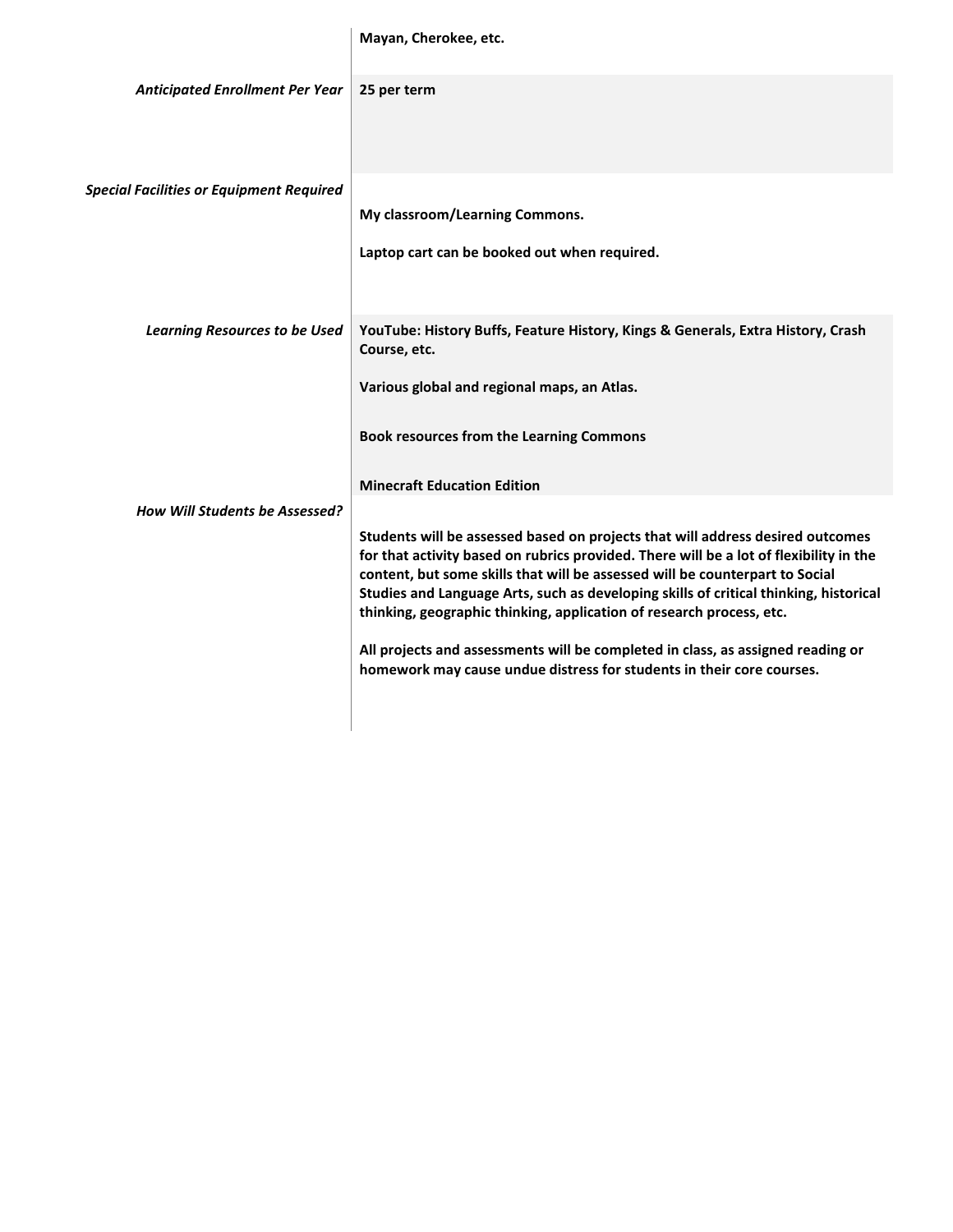

This outline is to be completed for those Grade 7 - 9 option courses that do not use an Alberta Education program of study. Board approval is required to offer these courses.

| <b>SCHOOL: GPMS</b>                 | <b>GRADE LEVEL OFFERED: 6-8</b> |
|-------------------------------------|---------------------------------|
| TITLE OF COURSE: BOOK CLUB          |                                 |
| <b>IMPLEMENTATION DATE: 2020-21</b> |                                 |
|                                     |                                 |

| <b>Course Philosophy</b>                          | This course was designed for lovers of books. This option gives them the<br>opportunity to meet and share their love of books with others and drive their<br>own learning opportunities through a variety of project-based learning<br>opportunities driven by their own skills and interest.    |
|---------------------------------------------------|--------------------------------------------------------------------------------------------------------------------------------------------------------------------------------------------------------------------------------------------------------------------------------------------------|
| <b>Rationale for the Course</b>                   | There is a want from students for this type of opportunity that allows them to<br>extend their reading opportunities and connect with others in an environment<br>geared towards growing readers.                                                                                                |
| <b>Statement of General Learner Expectations</b>  | Students are given the opportunity to read books of their choice and share their<br>experiences. Students are also encouraged to challenge themselves in the shape<br>of individual reading goals.                                                                                               |
| <b>Statement of Specific Learner Expectations</b> | Students will have exposure to a variety of reading genres                                                                                                                                                                                                                                       |
|                                                   | Students will gain appreciation for other genres                                                                                                                                                                                                                                                 |
|                                                   | Students will collaborate with the teacher and other students to develop their<br>own projects with which to share their reading with each other                                                                                                                                                 |
| <b>Anticipated Enrollment Per Year</b>            | 25 per term                                                                                                                                                                                                                                                                                      |
| <b>Special Facilities or Equipment Required</b>   | Access to books, school learning commons, public library, on line reading<br>materials                                                                                                                                                                                                           |
| <b>Learning Resources to be Used</b>              | Laptops, internet, learning commons                                                                                                                                                                                                                                                              |
| <b>How Will Students be Assessed?</b>             | Students can complete provided assignments or will have the opportunity to<br>develop their own assignments. Assignments are designed to allow students to<br>present on the elements of story in ways that allow them to show creativity and<br>make learning choices based on their strengths. |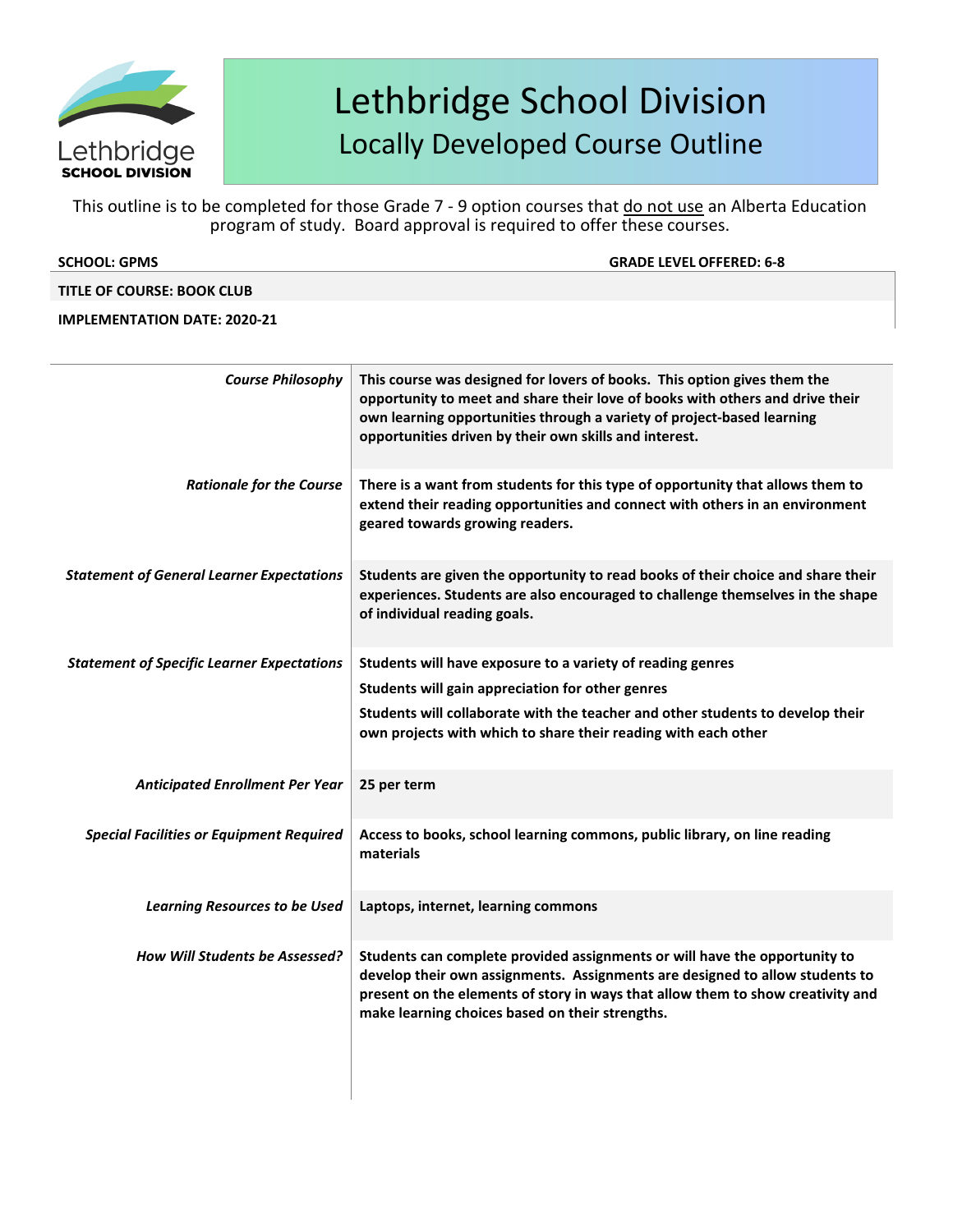

This outline is to be completed for those Grade 7 - 9 option courses that do not use an Alberta Education program of study. Board approval is required to offer these courses.

**GRADE LEVEL OFFERED: 6** 

### **TITLE OF COURSE: CLAYMATION**

| <b>Course Philosophy</b>                          | Study the history of clay animation.<br>1.                                    |
|---------------------------------------------------|-------------------------------------------------------------------------------|
|                                                   | Study the proper vocabulary and terminology used by animators.<br>2.          |
|                                                   | Develop a storyboard, character, and set design integrating<br>3.             |
|                                                   | concepts learned.                                                             |
|                                                   | 4. Identify and apply basic audio/video techniques.                           |
|                                                   | Demonstrate knowledge of a variety of video camera techniques<br>5.           |
|                                                   | and to show an understanding of the video pre-production                      |
|                                                   | process.                                                                      |
|                                                   | 6. Students will explore, understand and employ various processes to          |
|                                                   | generate ideas and imagery and solve visual problems to                       |
|                                                   | communicate their ideas in character design development.                      |
|                                                   | 7. Conceptual Problem Solving                                                 |
|                                                   | 8. Apply the concepts of animation in a cooperative production of a           |
|                                                   | Claymation film.                                                              |
|                                                   | Provide an opportunity for students to engage in an creative and              |
| <b>Rationale for the Course</b>                   | cooperative learning faucet for individual and social growth. Students are    |
|                                                   | the artists, scientists, thinkers, innovators and leaders of the future. This |
|                                                   | course will provide students a hands-on technology based learning             |
|                                                   | experience while developing and applying competencies such as critical        |
|                                                   | thinking, communication, collaboration, creativity, innovation and personal   |
|                                                   | growth and well-being to achieve their full potential as lifelong learners    |
|                                                   | and active citizens, today and in the future.                                 |
| <b>Statement of General Learner Expectations</b>  | Students will access, use and communicate information from a                  |
|                                                   | variety of technologies.                                                      |
|                                                   | Students will seek alternative viewpoints, using information                  |
|                                                   | technologies.                                                                 |
|                                                   | Students will critically assess information accessed through the use          |
|                                                   | of a variety of technologies.                                                 |
|                                                   | Students will use organizational processes and tools to manage                |
|                                                   | inquiry.                                                                      |
|                                                   | Students will use technology to aid collaboration during inquiry.             |
|                                                   | Students will use technology to investigate and/or solve problems.            |
|                                                   | Students will use electronic research techniques to construct                 |
|                                                   | personal knowledge and meaning.                                               |
|                                                   | Students will cooperatively construct a Claymation film.                      |
| <b>Statement of Specific Learner Expectations</b> | Students will analyze and synthesize information to create a                  |
|                                                   | product.                                                                      |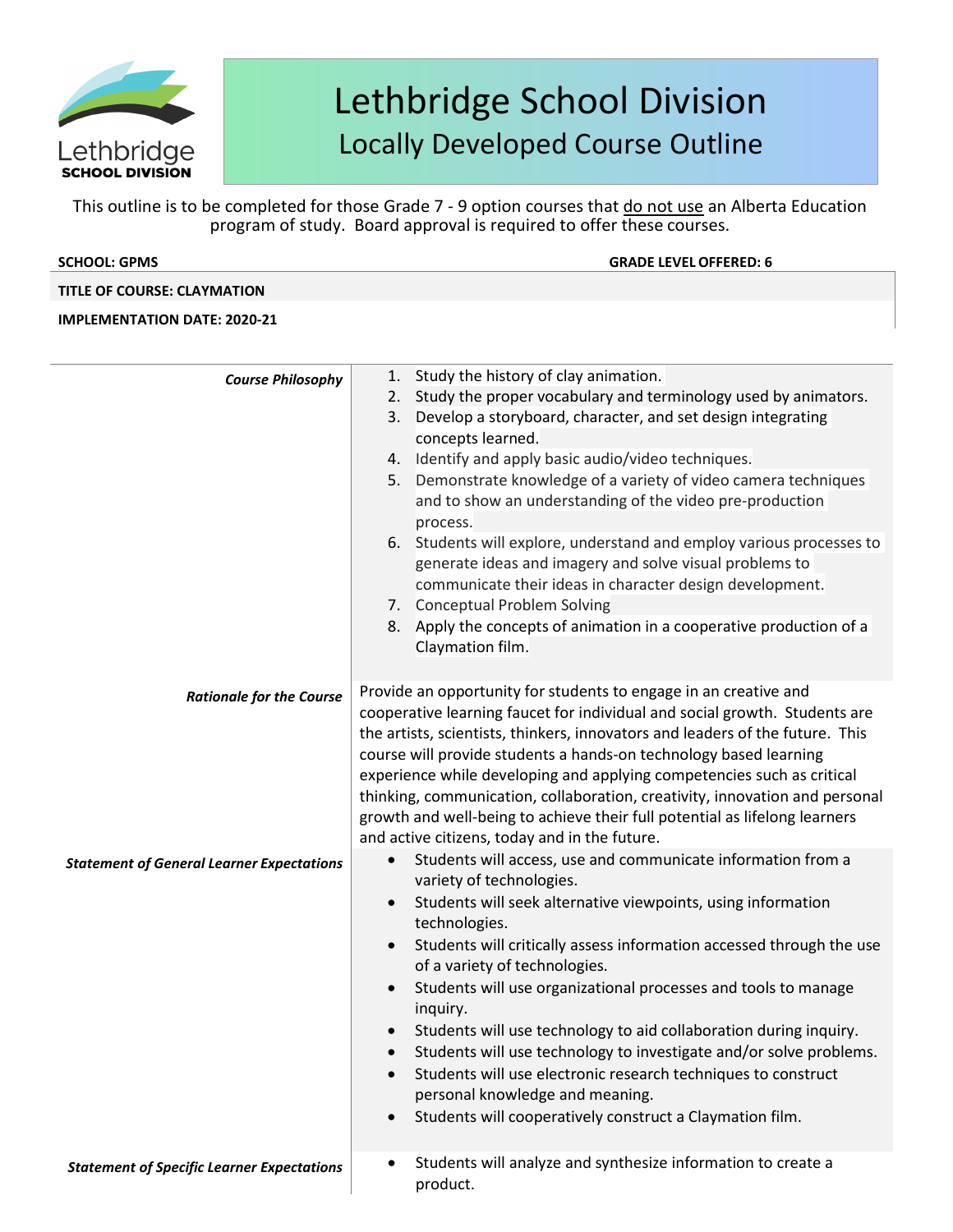|                                                 | Students will communicate in a persuasive and engaging manner,<br>through appropriate forms, such as speech and multimedia<br>presentations, applying information technologies for content,<br>audience and purpose.<br>Students will articulate clearly a plan of action to use technology to<br>$\bullet$<br>solve a problem.<br>Students will identify the appropriate materials and tools to use in<br>$\bullet$<br>order to accomplish a plan of action.<br>Students will demonstrate proficiency in uploading and<br>$\bullet$<br>downloading text, image, audio and video files.<br>Students will be able to use animation terms and vocabulary<br>$\bullet$<br>appropriately.<br>Students will be able to create a storyboard.<br>$\bullet$<br>Students will be able to construct appropriate character and set<br>$\bullet$<br>design, given the time allotted and materials available.<br>Students will cooperatively construct a Claymation film. |
|-------------------------------------------------|--------------------------------------------------------------------------------------------------------------------------------------------------------------------------------------------------------------------------------------------------------------------------------------------------------------------------------------------------------------------------------------------------------------------------------------------------------------------------------------------------------------------------------------------------------------------------------------------------------------------------------------------------------------------------------------------------------------------------------------------------------------------------------------------------------------------------------------------------------------------------------------------------------------------------------------------------------------|
| <b>Anticipated Enrollment Per Year</b>          | 25 per term                                                                                                                                                                                                                                                                                                                                                                                                                                                                                                                                                                                                                                                                                                                                                                                                                                                                                                                                                  |
|                                                 |                                                                                                                                                                                                                                                                                                                                                                                                                                                                                                                                                                                                                                                                                                                                                                                                                                                                                                                                                              |
| <b>Special Facilities or Equipment Required</b> | iPad with Stop motion software and various art supplies for creating storyboards                                                                                                                                                                                                                                                                                                                                                                                                                                                                                                                                                                                                                                                                                                                                                                                                                                                                             |
| <b>Learning Resources to be Used</b>            | <b>Stop motion software</b>                                                                                                                                                                                                                                                                                                                                                                                                                                                                                                                                                                                                                                                                                                                                                                                                                                                                                                                                  |
| How Will Students be Assessed?                  | Assignments, projects, quizzes and exams will be designed to evaluate<br>student knowledge and skills.<br>The skills students will be expected to develop can be divided in to three<br>categories:<br>A. Process for Productivity - knowledge and skills required to use<br>a variety of basic productivity tools and techniques.<br>B. Communicating, Inquiring, Decision Making and Problem<br>Solving - the ability to use a variety of processes to critically<br>assess information, manage inquiry, solve problems, do<br>research and communicate with a variety of audiences.<br>C. Foundational Operations, Knowledge and Concepts -<br>understanding the nature and affect of technology, the moral<br>and ethical use of technology                                                                                                                                                                                                              |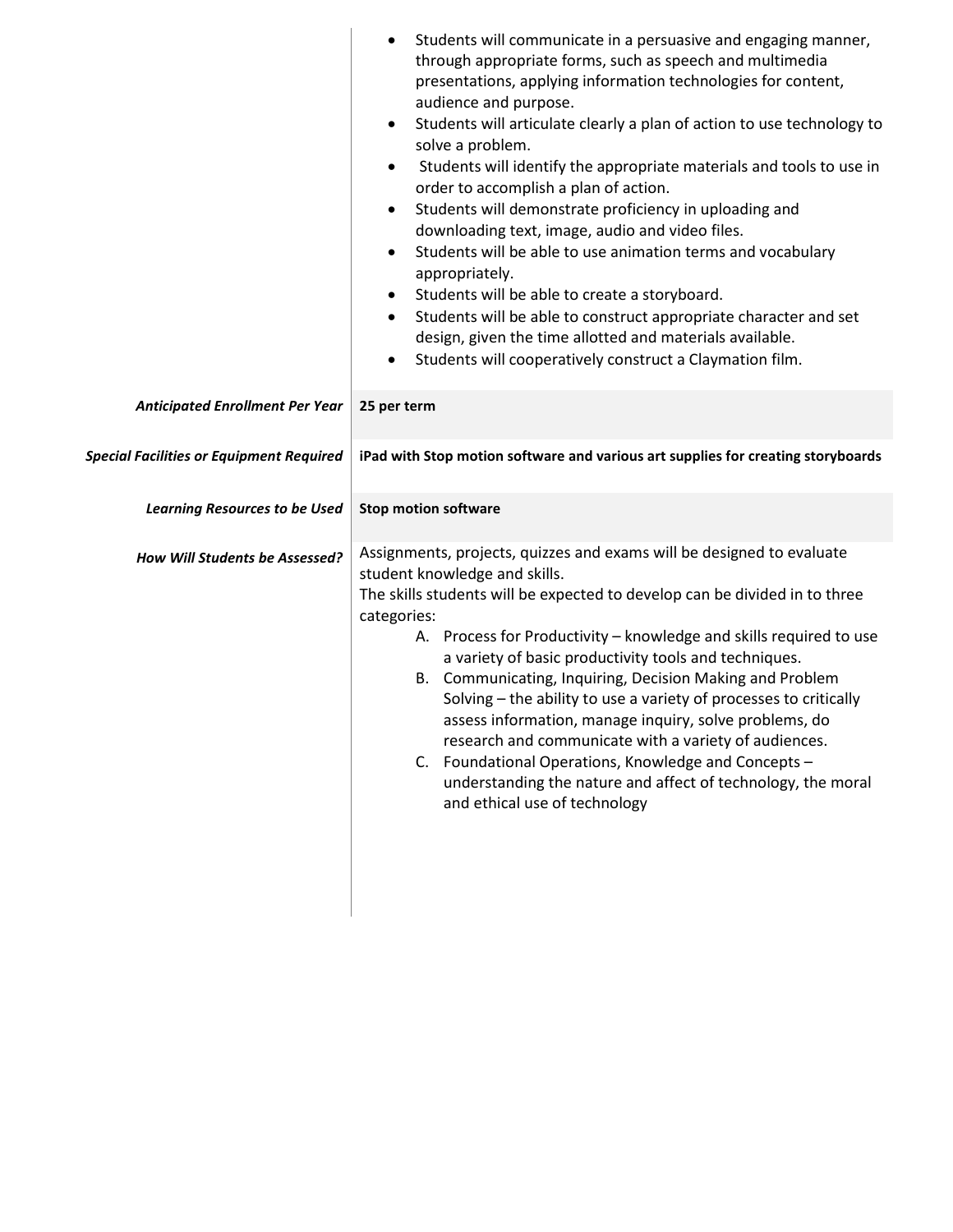

This outline is to be completed for those Grade 7 - 9 option courses that do not use an Alberta Education program of study. Board approval is required to offer these courses.

| <b>SCHOOL: GPMS</b>                 | <b>GRADE LEVEL OFFERED: 8</b> |
|-------------------------------------|-------------------------------|
| <b>TITLE OF COURSE: COSMETOLOGY</b> |                               |

| <b>Course Philosophy</b>                          | The purpose is to help girls work on self-esteem while learning some<br>basic cosmetology skills.                                                                                                                                                                                                                                                 |
|---------------------------------------------------|---------------------------------------------------------------------------------------------------------------------------------------------------------------------------------------------------------------------------------------------------------------------------------------------------------------------------------------------------|
| <b>Rationale for the Course</b>                   | Students who are interested in pursuing a career in aesthetics will learn the<br>basics to determine whether aesthetics is something that will be of interest to<br>them.                                                                                                                                                                         |
| <b>Statement of General Learner Expectations</b>  | Students will learn a variety of techniques that are based from the Alberta<br>Program of Studies for Cosmetology.                                                                                                                                                                                                                                |
| <b>Statement of Specific Learner Expectations</b> | Students will learn about the basics of hairstyle techniques, and working with<br>hairstyle for face shapes. Students will also learn basic nail care; they will<br>perform their own manicures, and work with nail art. We create our own facial<br>products, and work on self-esteem and taking care of our mental health through<br>self-care. |
| <b>Anticipated Enrollment Per Year</b>            | 25 per term                                                                                                                                                                                                                                                                                                                                       |
| <b>Special Facilities or Equipment Required</b>   | Classroom, nail polish, nail polish remover, nail art supplies, ingredients<br>to make facials, and self-care materials.                                                                                                                                                                                                                          |
| <b>Learning Resources to be Used</b>              | Alberta Program of Studies that are adapted to meet the needs of the<br>kids in my classroom.                                                                                                                                                                                                                                                     |
| <b>How Will Students be Assessed?</b>             | Students will be assessed on their participation level, rubrics for skill<br>development and their overall interest in trying new techniques.                                                                                                                                                                                                     |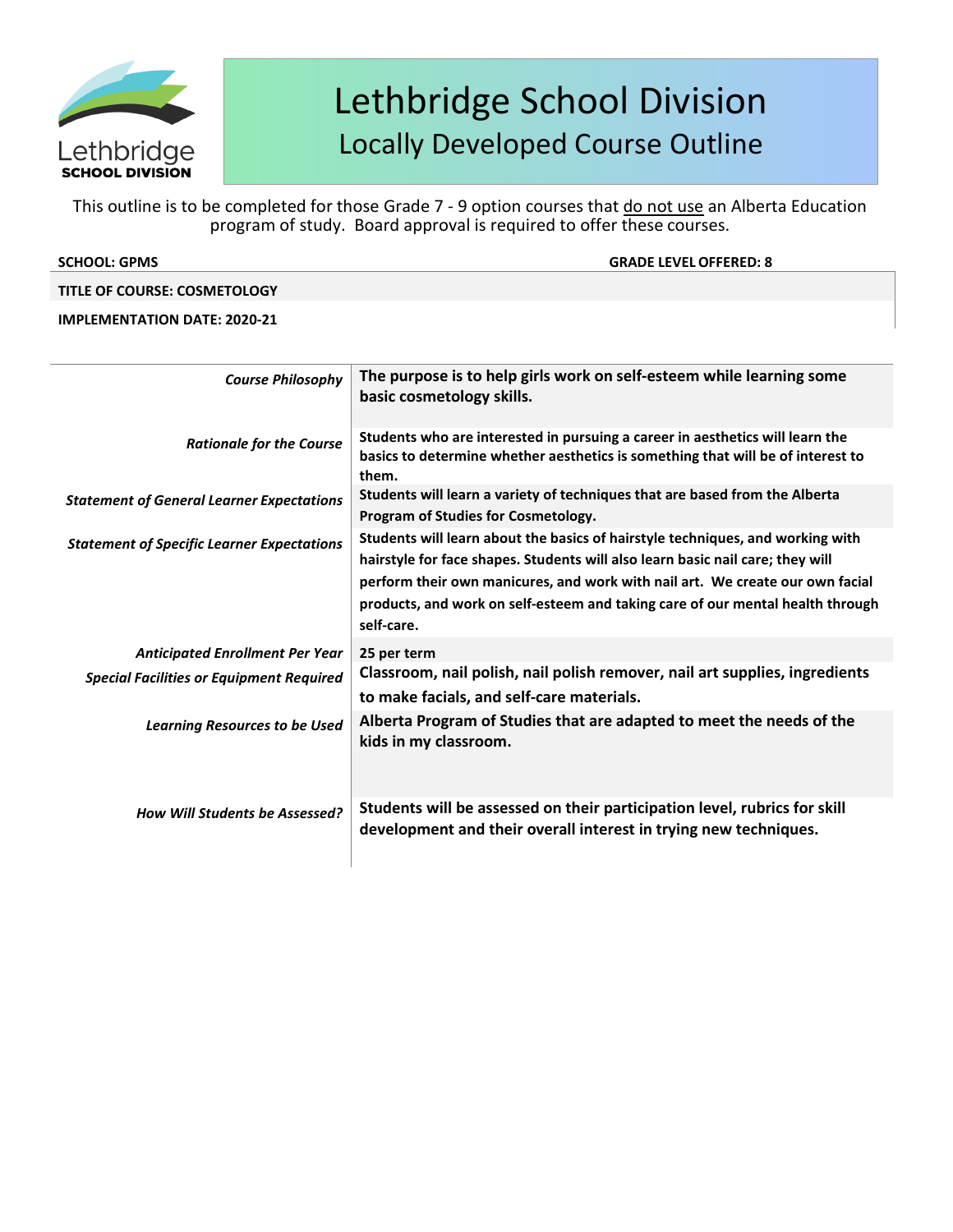

This outline is to be completed for those Grade 7 - 9 option courses that do not use an Alberta Education program of study. Board approval is required to offer these courses.

| <b>SCHOOL: GPMS</b>                               | <b>GRADE LEVEL OFFERED: GRADE 8</b>                                                                                                                                                                                                                                                                                                                                                                                            |
|---------------------------------------------------|--------------------------------------------------------------------------------------------------------------------------------------------------------------------------------------------------------------------------------------------------------------------------------------------------------------------------------------------------------------------------------------------------------------------------------|
| TITLE OF COURSE: DRIVERS EDUCATION                |                                                                                                                                                                                                                                                                                                                                                                                                                                |
| <b>IMPLEMENTATION DATE: 2020-21</b>               |                                                                                                                                                                                                                                                                                                                                                                                                                                |
|                                                   |                                                                                                                                                                                                                                                                                                                                                                                                                                |
| <b>Course Philosophy</b>                          | This course is designed for students that are nearing the age where they can start<br>to operate a motor vehicle. Being a licensed driver is a necessity this day in age,<br>and this course will help our students obtain their class 7 driver's license. Within<br>this course, students will explore many different methods of studying for tests as<br>they prepare to write their driver's exam.                          |
| <b>Rationale for the Course</b>                   | 14 years of age is when one becomes legally eligible to obtain their class 7<br>(learners) driver's license. During grade 8, we have a large population of students<br>who turn 14 years of age which has created a demand to help those students<br>prepare for their written driver's exam. Studying for these types of exams is a skill<br>that is highly transferable and definitely related to general student education. |
| <b>Statement of General Learner Expectations</b>  | Students will be expected to complete a series of chapter exams that are<br>composed of multiple-choice questions meant to mimic those that they will find<br>on their actual Alberta Government written driver's examination. Students will<br>utilize the material covered in this course to not only help them on the written<br>examination, but on the road once they get behind the wheel.                               |
| <b>Statement of Specific Learner Expectations</b> | Students will demonstrate their ability to read a formal text for comprehension.<br>Students will develop a new vocabulary in order to understand the formal<br>language of the handbook. Students will apply their skills to "read" and<br>understand the many diagrams and charts in the handbook. Students will<br>demonstrate their knowledge of being a responsible driver.                                               |
| <b>Anticipated Enrollment Per Year</b>            | 90 students per year                                                                                                                                                                                                                                                                                                                                                                                                           |
| <b>Special Facilities or Equipment Required</b>   | There will be some off-campus field trips taken to observe different driving<br>scenarios and how traffic negotiates those situations.                                                                                                                                                                                                                                                                                         |
| <b>Learning Resources to be Used</b>              | This course will be based off of the Alberta Government's "Drivers Guide" booklet<br>which is available to the public as a resource to specifically help new drivers<br>prepare for their written drivers' exam. Locally developed lesson material will also<br>be prepared by the teacher through Moodle.                                                                                                                     |

*How Will Students be Assessed?* Students will be assessed through various projects and assignments. They will also receive a summative mark for each chapter quiz that they complete, which will be averaged together at the end of the course to create a final grade.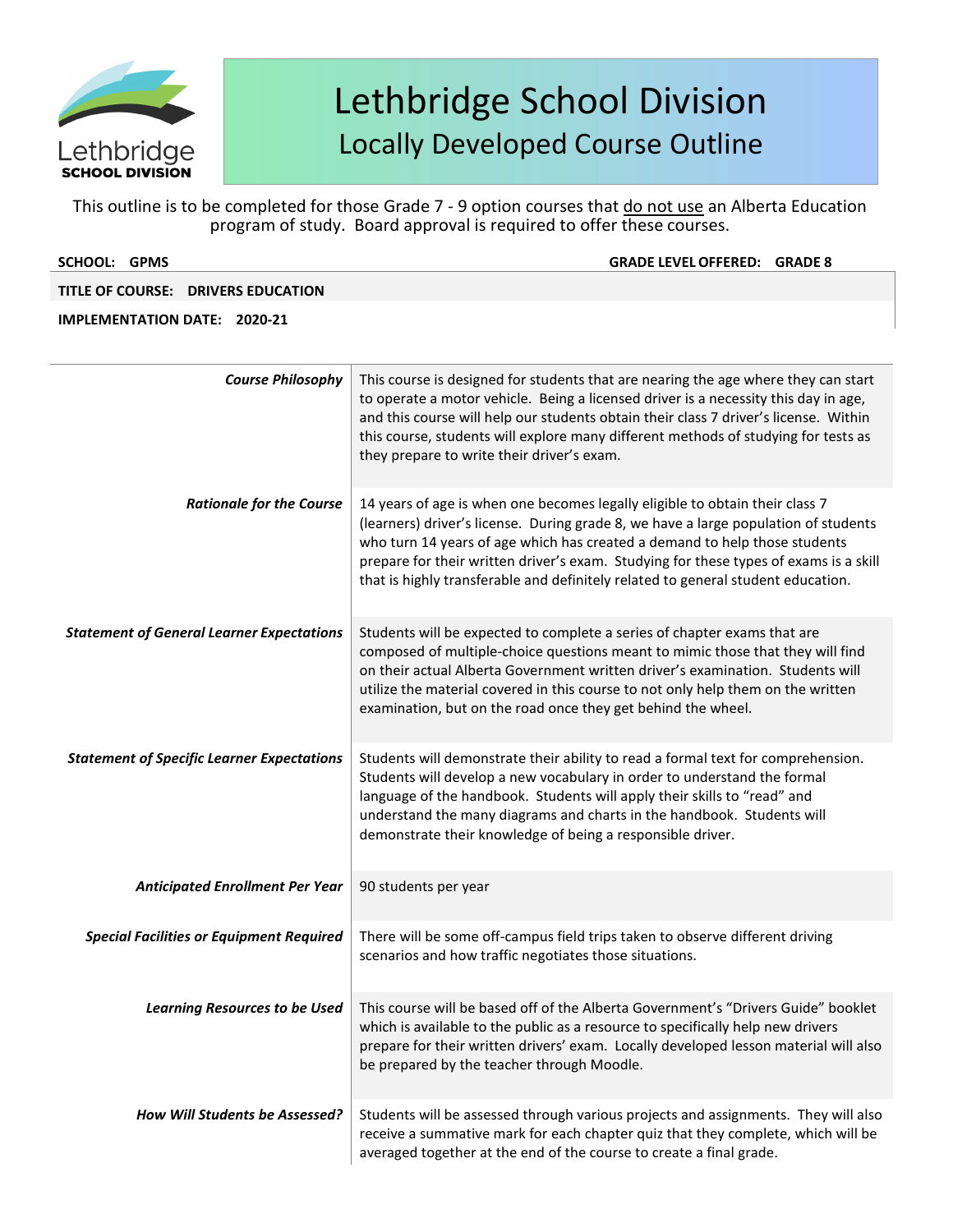

This outline is to be completed for those Grade 7 - 9 option courses that do not use an Alberta Education program of study. Board approval is required to offer these courses.

| <b>SCHOOL: GPMS</b><br><b>GRADE LEVEL OFFERED: 8</b> |  |
|------------------------------------------------------|--|

## **TITLE OF COURSE: FILM STUDIES**

| <b>Course Philosophy</b>                          | In modern Albertan society, students are exposed to the many varieties                  |  |
|---------------------------------------------------|-----------------------------------------------------------------------------------------|--|
|                                                   | of visual media: This course is designed for:                                           |  |
|                                                   | 1. Students who wish to develop an                                                      |  |
|                                                   | understanding of filmmaking to enhance their critical appreciation of                   |  |
|                                                   | films and how they are produced.<br>2. Students to develop comprehensive and analytical |  |
|                                                   |                                                                                         |  |
|                                                   | processes in studying film and promoting and developing a critical                      |  |
|                                                   | appreciation of film as an art but also a form of communication.                        |  |
|                                                   | 3. Students to pursue in-depth perspectives of theme,                                   |  |
|                                                   | symbolism and comprehension.                                                            |  |
| <b>Rationale for the Course</b>                   | This is not a course where students passively watch films. It is an integral            |  |
|                                                   | part of the Language Arts curriculum. Students will engage in a number                  |  |
|                                                   | of different activities when watching these films and participating in                  |  |
|                                                   | activities to develop intellectually, through analytical and synthesis of               |  |
|                                                   | material (e.g., note-taking, initial written responses, class discussions,              |  |
|                                                   | internet, and essay research, oral and visual multi-media presentations                 |  |
|                                                   | and evaluations).                                                                       |  |
| <b>Statement of General Learner Expectations</b>  | <b>See Below</b>                                                                        |  |
| <b>Statement of Specific Learner Expectations</b> | Course is designed to enhance Language skills using a different<br>$\bullet$            |  |
|                                                   | medium                                                                                  |  |
|                                                   | Students will participate in an in-depth analysis of a number of<br>$\bullet$           |  |
|                                                   | videos                                                                                  |  |
|                                                   | Students will begin to understand the ways in which images and<br>$\bullet$             |  |
|                                                   | language may be used to convey ideas, values and beliefs                                |  |
|                                                   | Viewing enables students to acquire information and to<br>$\bullet$                     |  |
|                                                   | appreciate the ideas and experiences of others                                          |  |
|                                                   | Comprehensive processes such as previewing, predicting and<br>$\bullet$                 |  |
|                                                   | making inferences will also be used in viewing                                          |  |
|                                                   | There will be an introductory look into filmmaking and various<br>$\bullet$             |  |
|                                                   | film features such as mood, emotion, color, action, sound,                              |  |
|                                                   | illusion, foreshadowing etc.                                                            |  |
|                                                   | Students are attempting to deduce meaning, recall information<br>$\bullet$              |  |
|                                                   | and understand the formation of characters and scene in film                            |  |
| <b>Anticipated Enrollment Per Year</b>            | 30 per term                                                                             |  |
| <b>Special Facilities or Equipment Required</b>   | Proxima/Computer/ DVD Player/Sound System                                               |  |
|                                                   | Movies/Computer Room/Internet/Booklets/Instructional Videos                             |  |
| <b>Learning Resources to be Used</b>              |                                                                                         |  |
|                                                   |                                                                                         |  |
| How Will Students be Assessed?                    | <b>Recalling of Information</b><br>$\bullet$                                            |  |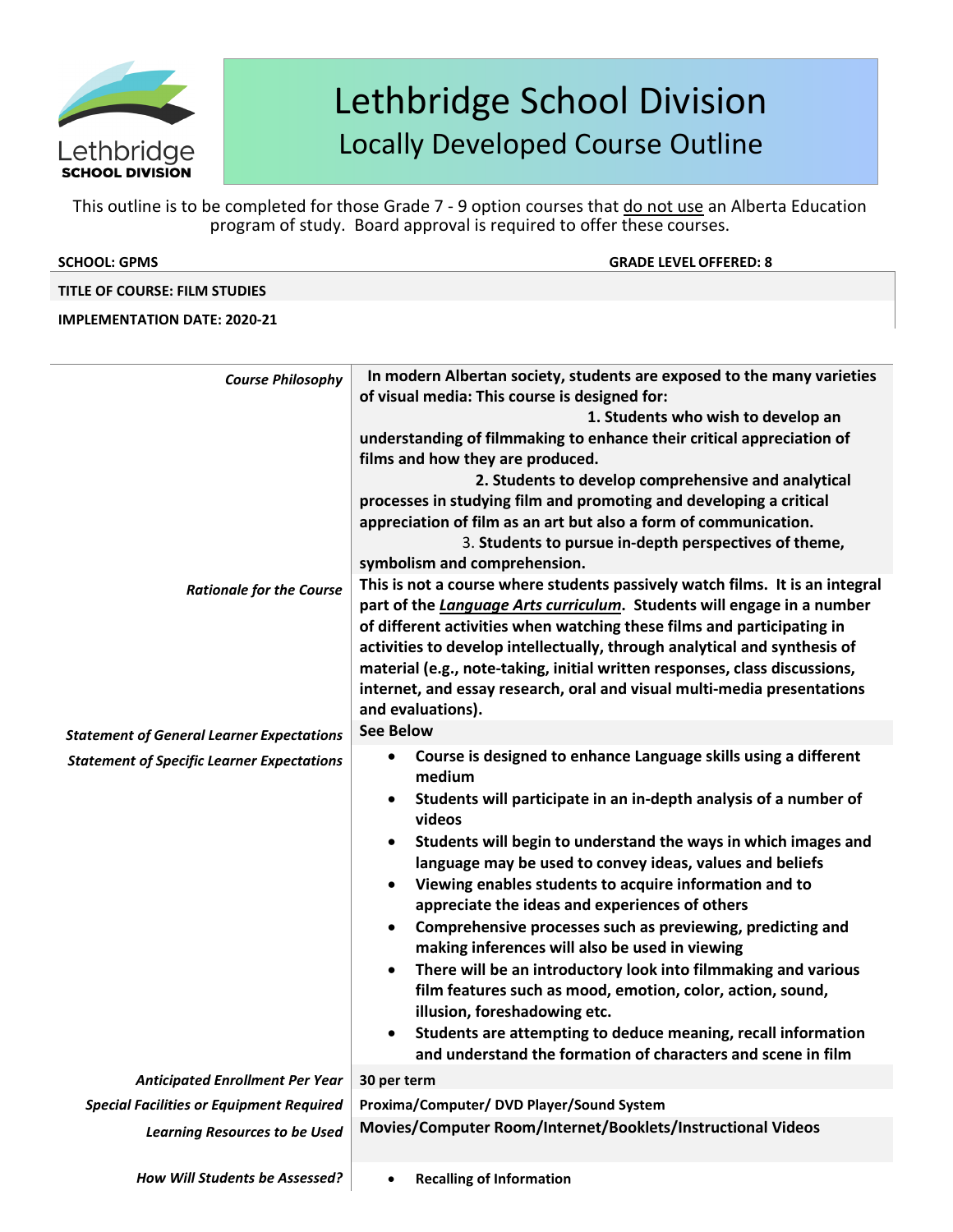- **Listening and Recording**
- **Comprehension Skills**
- **Research Skills**
- **Analysis and Symbolic Understanding**
- **Testing**
- **Discussion Questions**
- **Descriptive and Thorough Writing Skills.**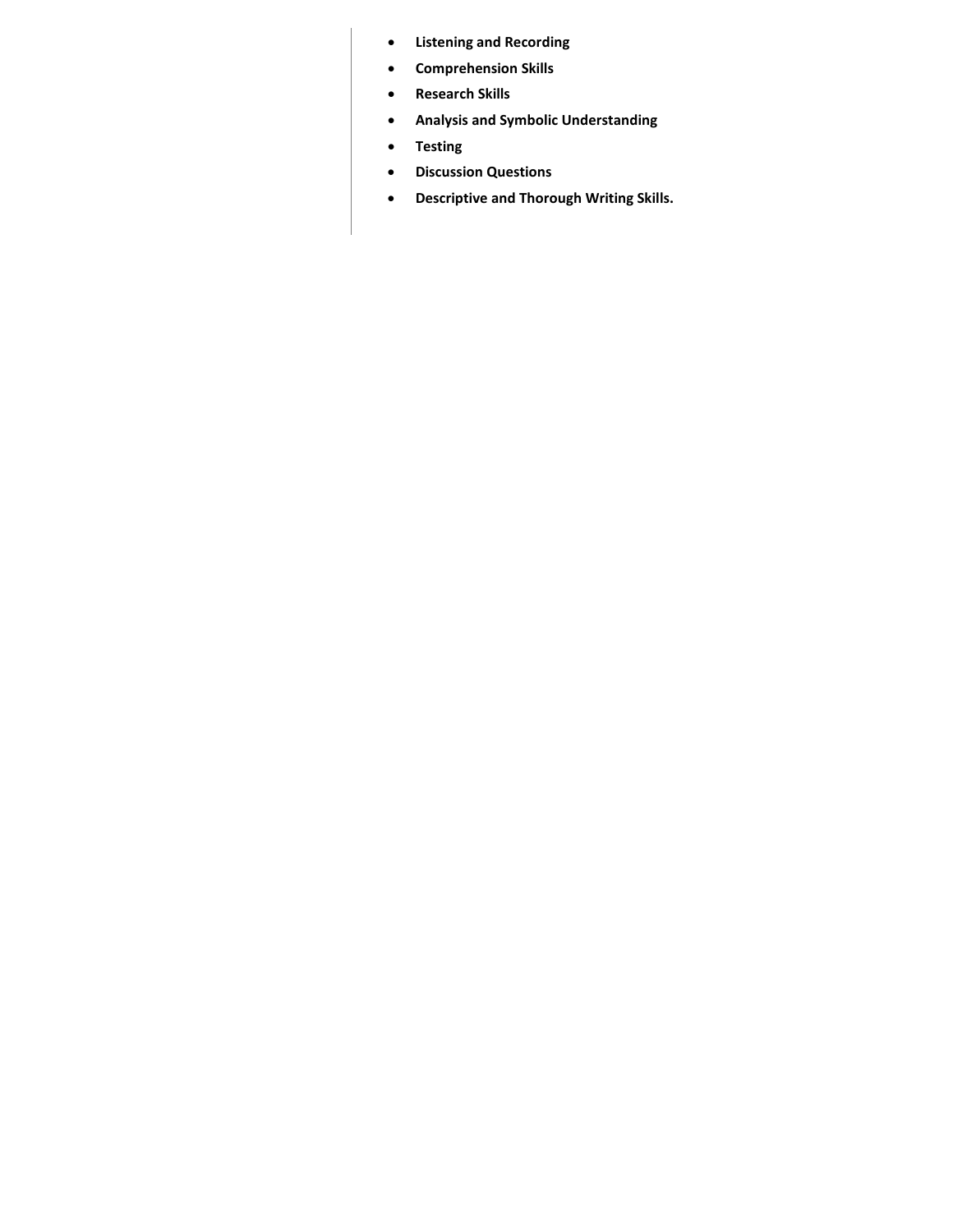

This outline is to be completed for those Grade 7 - 9 option courses that do not use an Alberta Education program of study. Board approval is required to offer these courses.

| <b>SCHOOL: GILBERT PATERSON</b>                   | <b>GRADE LEVEL OFFERED: 7</b>                                                                                                                                                                                                                                                                                                                                                                                          |
|---------------------------------------------------|------------------------------------------------------------------------------------------------------------------------------------------------------------------------------------------------------------------------------------------------------------------------------------------------------------------------------------------------------------------------------------------------------------------------|
| TITLE OF COURSE: FOODOLOGY                        |                                                                                                                                                                                                                                                                                                                                                                                                                        |
| <b>IMPLEMENTATION DATE: 2020-21</b>               |                                                                                                                                                                                                                                                                                                                                                                                                                        |
| <b>Course Philosophy</b>                          | This option will challenge students to change the way they think about<br>food and will help them improve their understanding of food science so<br>that students can become more thoughtful consumers of food and media.                                                                                                                                                                                              |
| <b>Rationale for the Course</b>                   | Students will develop their scientific literacy by researching controversial<br>issues around food and performing hands-on investigations where they will<br>use the scientific method to manipulate variables and come up with<br>conclusions based on the results of their experiments.                                                                                                                              |
| <b>Statement of General Learner Expectations</b>  | Investigate common myths around the food we eat<br>Describe the Scientific Method and how it can be applied to food science<br>investigators<br>Conduct investigations regarding where ingredients come from and the<br>role they play in cooking<br>Analyze why food spoils and identify how we can preserve it<br>Work collaboratively to identify ethical concerns surrounding how food is<br>produced              |
| <b>Statement of Specific Learner Expectations</b> | Describe the general function and structure of DNA<br>$\bullet$<br>Investigate the role enzymes play in spoiling fruit and identify methods<br>for preserving fruits such as apples<br>Evaluate how acid rain can affect an ecosystem by apply their knowledge<br>of the PH scale and neutralization<br>Analyze the role different leavening agents play in baking and identify<br>which agent makes the ideal cupcake |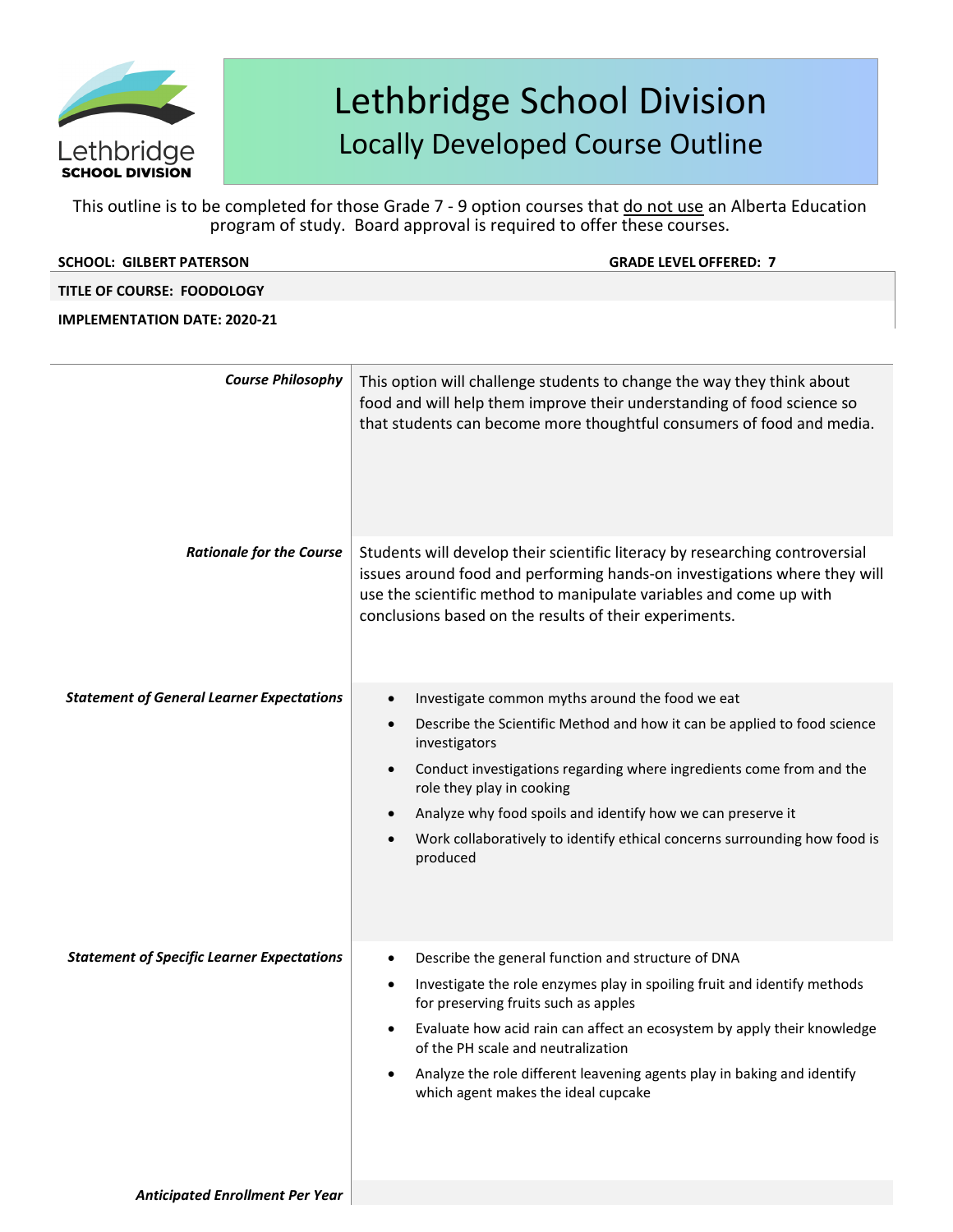| <b>Special Facilities or Equipment Required</b> | Classroom and access to typical science equipment such as burners |
|-------------------------------------------------|-------------------------------------------------------------------|
| <b>Learning Resources to be Used</b>            | PowerPoint, Youtube videos and hands on experiments               |
| <b>How Will Students be Assessed?</b>           | Lab assignments and projects                                      |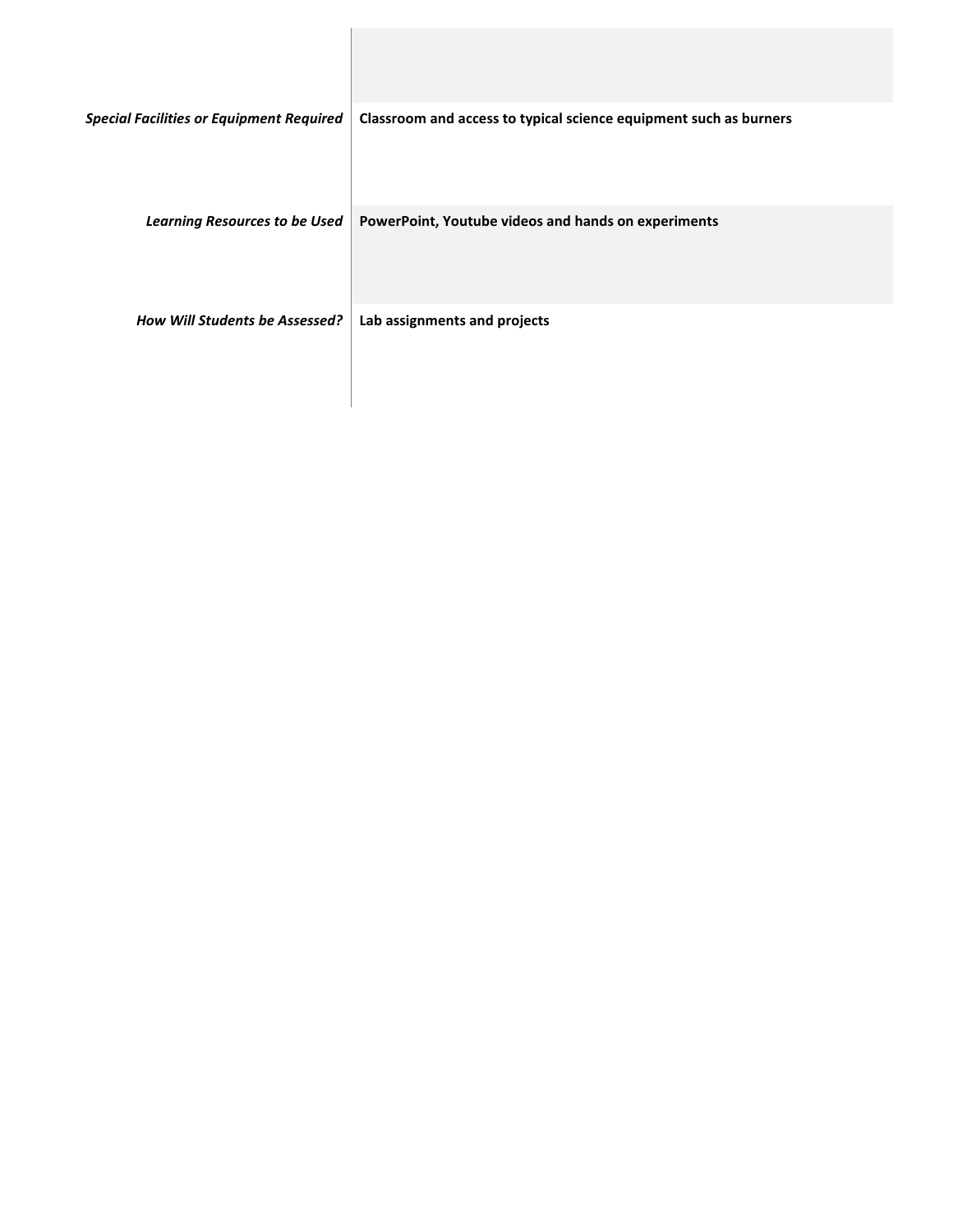

This outline is to be completed for those Grade 7 - 9 option courses that do not use an Alberta Education program of study. Board approval is required to offer these courses.

| <b>SCHOOL: GPMS</b> | <b>GRADE LEVEL OFFERED: 6, 8</b> |
|---------------------|----------------------------------|
|                     |                                  |

### **TITLE OF COURSE: OUTDOOR GAMES**

| <b>Course Philosophy</b>                          | To allows students to develop knowledge, skills, and attributes surrounding<br>team games played outdoors.                                                                                                                                                                                                                                                                                               |  |
|---------------------------------------------------|----------------------------------------------------------------------------------------------------------------------------------------------------------------------------------------------------------------------------------------------------------------------------------------------------------------------------------------------------------------------------------------------------------|--|
| <b>Rationale for the Course</b>                   | To provide opportunities for students to experience team games and activities<br>outside of the scope of regular physical education opportunities available.                                                                                                                                                                                                                                             |  |
| <b>Statement of General Learner Expectations</b>  | To develop the following qualities, attributes and competencies:<br>Understanding and sharing strategies for a wide variety of team-based<br>$\bullet$<br>games<br>Develop leadership qualities by allowing students to organize games<br>$\bullet$<br>and activities within the class<br>Encourage and develop teamwork, collaboration, and fair play through<br>$\bullet$<br>team games and activities |  |
| <b>Statement of Specific Learner Expectations</b> | Interact positively with others through communication, teamwork and<br>leadership while playing the games and leading their own games                                                                                                                                                                                                                                                                    |  |
| <b>Anticipated Enrollment Per Year</b>            | 20-25 students per term - spring and fall term only                                                                                                                                                                                                                                                                                                                                                      |  |
| <b>Special Facilities or Equipment Required</b>   | Outdoor field, various types of PE equipment                                                                                                                                                                                                                                                                                                                                                             |  |
| <b>Learning Resources to be Used</b>              | Peers, past experience and online resources                                                                                                                                                                                                                                                                                                                                                              |  |
| <b>How Will Students be Assessed?</b>             | Assessment practices for this course follow board policies for assessing and<br>reporting student achievement. This course does not have any unique<br>assessment requirements or standards                                                                                                                                                                                                              |  |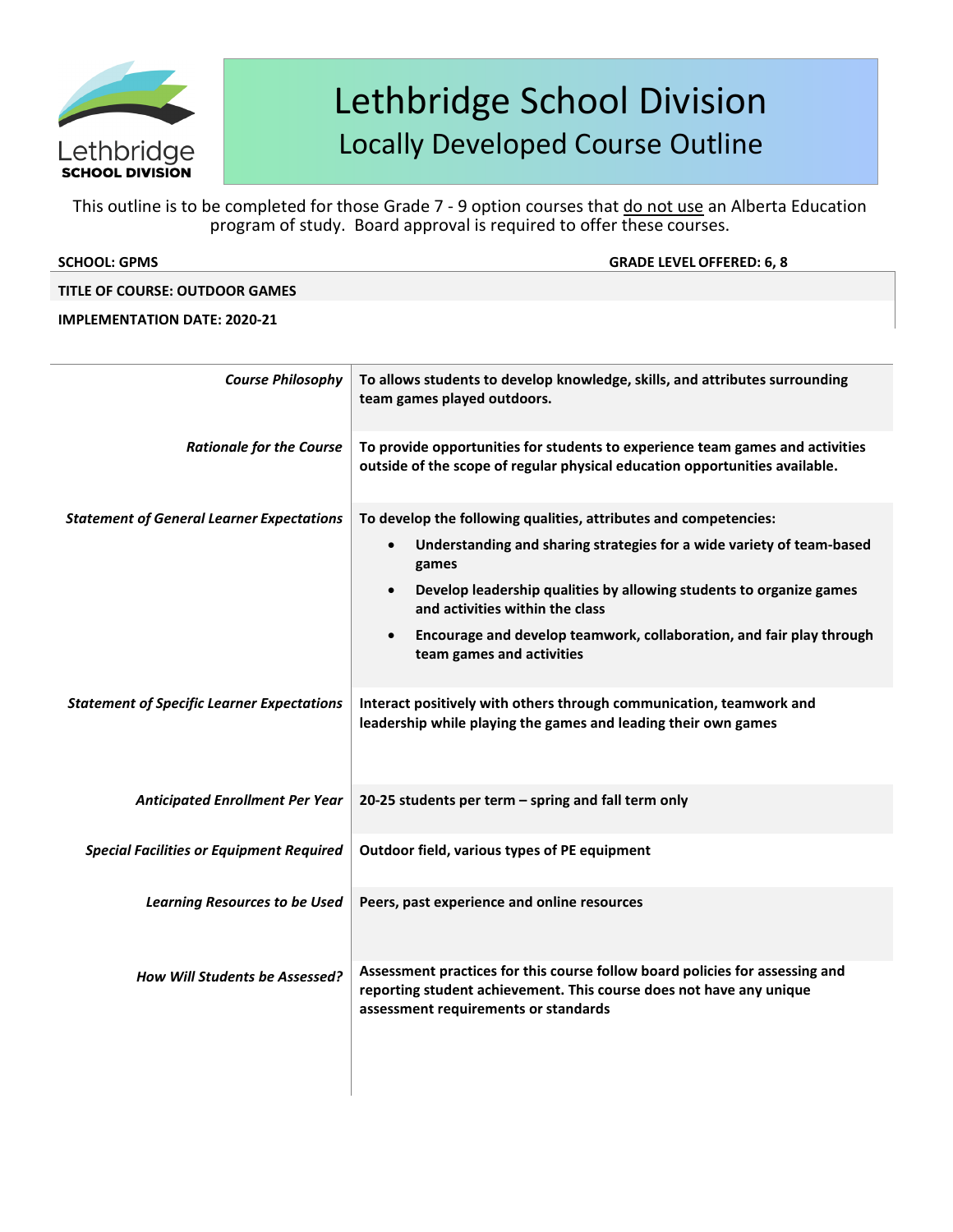

This outline is to be completed for those Grade 7 - 9 option courses that do not use an Alberta Education program of study. Board approval is required to offer these courses.

**SCHOOL: GPMS GRADE LEVELOFFERED: 6**

### **TITLE OF COURSE: PROBLEMS, PUZZLES, AND GAMES**

| <b>Course Philosophy</b>                          |                                                                                                                                                                                                                                                                                                                                                                                                                                                                              |
|---------------------------------------------------|------------------------------------------------------------------------------------------------------------------------------------------------------------------------------------------------------------------------------------------------------------------------------------------------------------------------------------------------------------------------------------------------------------------------------------------------------------------------------|
|                                                   | Students will have the opportunity to work on the following skills and traits<br><b>Critical Thinking</b><br>$\bullet$<br><b>Problem solving</b><br>$\bullet$<br>Collaboration<br>$\bullet$<br><b>Growth mindset</b><br>through exposure to a variety of math related puzzles, problems and games.                                                                                                                                                                           |
| <b>Rationale for the Course</b>                   |                                                                                                                                                                                                                                                                                                                                                                                                                                                                              |
|                                                   | In this course students will explore different problems, puzzles, and games to<br>help develop critical thinking and problem-solving skills. Students will participate<br>in a variety of activities that will engage them in independent and reflective<br>thinking, as well as collaborate with their peers as they communicate about their<br>learning. It is through this environment that I will help model and foster what it<br>truly means to have a growth mindset. |
| <b>Statement of General Learner Expectations</b>  | CTF is planning, creating, appraising and communicating in response to<br>challenges.                                                                                                                                                                                                                                                                                                                                                                                        |
| <b>Statement of Specific Learner Expectations</b> | CTF is working independently and with others while exploring careers and<br>technology.                                                                                                                                                                                                                                                                                                                                                                                      |
|                                                   | I solve problems in response to challenges.<br>I communicate my learning.                                                                                                                                                                                                                                                                                                                                                                                                    |
|                                                   | I collaborate to achieve common goals.                                                                                                                                                                                                                                                                                                                                                                                                                                       |
| <b>Anticipated Enrollment Per Year</b>            | 20-30 per term                                                                                                                                                                                                                                                                                                                                                                                                                                                               |
| Special Facilities or Equipment Required          |                                                                                                                                                                                                                                                                                                                                                                                                                                                                              |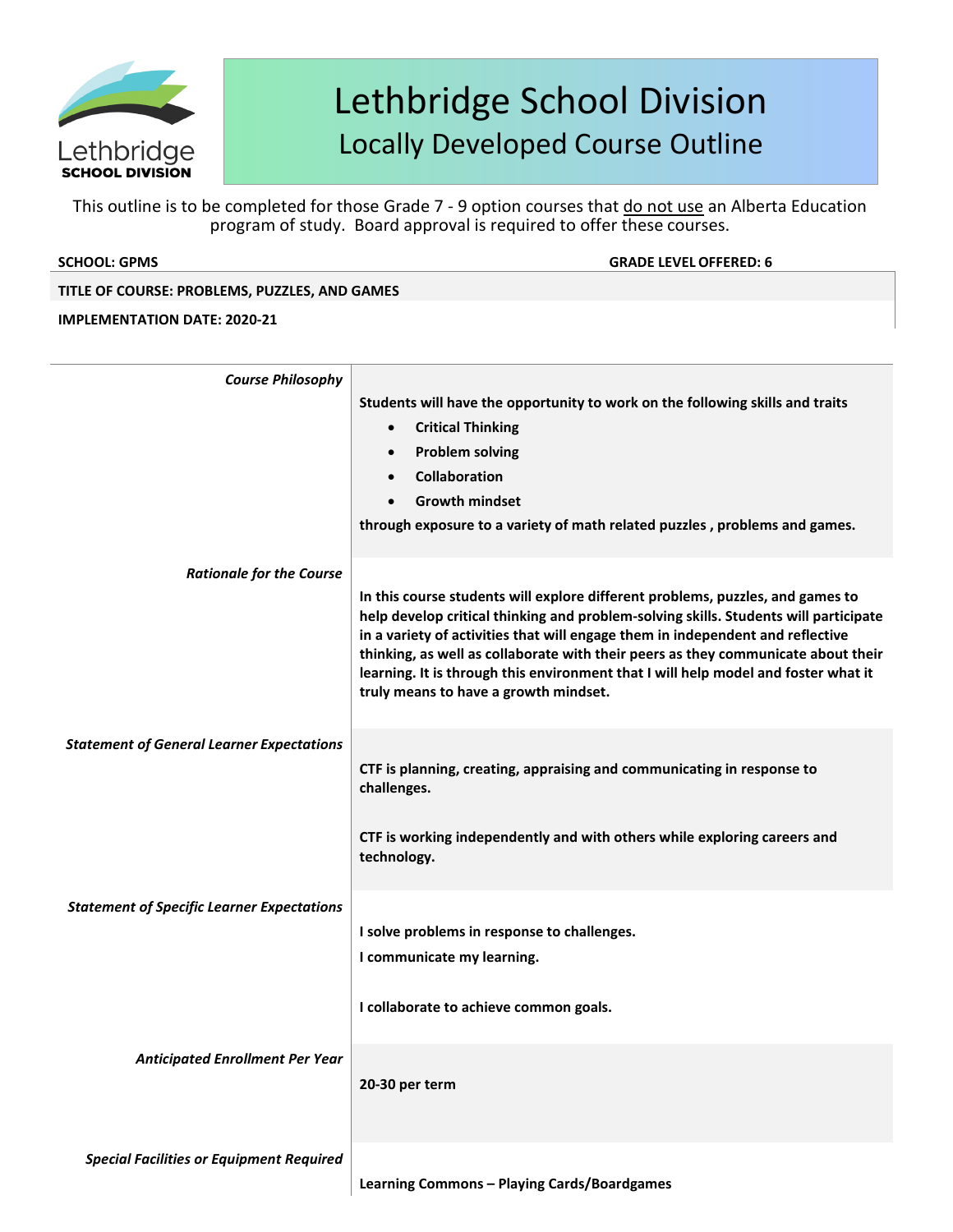| <b>Learning Resources to be Used</b>  |                                                            |
|---------------------------------------|------------------------------------------------------------|
|                                       | <b>Shelly Wismath - University of Lethbridge Professor</b> |
|                                       | Krazydad - Printable Puzzles, Mazes and More               |
|                                       |                                                            |
| <b>How Will Students be Assessed?</b> |                                                            |
|                                       | <b>Student Work</b>                                        |
|                                       | <b>Student Self-Reflection</b>                             |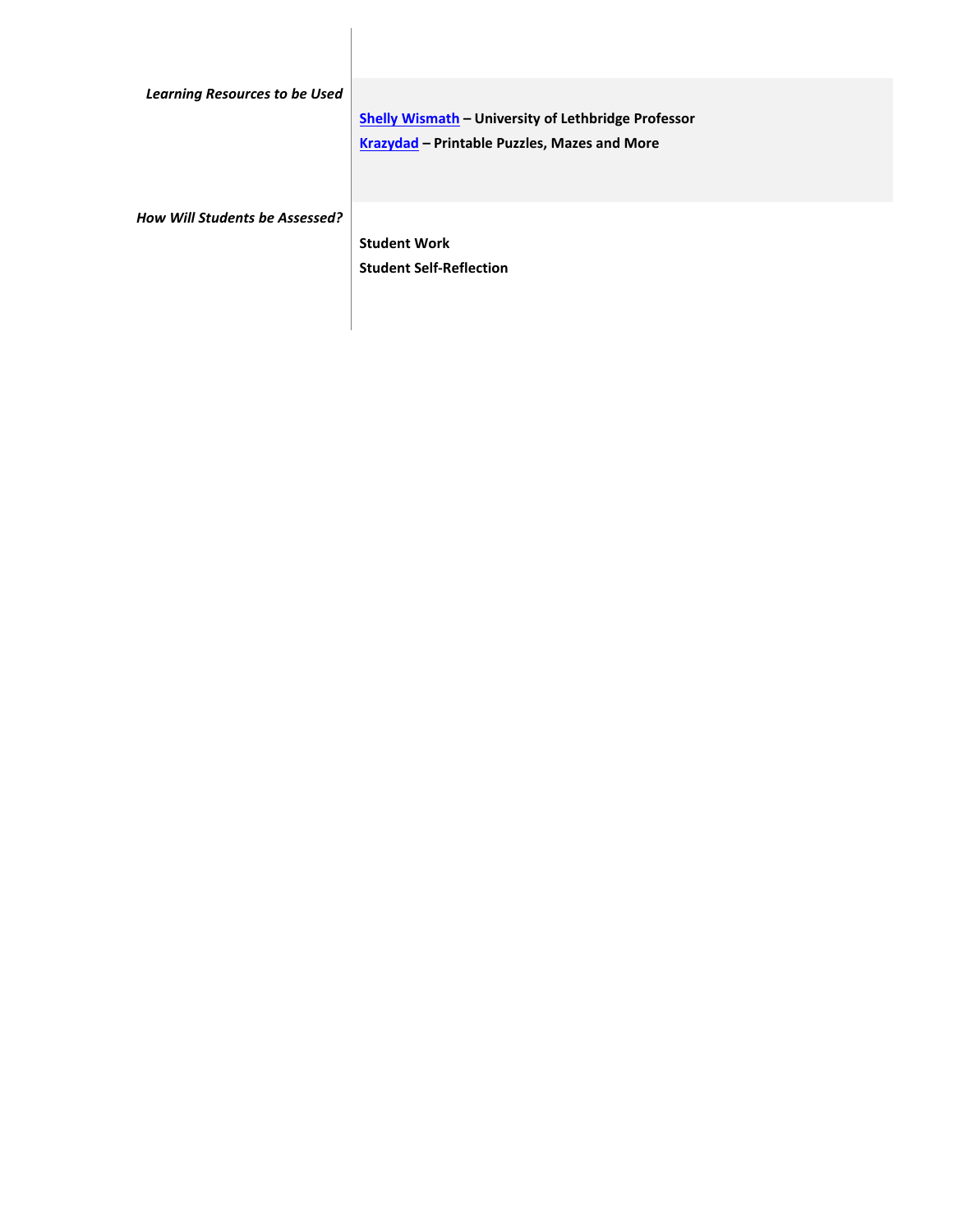

This outline is to be completed for those Grade 7 - 9 option courses that do not use an Alberta Education program of study. Board approval is required to offer these courses.

### **SCHOOL: GIILBERT PATERSON MIDDLE SCHOOL GRADE LEVELOFFERED: 6-8**

### **TITLE OF COURSE: PATERSON SOCCER OPTION**

| <b>Course Philosophy</b>                          | The aim of Paterson Soccer Option is to develop each player's individual<br>technical skills. The vision of the program focuses on students achieving<br>their individual potential, but at the same time developing the knowledge,<br>skills and attitudes necessary to be successful in the sport of soccer.                                                                                                                                               |
|---------------------------------------------------|--------------------------------------------------------------------------------------------------------------------------------------------------------------------------------------------------------------------------------------------------------------------------------------------------------------------------------------------------------------------------------------------------------------------------------------------------------------|
| <b>Rationale for the Course</b>                   | Paterson Soccer Option is for students in grade 6 - 8 who are currently<br>interested in the game of soccer and who would like to develop their skills<br>further. This single term option will focus on individual skill development<br>(technical skills) and small group play (tactical skills). In addition,<br>participants will develop a knowledge base regarding injury prevention, the<br>laws of the game, care of equipment and proper nutrition. |
| <b>Statement of General Learner Expectations</b>  | Our program is geared towards promoting and enhancing personal soccer<br>skill development and small-sided group play.                                                                                                                                                                                                                                                                                                                                       |
| <b>Statement of Specific Learner Expectations</b> | Rules of the game<br>Care of equipment<br><b>Sports Nutrition</b><br>Injury Prevention- FIFA 11<br>$\bullet$<br>Composure and Decision making with the ball<br>$\bullet$<br>1 V 1 Attacking with the ball<br>1 V 1 Defending the ball<br>٠<br>2 V 1 Attacking<br>$\bullet$<br>Proper shooting technique<br>Proper passing technique<br>Goalkeeping techniques                                                                                                |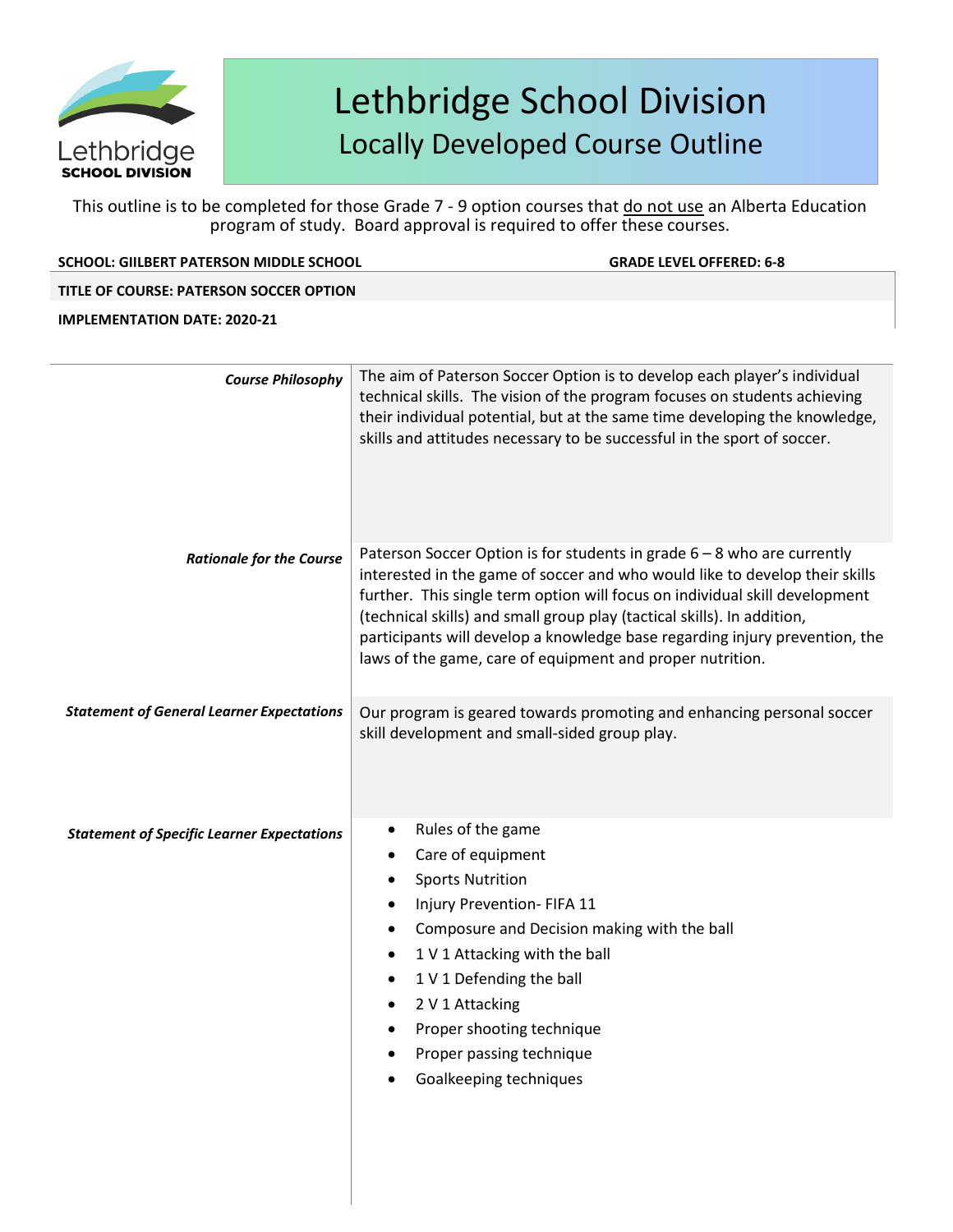| <b>Anticipated Enrollment Per Year</b>          | 25-30 per class. Will be offered in terms one and three, at each grade level<br>$6-8.$                                                                                                                      |
|-------------------------------------------------|-------------------------------------------------------------------------------------------------------------------------------------------------------------------------------------------------------------|
| <b>Special Facilities or Equipment Required</b> | Soccer balls, pinnies, goal nets, soccer cleats/trainers, shin pads, futsal<br>balls, ladders, hurdles, pylons, exercise bands.                                                                             |
| <b>Learning Resources to be Used</b>            | German Football Federation, Dutch Football Federation, National Soccer<br>Coaches Association of America, LTAD., Ultimate Guide to Coaching U-12<br>Soccer Teams, Skills and Strategies for Coaching Soccer |
| <b>How Will Students be Assessed?</b>           | Daily EAP marks (effort, attitude, participation) based on rubric. * see<br>attached. Monthly one-one assessments will be done with each student                                                            |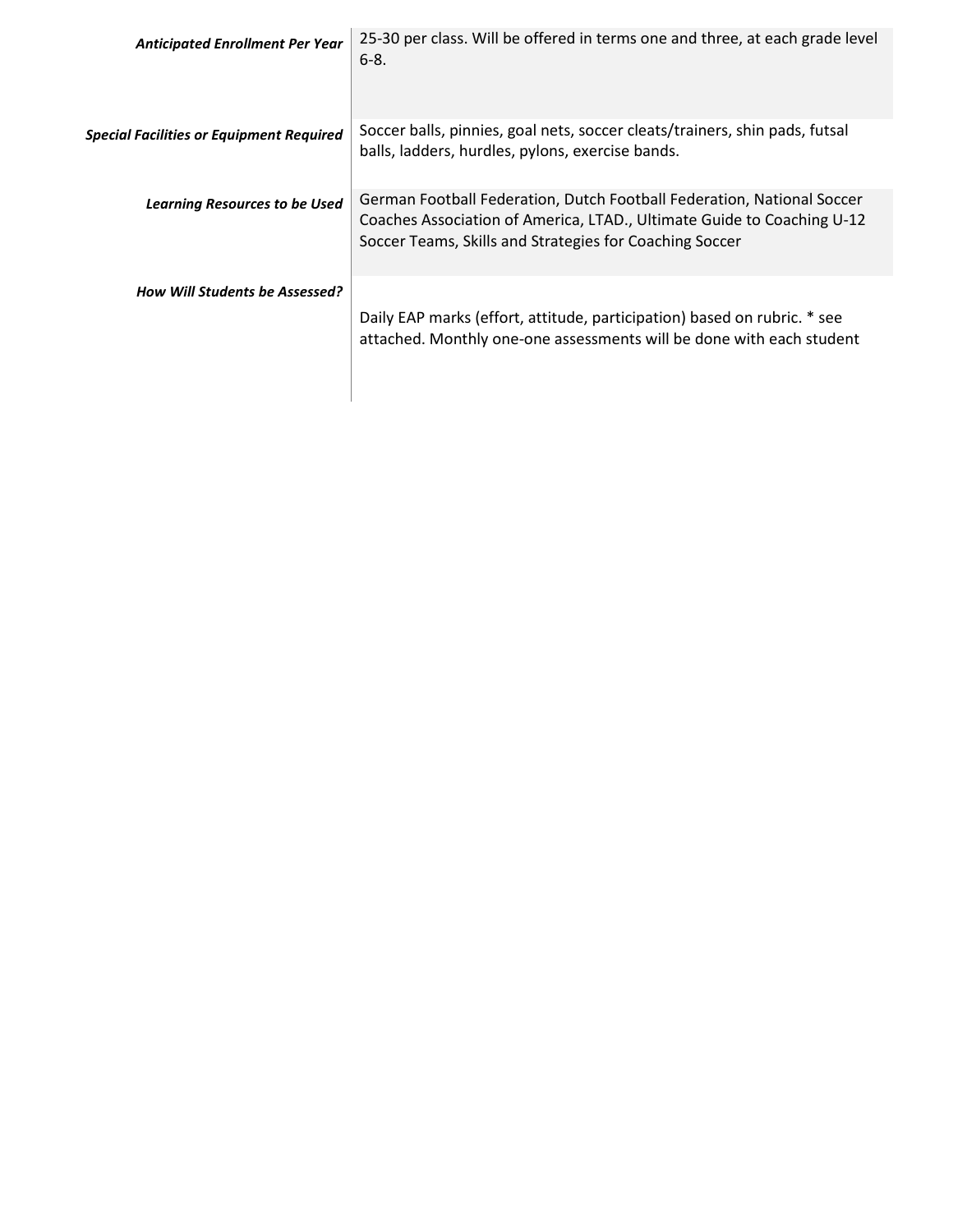# Soccer Rubric

|               | 3                                                                                                                                                                                                                                                                                                                               | $\overline{2}$                                                                                                                                                                                         | $\mathbf{1}$                                                                                                                                                                                                   | $\Omega$                                                                                                                                                                                                                    |
|---------------|---------------------------------------------------------------------------------------------------------------------------------------------------------------------------------------------------------------------------------------------------------------------------------------------------------------------------------|--------------------------------------------------------------------------------------------------------------------------------------------------------------------------------------------------------|----------------------------------------------------------------------------------------------------------------------------------------------------------------------------------------------------------------|-----------------------------------------------------------------------------------------------------------------------------------------------------------------------------------------------------------------------------|
| Effort        | Completes all activities.<br>Identifies personal soccer<br>goals for improvement.<br>Works to improve fitness and<br>soccer skill levels.                                                                                                                                                                                       | Attempts all activities.<br>Works to improve soccer skill<br>level.<br>Engaged in activity from<br>beginning to end of class. Focused<br>on task at hand.                                              | Attempts all activities.<br>Occasional reminders to<br>participate.                                                                                                                                            | Does not attempt activities<br>even after personal<br>reminders.<br>Not engaged in activity from<br>beginning to end of class.                                                                                              |
| Attitude      | Displays a positive and<br>consistent attitude<br>Graciously accepts feedback<br>and attempts to use it<br>constructively<br>Peer leader. Student is<br>positive about the activities<br>being learned in class and sets<br>the example for students<br>around him/her.<br>Always respectful and mindful<br>of others' opinions | Displays a positive attitude<br>Open to positive feedback<br>Willing to work with others<br>Respects others' opinions                                                                                  | Displays inconsistent attitude<br>Sometimes unwilling to accept<br>feedback<br>Finds it difficult to work with<br>others<br>Does not always respect others'<br>opinions                                        | Unwilling to display a<br>positive attitude<br>Resistant to positive<br>feedback<br>Unwilling to work with<br>others<br>Disrespectful of others'<br>opinions<br>Occasional removal from<br>class and/or class activities    |
| Participation | Student is constantly engaged<br>in the class activity.                                                                                                                                                                                                                                                                         | Student is often engaged in the<br>activities. Student could<br>participate more in class activity,<br>but is never causing a distraction.                                                             | Student is often engaged in the<br>activity. Student needs a<br>reminder to get back on task<br>and can be distracting to<br>teacher and classmates                                                            | Student is not involved with<br>the class activity. Student<br>needs constant reminders to<br>get back on task. Student is<br>distracting to the class as a<br>whole                                                        |
| Overall       | Student always listens well,<br>follows directions, carries out<br>directions correctly,<br>participates at a VERY high<br>level daily, works hard/high<br>intensity/sweaty/heart rate,<br>has excellent attendance and<br>is a leader.                                                                                         | The student listens well, follows<br>directions at times, and follows<br>the rules. Participates at a high<br>level daily, works hard/high<br>intensity/sweaty/heart rate, and<br>has good attendance. | Sometimes the student listens,<br>follows directions at times, and<br>follows the rules, participates<br>at a high level daily, works<br>hard/high<br>intensity/sweaty/heart rate,<br>and has good attendance. | Student doesn't listen,<br>doesn't follow directions,<br>rules are not followed<br>correctly. Performs at a very<br>low level even when<br>expectations are discussed<br>and reviewed. Several<br>absences and no make-ups. |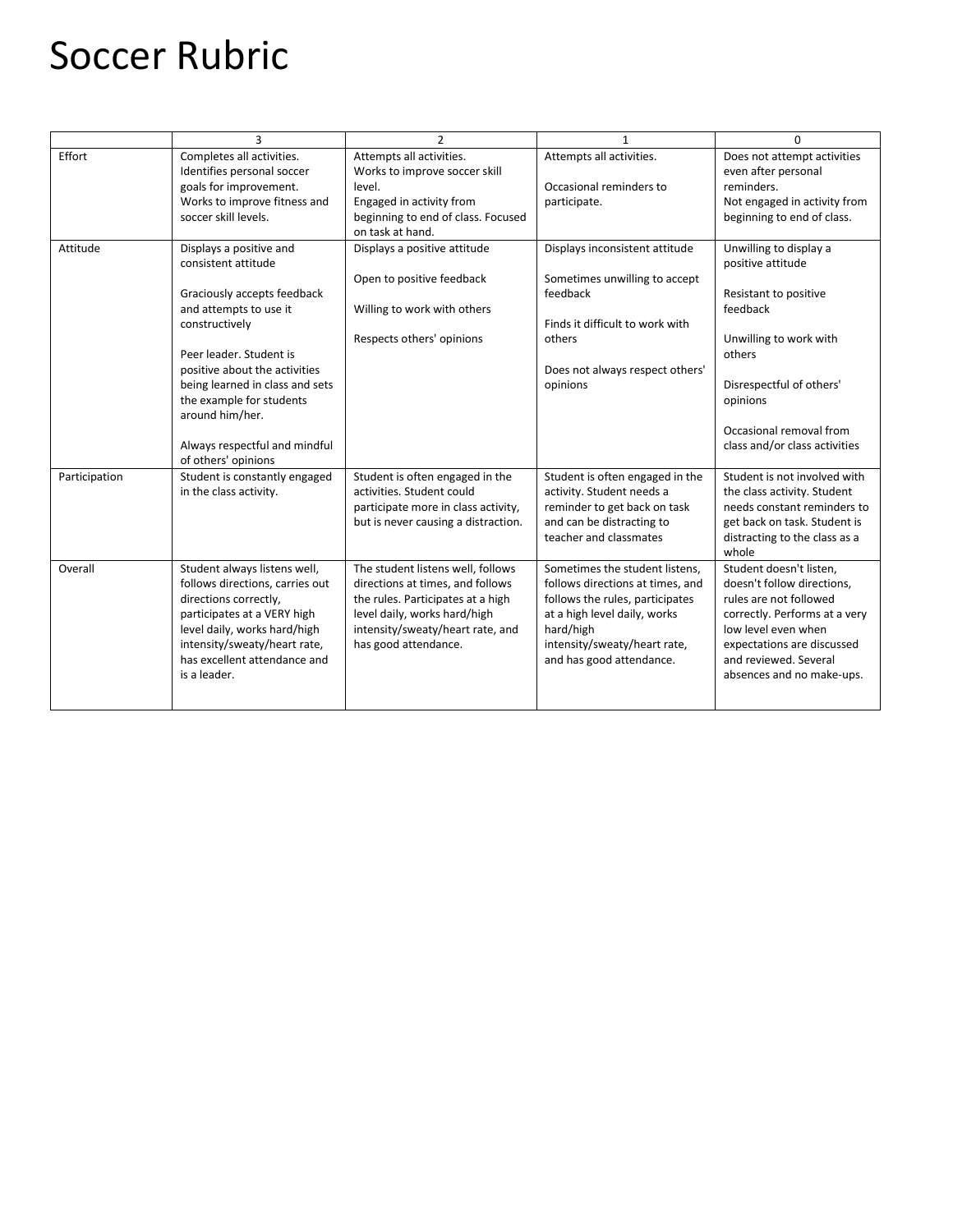

This outline is to be completed for those Grade 7 - 9 option courses that do not use an Alberta Education program of study. Board approval is required to offer these courses.

| <b>SCHOOL: GPMS</b> |  |  |
|---------------------|--|--|
|                     |  |  |

**SCHOOL: GPMS GRADE LEVELOFFERED: 8**

### **TITLE OF COURSE: TECHNICAL THEATRE 8**

| <b>Course Philosophy</b>                          | Click here to enter text. Technical Theatre is designed to offer students an                                                                     |
|---------------------------------------------------|--------------------------------------------------------------------------------------------------------------------------------------------------|
|                                                   | opportunity to explore and experience the skills necessary to realize a                                                                          |
|                                                   | theatrical performance. The course provides opportunities for students to                                                                        |
|                                                   | study technical mastery in a production based environment. Technical                                                                             |
|                                                   | Theatre is process driven and supports the creation of theatrical                                                                                |
|                                                   | performances.                                                                                                                                    |
|                                                   | Through the exploration and application of the technical aspects of                                                                              |
|                                                   | theatre, students will have the opportunity to be creative and innovative,                                                                       |
|                                                   | and apply multiple literacies as they solve complex problems and work<br>toward a theatrical performance. Effective teamwork, collaboration, and |
|                                                   | communication are essential skills of life-long learners who are able to                                                                         |
|                                                   | adapt to change with an attitude of optimism and hope for the future. In                                                                         |
|                                                   | Technical Theatre students will build positive relationships, share                                                                              |
|                                                   | responsibility, and demonstrate flexibility.                                                                                                     |
|                                                   |                                                                                                                                                  |
| <b>Rationale for the Course</b>                   | A significant number of students interested in pursuing Drama/Theatre                                                                            |
|                                                   | would like to participate in the non-performing, technical components                                                                            |
|                                                   | involved in theatre production. Technical Theatre recognizes that students                                                                       |
|                                                   | need a practical component to both deepen and broaden understanding of                                                                           |
|                                                   | technical elements of theatre. Technical Theatre may also act as a stepping                                                                      |
|                                                   | stone for students wishing to consider a career in the non-performing                                                                            |
|                                                   | technical components of theatre production, film and event production.                                                                           |
| <b>Statement of General Learner Expectations</b>  | 1. Apply safe stage practices                                                                                                                    |
|                                                   | 2. Demonstrate competency in technical theatre disciplines: Stage                                                                                |
|                                                   | management                                                                                                                                       |
|                                                   | Demonstrate competency in technical theatre disciplines: Sound<br>3.                                                                             |
|                                                   | 4. Demonstrate competency in technical theatre disciplines: Lighting                                                                             |
|                                                   | Demonstrate competency in technical theatre disciplines: Sets &<br>5.                                                                            |
|                                                   | properties                                                                                                                                       |
|                                                   | 6. Demonstrate competency in technical theatre disciplines:                                                                                      |
|                                                   | Costumes & make up                                                                                                                               |
|                                                   |                                                                                                                                                  |
| <b>Statement of Specific Learner Expectations</b> | <b>Awareness</b>                                                                                                                                 |
|                                                   | The student will be able to:                                                                                                                     |
|                                                   | 1. Recognize the basic terminology associated with the component                                                                                 |
|                                                   | being studied.                                                                                                                                   |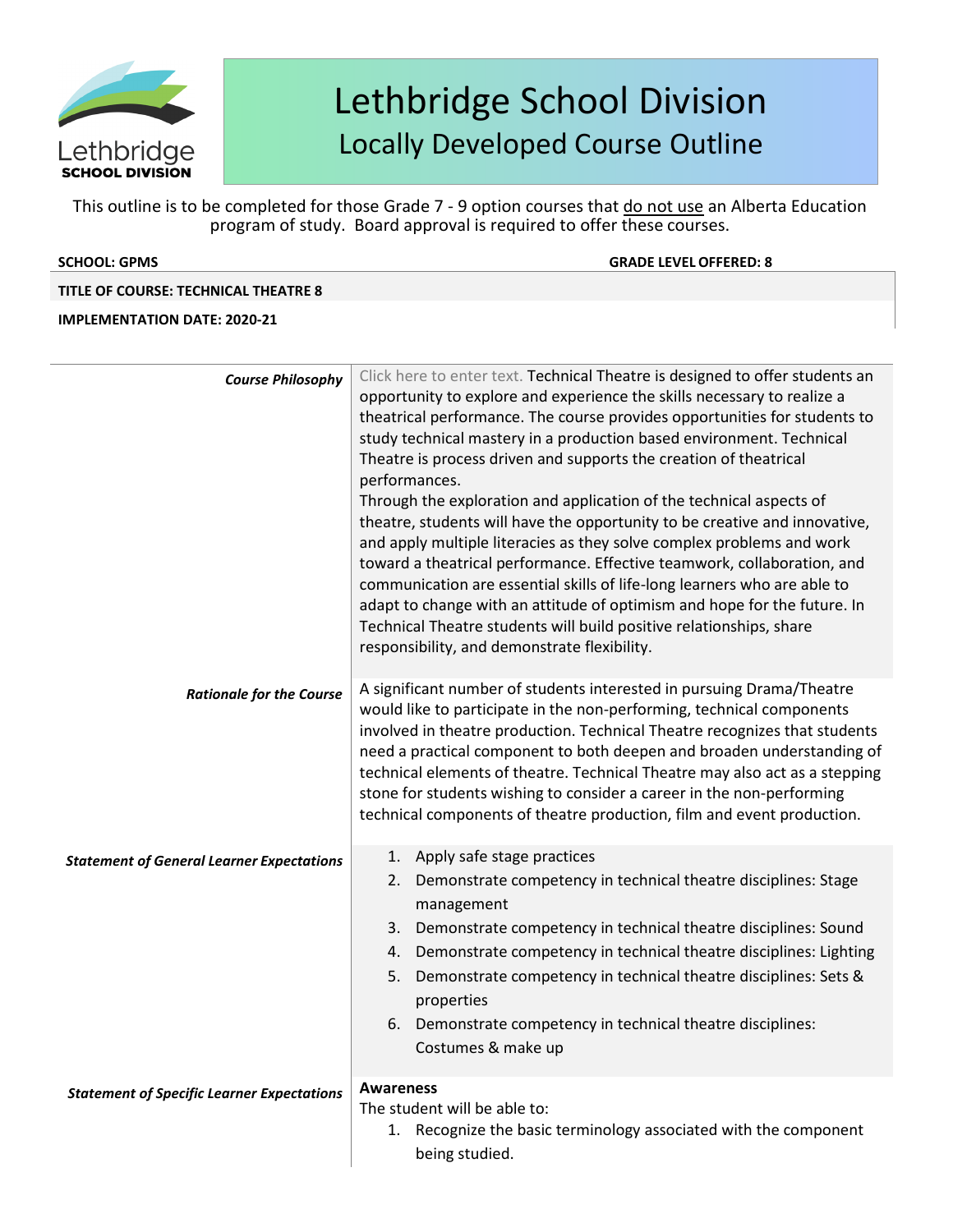|                                                 | 2. Demonstrate understanding of the basic functions of the                   |
|-------------------------------------------------|------------------------------------------------------------------------------|
|                                                 | component being studied.                                                     |
|                                                 | 3. Show awareness of the importance of research.                             |
|                                                 | 4. Show awareness of available resources pertaining to the                   |
|                                                 | component being studied; e.g., supplies, libraries and theatre               |
|                                                 | companies.                                                                   |
|                                                 | 5. Demonstrate understanding of the various conventions of the               |
|                                                 | component being studied.                                                     |
|                                                 | <b>Readiness</b>                                                             |
|                                                 | The student will be able to:                                                 |
|                                                 | 6. Demonstrate understanding of the importance of planning and               |
|                                                 | organization.                                                                |
|                                                 | 7. Select a project appropriate to the component being studied.              |
|                                                 | 8. Demonstrate understanding of the use of colour, shape and                 |
|                                                 | texture to achieve a desired effect.                                         |
|                                                 |                                                                              |
|                                                 | 9. Use sketching to explore ideas for the project.                           |
|                                                 | 10. Demonstrate understanding of and use appropriate methods and             |
|                                                 | tools for designing the project; e.g., makeup charts, cue sheets,            |
|                                                 | working drawings.                                                            |
|                                                 | 11. Arrange and sequence time, ideas, information, materials and/or          |
|                                                 | personnel for achievement of the project.                                    |
|                                                 | <b>Application</b>                                                           |
|                                                 | The student will be able to:                                                 |
|                                                 | 12. Demonstrate understanding of and apply appropriate regulations,          |
|                                                 | procedures and precautions to ensure safe working conditions.                |
|                                                 | 13. Determine and acquire necessary supplies or substitutes to               |
|                                                 | construct the planned project.                                               |
|                                                 | 14. Use appropriate tools and skills to assemble or construct the            |
|                                                 | planned project.                                                             |
|                                                 | 15. Use the project.                                                         |
|                                                 | 16. Demonstrate the integration of technical theatre with other              |
|                                                 | disciplines in order to enhance dramatic communication.                      |
|                                                 |                                                                              |
| <b>Anticipated Enrollment Per Year</b>          | 30 per term                                                                  |
| <b>Special Facilities or Equipment Required</b> | Light board<br>٠                                                             |
|                                                 | Variety of stage lights<br>٠                                                 |
|                                                 | Sound board                                                                  |
|                                                 | Variety of microphones                                                       |
|                                                 | Speakers<br>٠                                                                |
|                                                 | Light and sound cables<br>٠                                                  |
|                                                 | Stage make-up (product, brushes, prosthetics etc.<br>$\bullet$               |
|                                                 |                                                                              |
| <b>Learning Resources to be Used</b>            | Practical Technical Theatre - produced and published by Theatrefolk          |
|                                                 | (Toronto based Theatre Resource)                                             |
|                                                 |                                                                              |
|                                                 | Assessment practices for this course follow board policies for assessing and |
| How Will Students be Assessed?                  |                                                                              |

reporting student achievement. This course does not have any unique

assessment requirements or standards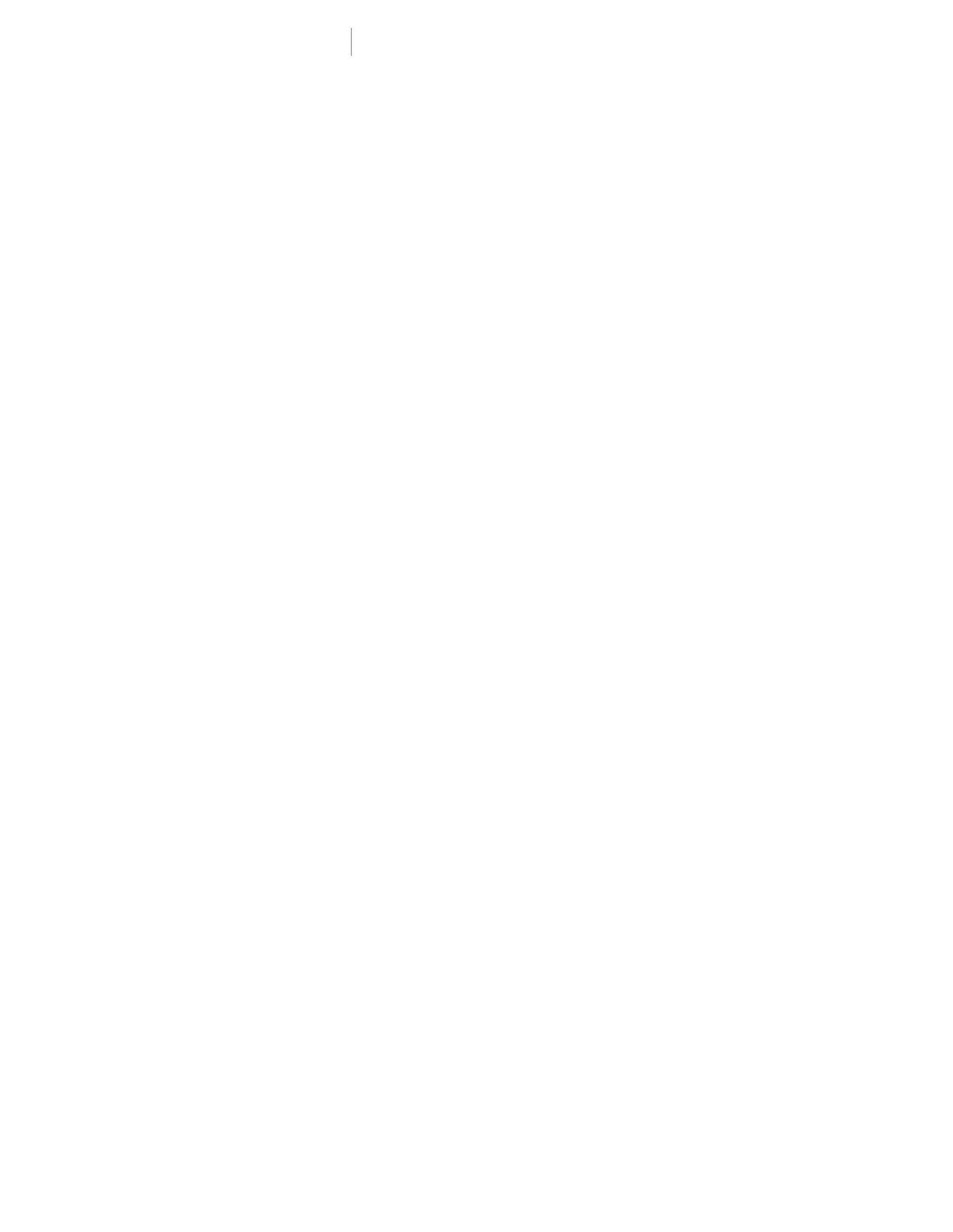

This outline is to be completed for those Grade 7 - 9 option courses that do not use an Alberta Education program of study. Board approval is required to offer these courses.

| <b>SCHOOL:GILBERT PATERSON</b>                   | <b>GRADE LEVEL OFFERED:6</b>                                                                                                                                                                                                                                                                                                                               |
|--------------------------------------------------|------------------------------------------------------------------------------------------------------------------------------------------------------------------------------------------------------------------------------------------------------------------------------------------------------------------------------------------------------------|
| TITLE OF COURSE: TRAVEL AND TOURISM              |                                                                                                                                                                                                                                                                                                                                                            |
| <b>IMPLEMENTATION DATE: 2020-21</b>              |                                                                                                                                                                                                                                                                                                                                                            |
|                                                  |                                                                                                                                                                                                                                                                                                                                                            |
| <b>Course Philosophy</b>                         | With guidance from the teacher, students will explore different<br>types of tourism, then go through and learn part of what a<br>travel agent does and plan a simple trip to a destination of<br>their choosing. On this trip the goal is for students to plan to<br>access some of the forms of tourism that they learned about<br>earlier in the course. |
| <b>Rationale for the Course</b>                  | Students will participate in meaningful and authentic<br>exploration of various occupational areas including the tourism<br>and travel industry.                                                                                                                                                                                                           |
| <b>Statement of General Learner Expectations</b> | All situations films are the structured in the second transformation in the                                                                                                                                                                                                                                                                                |

|                                                   | Students will create simple travel itineraries, researching<br>countries of their choosing with their peers using a variety of<br>tools to present their information to classmates.                                                                                                                                                                                                  |
|---------------------------------------------------|--------------------------------------------------------------------------------------------------------------------------------------------------------------------------------------------------------------------------------------------------------------------------------------------------------------------------------------------------------------------------------------|
| <b>Statement of Specific Learner Expectations</b> | <b>CTF Learning Outcomes</b>                                                                                                                                                                                                                                                                                                                                                         |
|                                                   | CTF is exploring interests, passions and skills while making<br>personal connections to career possibilities.<br>I explore my interests and passions while making<br>personal connections to career possibilities.<br>I use occupational area skills, knowledge and<br>technologies.<br>I follow safety requirements associated with<br>occupational areas and related technologies. |
|                                                   | CTF is planning, creating, appraising and communicating in<br>response to challenges.<br>I plan in response to challenges.<br>I make decisions in response to challenges.<br>$\bullet$<br>I solve problems in response to challenges.<br>I create products, performances or services in<br>$\bullet$<br>response to challenges.                                                      |

• I appraise the skills, knowledge and technologies used to respond to challenges.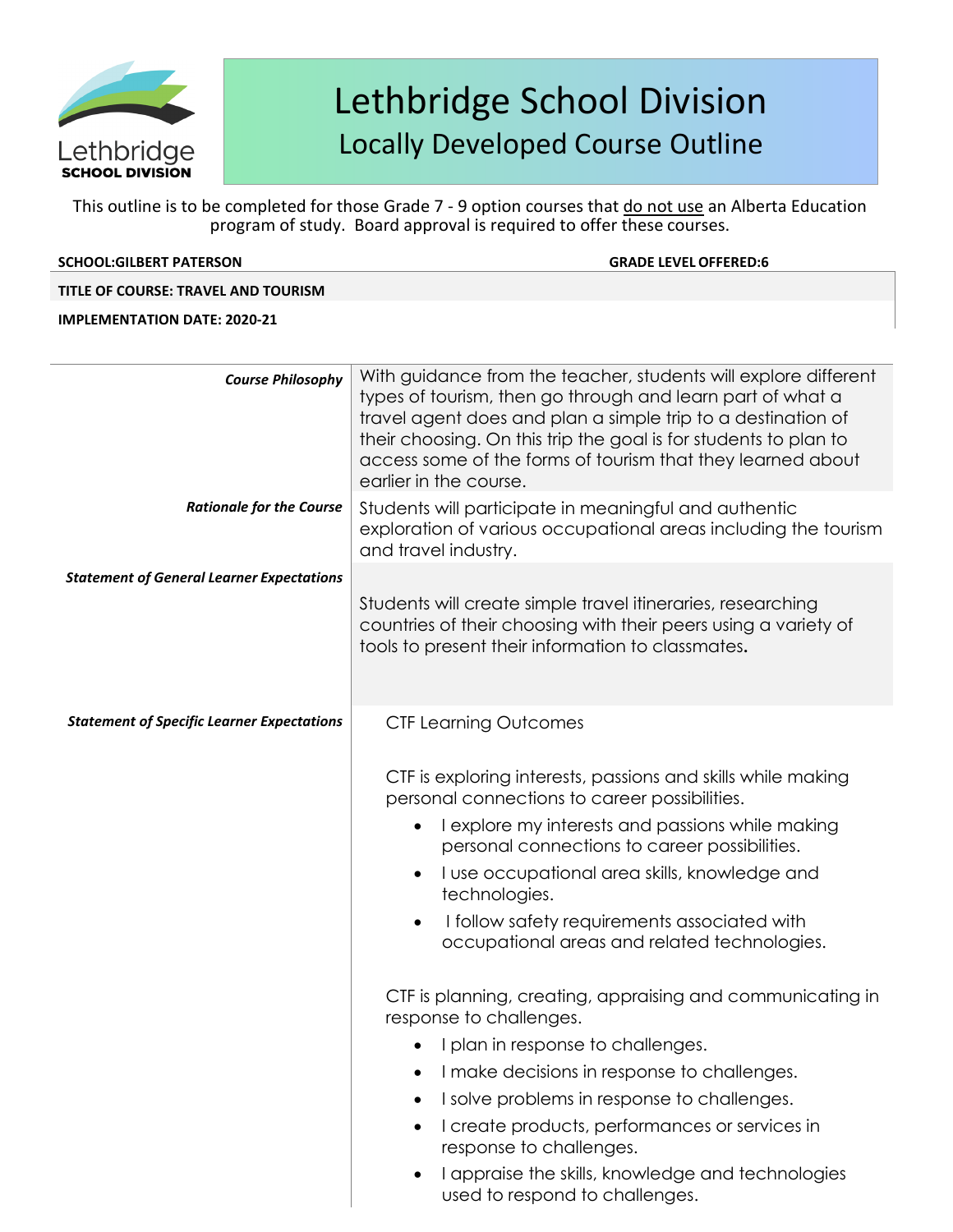|                                                 | I communicate my learning.<br>$\bullet$                                                                                                                                          |
|-------------------------------------------------|----------------------------------------------------------------------------------------------------------------------------------------------------------------------------------|
|                                                 | CTF is working independently and with others while<br>exploring careers and technology.<br>I determine how my actions affect learning.<br>I collaborate to achieve common goals. |
| <b>Anticipated Enrollment Per Year</b>          | 30 per term                                                                                                                                                                      |
|                                                 |                                                                                                                                                                                  |
| <b>Special Facilities or Equipment Required</b> |                                                                                                                                                                                  |
|                                                 | Computers                                                                                                                                                                        |
|                                                 |                                                                                                                                                                                  |
| <b>Learning Resources to be Used</b>            | Teacher built resources                                                                                                                                                          |
|                                                 |                                                                                                                                                                                  |
| <b>How Will Students be Assessed?</b>           | Participation and a summative project at the end of the term                                                                                                                     |
|                                                 | showing a culmination of all the skills learned in the class.                                                                                                                    |
|                                                 |                                                                                                                                                                                  |
|                                                 |                                                                                                                                                                                  |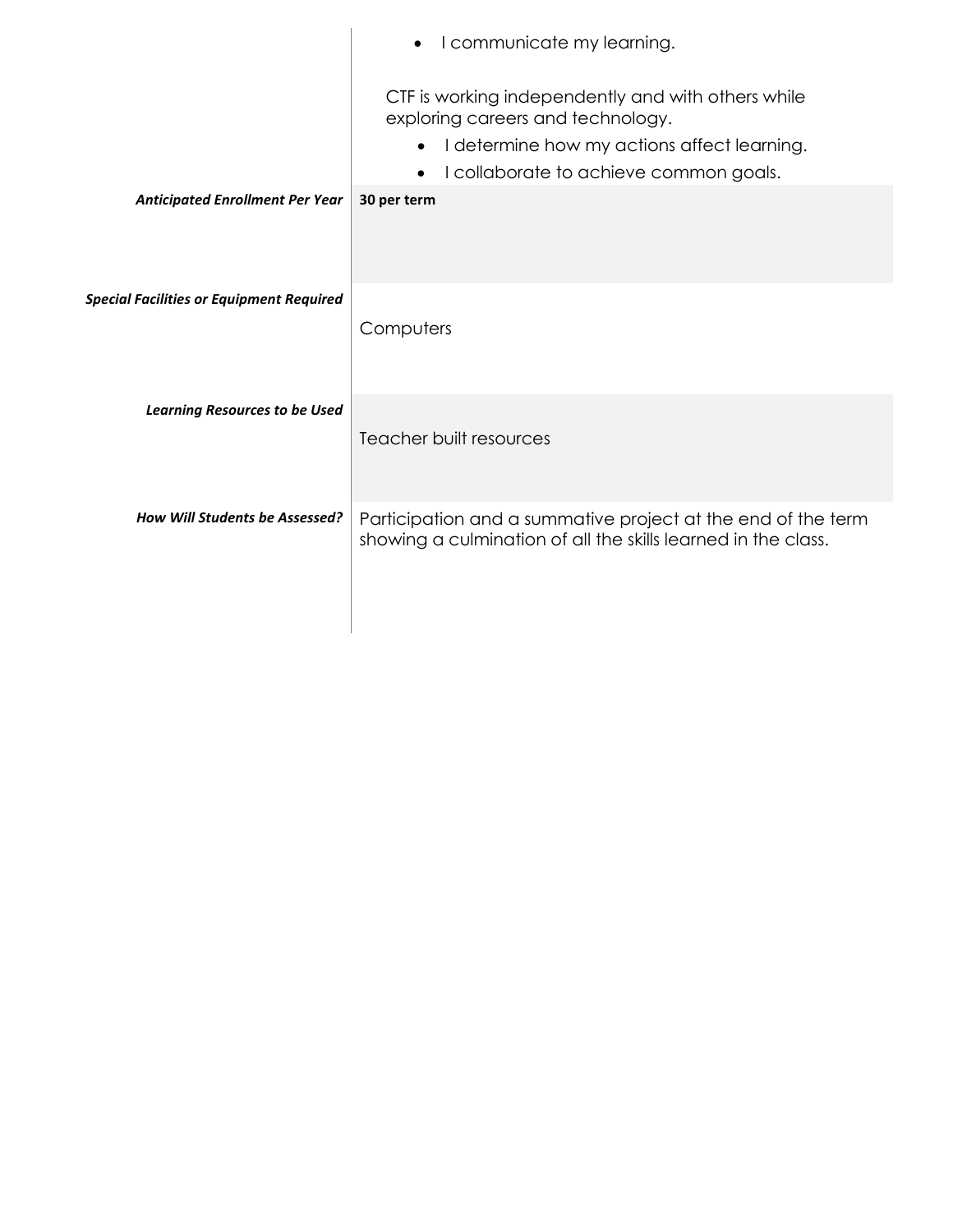

This outline is to be completed for those Grade 7 - 9 option courses that do not use an Alberta Education program of study. Board approval is required to offer these courses.

| <b>SCHOOL:LETHBRIDGE CHRISTIAN SCHOOL</b> |  |
|-------------------------------------------|--|
|                                           |  |

**SCHOOL:LETHBRIDGE CHRISTIAN SCHOOL GRADE LEVELOFFERED:6,7,8**

#### **TITLE OF COURSE: BIBLE**

| <b>Course Philosophy</b>                         | This course gives students an opportunity to learn more about a key historical<br>and living document upon which their faith is founded. As a faith-based<br>alternate school, we believe in the inerrancy of the Scriptures and that the Bible<br>is key to our faith and its understanding to living it out completely in our lives as<br>Christians. As a result Bible class has as its purpose to enable students to better<br>comprehend the content of Scriptures by listening, reading, and analyzing its<br>content as guided by the teacher. This, we believe, will enable students to more<br>fully live in our world as believers in Christ Jesus and as good citizens who<br>positively impact society. |
|--------------------------------------------------|---------------------------------------------------------------------------------------------------------------------------------------------------------------------------------------------------------------------------------------------------------------------------------------------------------------------------------------------------------------------------------------------------------------------------------------------------------------------------------------------------------------------------------------------------------------------------------------------------------------------------------------------------------------------------------------------------------------------|
| <b>Rationale for the Course</b>                  | The aim of this course is to cover the foundational materials of our faith-based<br>alternate school position and to encourage the practical application of Scripture<br>into the daily lives of our students. This is consistent with our mission<br>statement: "Lethbridge Christian School exists to provide students with a Christ-<br>centered education in an interdenominational setting, challenging them to life-<br>long excellence as they grow in knowledge and love, and in obedience to Jesus<br>Christ."                                                                                                                                                                                             |
| <b>Statement of General Learner Expectations</b> | The aim of this course is to enable each student to understand and appreciate<br>the character of Jesus Christ, both as a historical figure and the Son of God and<br>to enable them to comprehend his purpose in the Holy Scriptures and how this<br>understanding impacts their lives in a personal, societal and global way.                                                                                                                                                                                                                                                                                                                                                                                     |
|                                                  | Grade 6 Bible-Study of the New Testament                                                                                                                                                                                                                                                                                                                                                                                                                                                                                                                                                                                                                                                                            |
|                                                  | <b>New Testament Study</b><br>➤                                                                                                                                                                                                                                                                                                                                                                                                                                                                                                                                                                                                                                                                                     |
|                                                  | The Life of Christ                                                                                                                                                                                                                                                                                                                                                                                                                                                                                                                                                                                                                                                                                                  |
|                                                  | <b>Evidence for Christian world-view</b>                                                                                                                                                                                                                                                                                                                                                                                                                                                                                                                                                                                                                                                                            |
|                                                  | $\triangleright$<br>Participate in presentations demonstrating knowledge of<br><b>Christian world-view</b>                                                                                                                                                                                                                                                                                                                                                                                                                                                                                                                                                                                                          |
|                                                  | Grade 7 Bible-Text: The Life of Christ: An Adventure in Learning by ACSI                                                                                                                                                                                                                                                                                                                                                                                                                                                                                                                                                                                                                                            |
|                                                  | The Life of Christ<br>➤                                                                                                                                                                                                                                                                                                                                                                                                                                                                                                                                                                                                                                                                                             |
|                                                  | $\triangleright$ Daring Deliverers                                                                                                                                                                                                                                                                                                                                                                                                                                                                                                                                                                                                                                                                                  |
|                                                  | $\triangleright$ Memory Verses (Sermon on the Mount)                                                                                                                                                                                                                                                                                                                                                                                                                                                                                                                                                                                                                                                                |
|                                                  | Chapel Participation-participate fully and listen attentively<br>➤                                                                                                                                                                                                                                                                                                                                                                                                                                                                                                                                                                                                                                                  |
|                                                  | Grade 8                                                                                                                                                                                                                                                                                                                                                                                                                                                                                                                                                                                                                                                                                                             |
|                                                  | <b>New Testament Study</b><br>➤                                                                                                                                                                                                                                                                                                                                                                                                                                                                                                                                                                                                                                                                                     |
|                                                  | Bible Character assessments and their application to our lives<br>➤                                                                                                                                                                                                                                                                                                                                                                                                                                                                                                                                                                                                                                                 |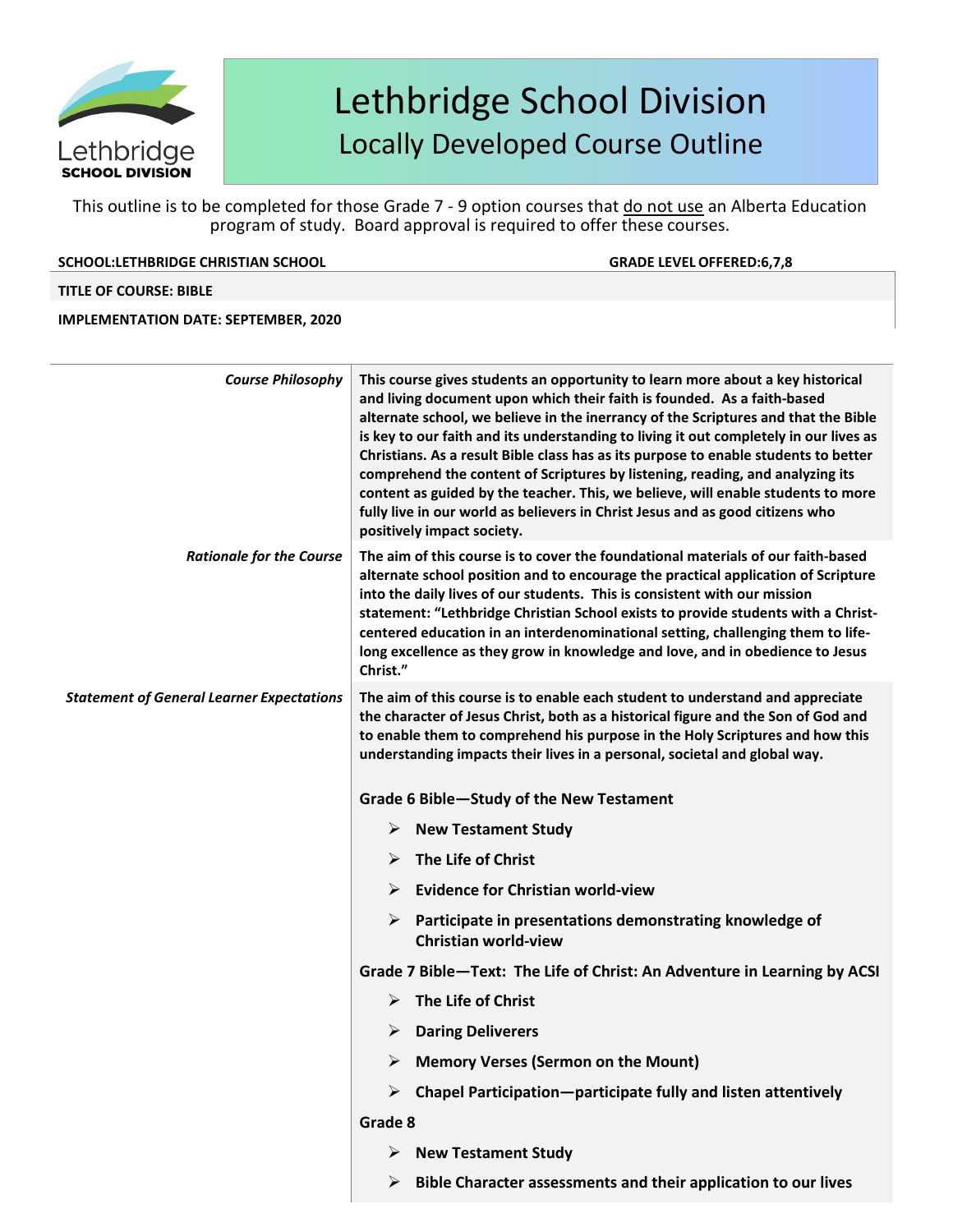|                                                   | $\triangleright$ Birth and Expansion of the Early Church                                                                                                                                                                                                                         |
|---------------------------------------------------|----------------------------------------------------------------------------------------------------------------------------------------------------------------------------------------------------------------------------------------------------------------------------------|
|                                                   | $\triangleright$ The Validity of Scripture                                                                                                                                                                                                                                       |
|                                                   | $\triangleright$ Application of Scripture to Lives and to World Transformation                                                                                                                                                                                                   |
|                                                   | <b>General Outcome 1: Biblical Foundations (doctrine)</b><br>$\Box$                                                                                                                                                                                                              |
|                                                   | Students will study the Bible to understand and identify the Fall of Man<br>and justification through faith in Jesus Christ.                                                                                                                                                     |
|                                                   | <b>General Outcome 2: Servanthood (reaching out to others)</b><br>$\Box$                                                                                                                                                                                                         |
|                                                   | Students study the Bible to demonstrate how God loves others and how<br>our actions and service to others shows that we truly love them (and<br>God).                                                                                                                            |
|                                                   | <b>General Outcome 3: Personal Growth (discipleship)</b><br>$\Box$                                                                                                                                                                                                               |
|                                                   | Students study the Bible in order to grow as Disciples of Christ. They do<br>this by engaging in a Christ-focused faith community, communicating<br>with God through prayer, and participating in offering praise and worship<br>to God.                                         |
|                                                   | General Outcome 4: Apologetics (knowing what you believe and<br>$\Box$<br>why)                                                                                                                                                                                                   |
|                                                   | Students study the Bible, the writings of leading Christian apologists and<br>other historical documents to strengthen their faith and to know how to<br>thoughtfully and prayerfully answer challenging questions about their<br>beliefs in a caring, wise and gracious manner. |
|                                                   | <b>General Outcome 5: Unique Faith</b><br>$\Box$                                                                                                                                                                                                                                 |
|                                                   | Students study the Bible, the writings of leading Christian apologists and<br>other faiths to understand the uniqueness of Christianity and the<br>exclusivity of Jesus Christ's claims.                                                                                         |
| <b>Statement of Specific Learner Expectations</b> | <b>Students will:</b>                                                                                                                                                                                                                                                            |
|                                                   | demonstrate an understanding of the New and/or Old Testament books<br>$\bullet$                                                                                                                                                                                                  |
|                                                   | describe how one or more biblical characters grew in trusting God when<br>٠<br>faced with disappointments and/or hardships                                                                                                                                                       |
|                                                   | share the good news (gospel) of what Jesus Christ accomplished with<br>family, friends, neighbours, and global communities                                                                                                                                                       |
|                                                   | demonstrate obedience as a key component of loving Christ because<br>our actions validate our heart's condition                                                                                                                                                                  |
|                                                   | keep their hearts right with Him (exercising confession/repentance, and<br>٠<br>offering/receiving forgiveness of their sins)                                                                                                                                                    |
|                                                   | engage in a Christ-focused faith community (e.g. one that offers home<br>Bible study groups, Bible teaching, church services, youth groups, outreach<br>opportunities, global mission opportunities)                                                                             |
|                                                   | understand the historical validity of Scripture                                                                                                                                                                                                                                  |
|                                                   | understand the authenticity of biblical characters<br>٠                                                                                                                                                                                                                          |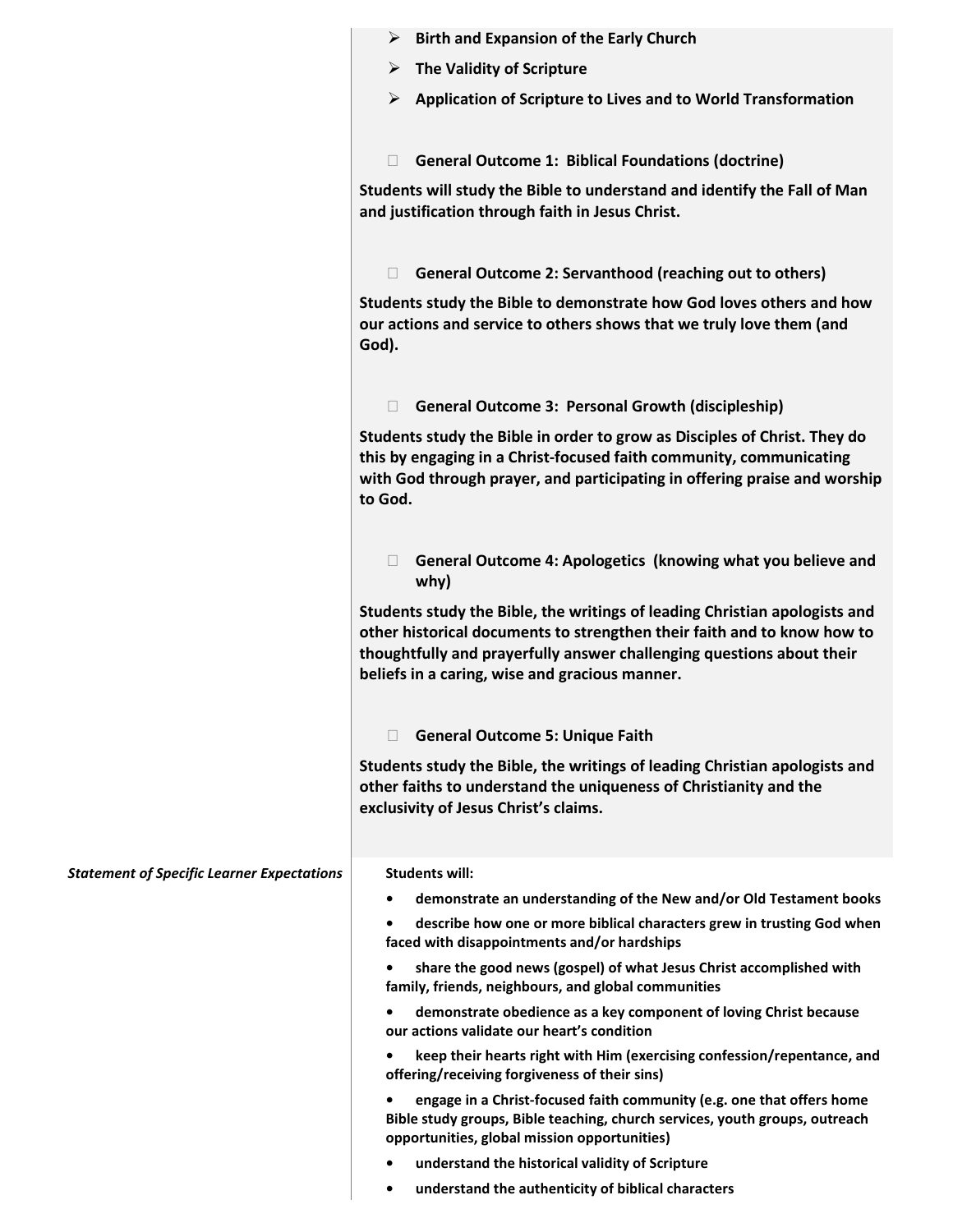|                                                 | identify archaeological findings and their place in validating biblical<br>writings                                                                                                                                                                                                                                                                                                                                                                                          |
|-------------------------------------------------|------------------------------------------------------------------------------------------------------------------------------------------------------------------------------------------------------------------------------------------------------------------------------------------------------------------------------------------------------------------------------------------------------------------------------------------------------------------------------|
|                                                 | identify how world systems have been impacted by Jesus Christ and<br>biblical teachings                                                                                                                                                                                                                                                                                                                                                                                      |
|                                                 | listen to and respond constructively and biblically to alternative ideas or<br>opinions                                                                                                                                                                                                                                                                                                                                                                                      |
|                                                 | develop methods of sharing God's love that respect the different faiths<br>and religions of the world in which they live                                                                                                                                                                                                                                                                                                                                                     |
|                                                 | determine whether or not they can live as true believers in a fallen<br>world                                                                                                                                                                                                                                                                                                                                                                                                |
|                                                 | be given opportunities to participate in leading worship e.g. chapel<br>teams                                                                                                                                                                                                                                                                                                                                                                                                |
|                                                 | learn and internalize Christian/biblical vocabulary e.g. resurrection,<br>redemption                                                                                                                                                                                                                                                                                                                                                                                         |
|                                                 | memorize the books of the Bible and the location (chapter and verse) of<br>significant verses                                                                                                                                                                                                                                                                                                                                                                                |
|                                                 | study the geography of the Bible's setting                                                                                                                                                                                                                                                                                                                                                                                                                                   |
|                                                 | piece together the timeline of Scripture                                                                                                                                                                                                                                                                                                                                                                                                                                     |
|                                                 | collaborate in order to discuss and give meaning to a portion of<br>Scripture within its context                                                                                                                                                                                                                                                                                                                                                                             |
|                                                 | synthesize their own personal experiences with those of biblical<br>$\bullet$<br>characters while applying scriptural principles to their own situations                                                                                                                                                                                                                                                                                                                     |
| <b>Anticipated Enrollment Per Year</b>          | 50 or more (includes grades 6-8)                                                                                                                                                                                                                                                                                                                                                                                                                                             |
| <b>Special Facilities or Equipment Required</b> | DVDs, projector, Internet                                                                                                                                                                                                                                                                                                                                                                                                                                                    |
| <b>Learning Resources to be Used</b>            | variety of school owned multimedia resources (videos, DVDs), online websites,<br>and personal devices (Bible apps). Textbooks will also be used (Bibles,<br>Concordance Tools, etc.)                                                                                                                                                                                                                                                                                         |
| <b>How Will Students be Assessed?</b>           | Students will be assessed based on specific course outlines (refer to the<br>attachments). Evaluation will be based on tests/quizzes, assignments, Bible<br>memory work and participation in class and chapel. In order to be successful in<br>the course, you must be willing to work with others, participate and put time<br>and effort into memorizing Bible passages and completing your assignments. The<br>mark at the end of this course will be given as a percent. |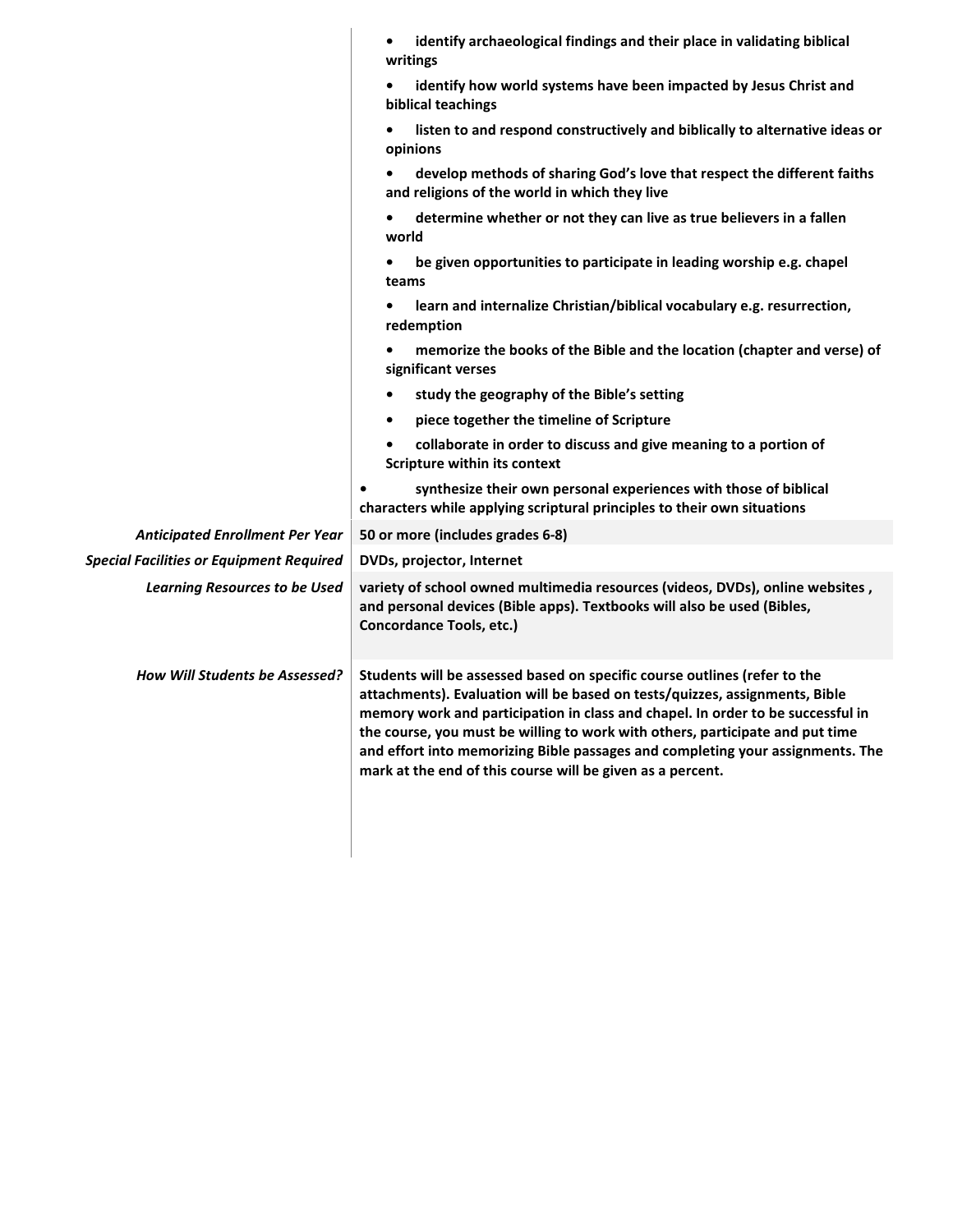## **Gr. 6 Bible Class**

## (year of study)

We use Bible 6, a resource published by the Association of Christian Schools International (ACSI). It consists of sequenced lessons that are aimed at making Christ relevant and real in the kids' lives. The lessons work through the New Testament.

### **Assignments**:

- 1. The students have weekly assigned memory verses with a written portion. The work is graded with regard to the writing structure (conventions, sentence structure, vocabulary and spelling) as well as the quality and depth of written responses.
- 2. Students will also have work assigned from the textbook and are expected to communicate responses to questions adhering to appropriate writing structure.

### **Bible Memory Work:**

The students are required to learn a Bible memory verse each week. The verse is related to the content from the ACSI Bible student workbook and can be recited to parents/guardians at home or to the teacher at school. These verses form a part of the student's Christian walk. In ancient times, Jews would bind pieces of scripture in a small pouch to their foreheads in an attempt to keep God's word literally at the forefront of their minds. The verses will hopefully be at the top of the student's mind when he or she leaves home or school to go out as representatives of Christ in our world. As teachers in a Christian school, we have a strong responsibility to ensure that Christ's message of love, forgiveness and salvation is written on our students' hearts and minds.

Each week's verse is sent home with the student in two ways: a verse list that includes all verses for a number of months, and a weekly sheet that includes the current verse in the NIV translation and the Message.

Grading is determined as follows:

| Assignments              | 50% |
|--------------------------|-----|
| <b>Memory Verse Work</b> | 50% |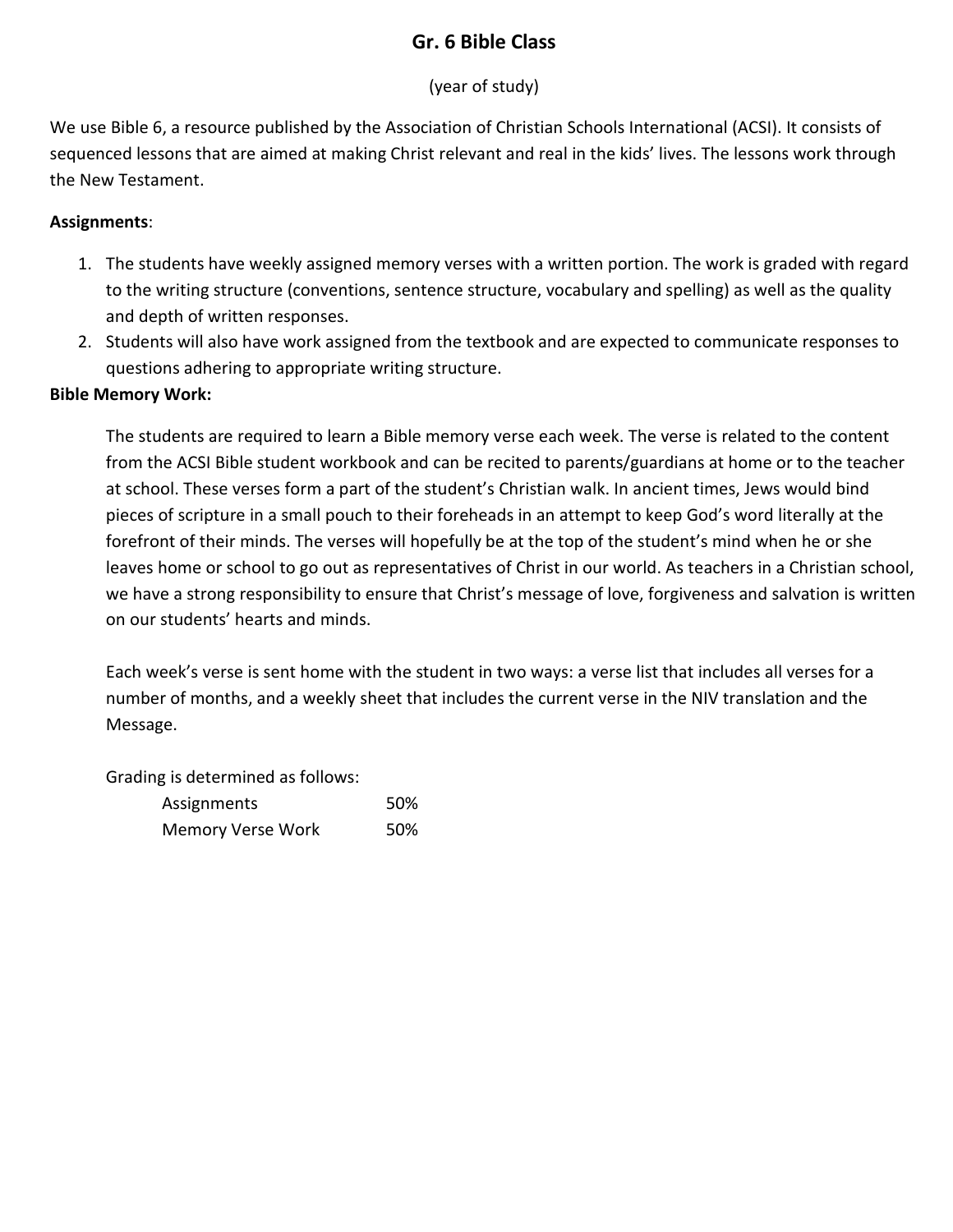# **Bible 7 Outline**

(year of study)

*All Scripture is God-breathed and is useful for teaching, rebuking, correcting and training in righteousness, so that the man of God may be thoroughly equipped for every good work. 2 Timothy 3:16-17*

There are three components of Bible class. They are as follows:

1) **Course work** -- Text: The Life of Christ: An Adventure in Learning by ACSI

This text is divided into lessons. We will explore one lesson per week, including personal responses and miniquizzes on content covered.

2) **Memory verses** -- Each student is expected to learn various passages chosen from the Sermon on the Mount. These will be learned a verse at a time, and compiled every five or six weeks. Students will either repeat the passage aloud or write it out for evaluation. In order to receive the year-end Scripture memory award, the student must receive 8/10 or better on each passage assigned.

3) **Chapel participation** -- The entire school gathers for chapel twice per week. Students are expected to participate fully and listen attentively.

Evaluation:

Course work 65% Memory verses 20% Chapel participation 15%

\*\*Students are expected to have a personal copy of an **NIV** (New International Version) Bible here at the school at all times.\*\*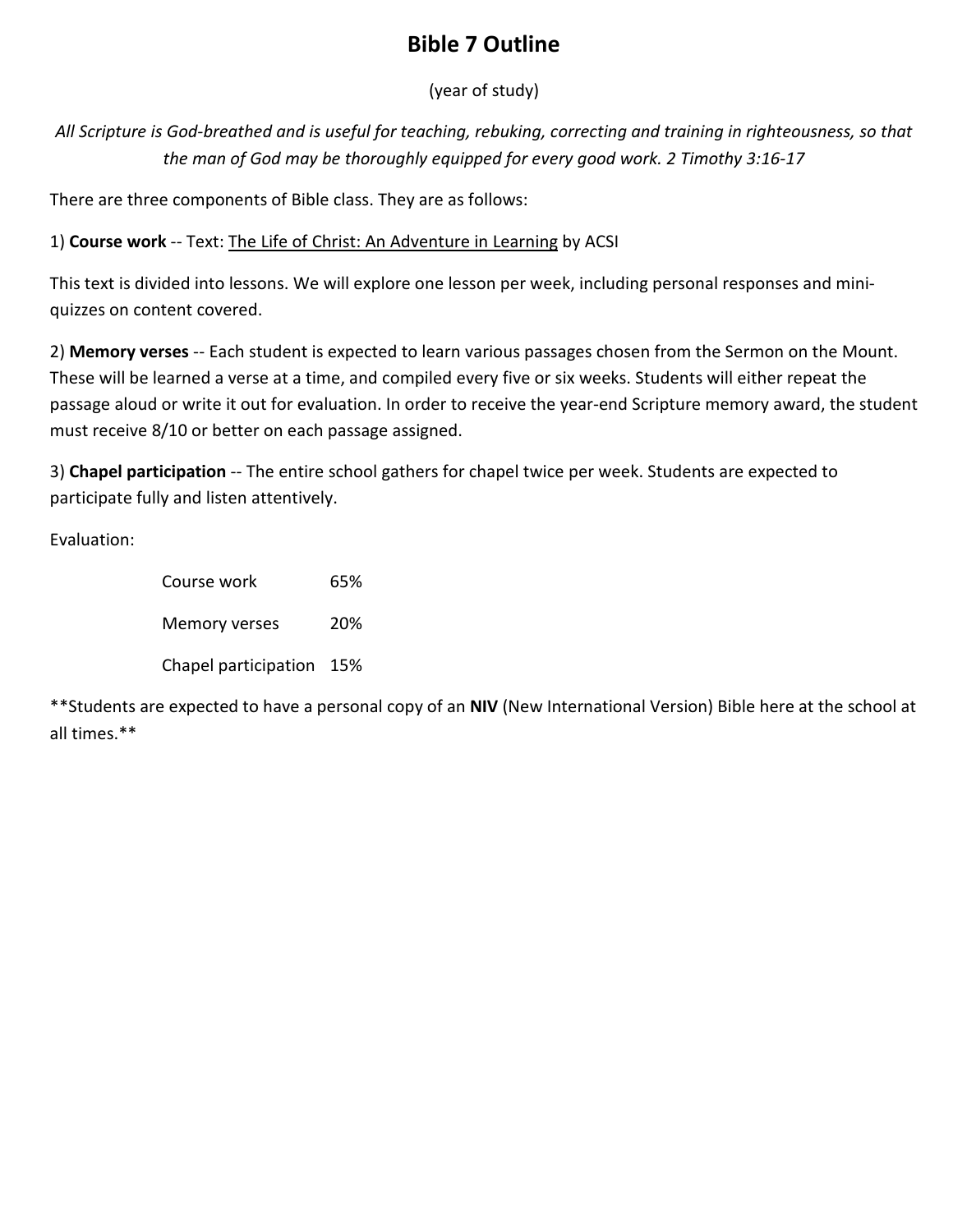## **Bible 8 Outline**

(year of study)

### **Teacher**:

**Subject**: Bible

**Grade**: 8

This year the students will be going through a series from ACSI called "**TO THE ENDS OF THE EARTH**", an in-depth study of the books of Acts.

The students will embark on a fascinating New Testament journey that will carry them to hostile cities, lofty temples, and raging seas. They will meet a wealthy soldier, a stinky tanner, a reluctant king, and a godly businesswoman, a sleepy student, a faithful martyr, and many other interesting characters.

They will be witnessing the birth and expansion of the early Christian church. Along the journey, their minds will be stretched, and the values will be challenged. They will learn about the truth of Scripture and how, by applying it, they can impact the world.

### **Course Evaluation:**

| Bible Memory  20%       |  |
|-------------------------|--|
| Assignments  30         |  |
| Class Participation  30 |  |
| Test/Quizzes  20%       |  |

\*\*Students are expected to have a personal copy of an **NIV** (New International Version) Bible here at the school at all times.\*\*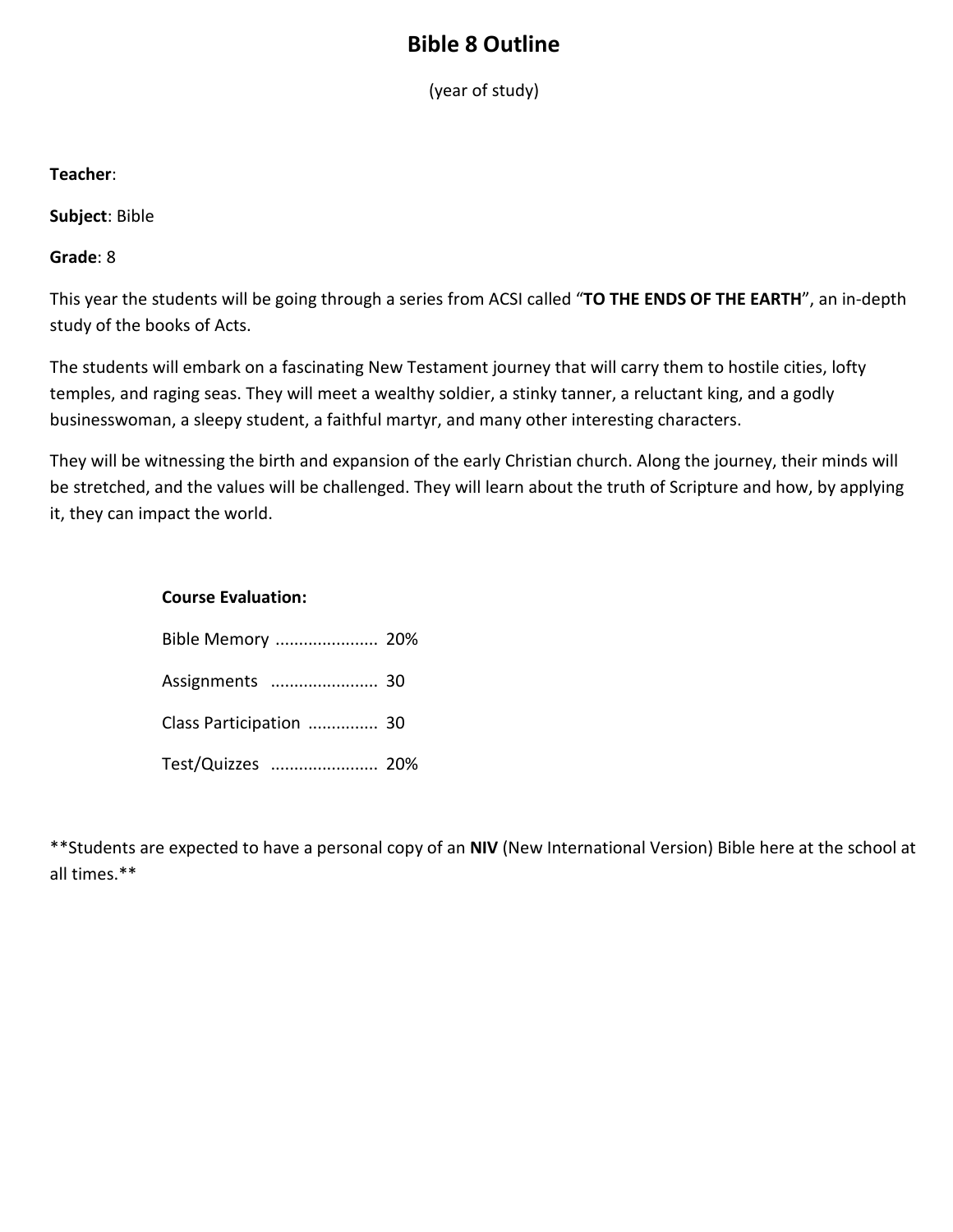

This outline is to be completed for those Grade 7 - 9 option courses that do not use an Alberta Education program of study. Board approval is required to offer these courses.

| <b>SCHOOL:</b>                                    | <b>GRADE LEVEL OFFERED:9</b>                                                                                                                                                                                                                                                                                                                                                                                                                                                                                                                                                                                                                                                                                                                                                                                                                                                                                                                                                                                                                                                                                        |
|---------------------------------------------------|---------------------------------------------------------------------------------------------------------------------------------------------------------------------------------------------------------------------------------------------------------------------------------------------------------------------------------------------------------------------------------------------------------------------------------------------------------------------------------------------------------------------------------------------------------------------------------------------------------------------------------------------------------------------------------------------------------------------------------------------------------------------------------------------------------------------------------------------------------------------------------------------------------------------------------------------------------------------------------------------------------------------------------------------------------------------------------------------------------------------|
| <b>TITLE OF COURSE: ENVIRONMENTAL SCIENCE 9</b>   |                                                                                                                                                                                                                                                                                                                                                                                                                                                                                                                                                                                                                                                                                                                                                                                                                                                                                                                                                                                                                                                                                                                     |
| <b>IMPLEMENTATION DATE: SEPTEMBER 1, 2020</b>     |                                                                                                                                                                                                                                                                                                                                                                                                                                                                                                                                                                                                                                                                                                                                                                                                                                                                                                                                                                                                                                                                                                                     |
|                                                   |                                                                                                                                                                                                                                                                                                                                                                                                                                                                                                                                                                                                                                                                                                                                                                                                                                                                                                                                                                                                                                                                                                                     |
| <b>Course Philosophy</b>                          | Environmental Science 9 is an exploratory option course that allows students to<br>study the relationships between organisms and their environment, taking into<br>consideration natural and human changes, problems and issues, and creative<br>solutions.                                                                                                                                                                                                                                                                                                                                                                                                                                                                                                                                                                                                                                                                                                                                                                                                                                                         |
| <b>Rationale for the Course</b>                   | Social and Environmental Contexts of Science and Technology is one of the<br>foundational Science, Technology, and Society (STS) outcomes for students. This<br>course will provide students with the opportunity to discover the Earth and Life<br>Sciences, while exploring big-picture outcomes that correlate with their<br>mainstream science classes. Focusing on environmental science allows students<br>the opportunity to develop an understanding of nature as it applies to their lives.<br>Students will be developing scientific inquiry skills that will benefit them in the<br>various science courses. This option will also provide students with the<br>opportunity to engage in a new stream of science, that may pique their interests in<br>the sciences as a whole.<br>For students looking to pursue CTS credit, this course could serve as an<br>introduction to various Natural Resources Modules, focusing on conservation and<br>sustainable use of resources. For example: Introduction to Stewardship<br>(ENS1010), Fostering Stewardship (ENS1020), Living with the Environment (ENS |
|                                                   | 1040), etc.                                                                                                                                                                                                                                                                                                                                                                                                                                                                                                                                                                                                                                                                                                                                                                                                                                                                                                                                                                                                                                                                                                         |
| <b>Statement of General Learner Expectations</b>  | Students will describe nature and environmental science, and the ways in which<br>human intervention has affected the environment.                                                                                                                                                                                                                                                                                                                                                                                                                                                                                                                                                                                                                                                                                                                                                                                                                                                                                                                                                                                  |
| <b>Statement of Specific Learner Expectations</b> | Students Will:<br>define environmental stewardship.<br>investigate methods to monitor and measure environmental quality.<br>$\bullet$<br>classify local ecosystems by components and health.<br>study the impact made by humans and industry.<br>collaborate to create an experimental design. (Developing an inquiry-base<br>question, conducting research, and evaluating their research).<br>propose shared and personal actions that foster sustainable management<br>of the environment and its various components.                                                                                                                                                                                                                                                                                                                                                                                                                                                                                                                                                                                            |
| <b>Anticipated Enrollment Per Year</b>            | 45 - 60 students                                                                                                                                                                                                                                                                                                                                                                                                                                                                                                                                                                                                                                                                                                                                                                                                                                                                                                                                                                                                                                                                                                    |
| <b>Special Facilities or Equipment Required</b>   | Science lab or regular classroom setup.<br>Optional local field trips and/or guest speakers, as applicable.                                                                                                                                                                                                                                                                                                                                                                                                                                                                                                                                                                                                                                                                                                                                                                                                                                                                                                                                                                                                         |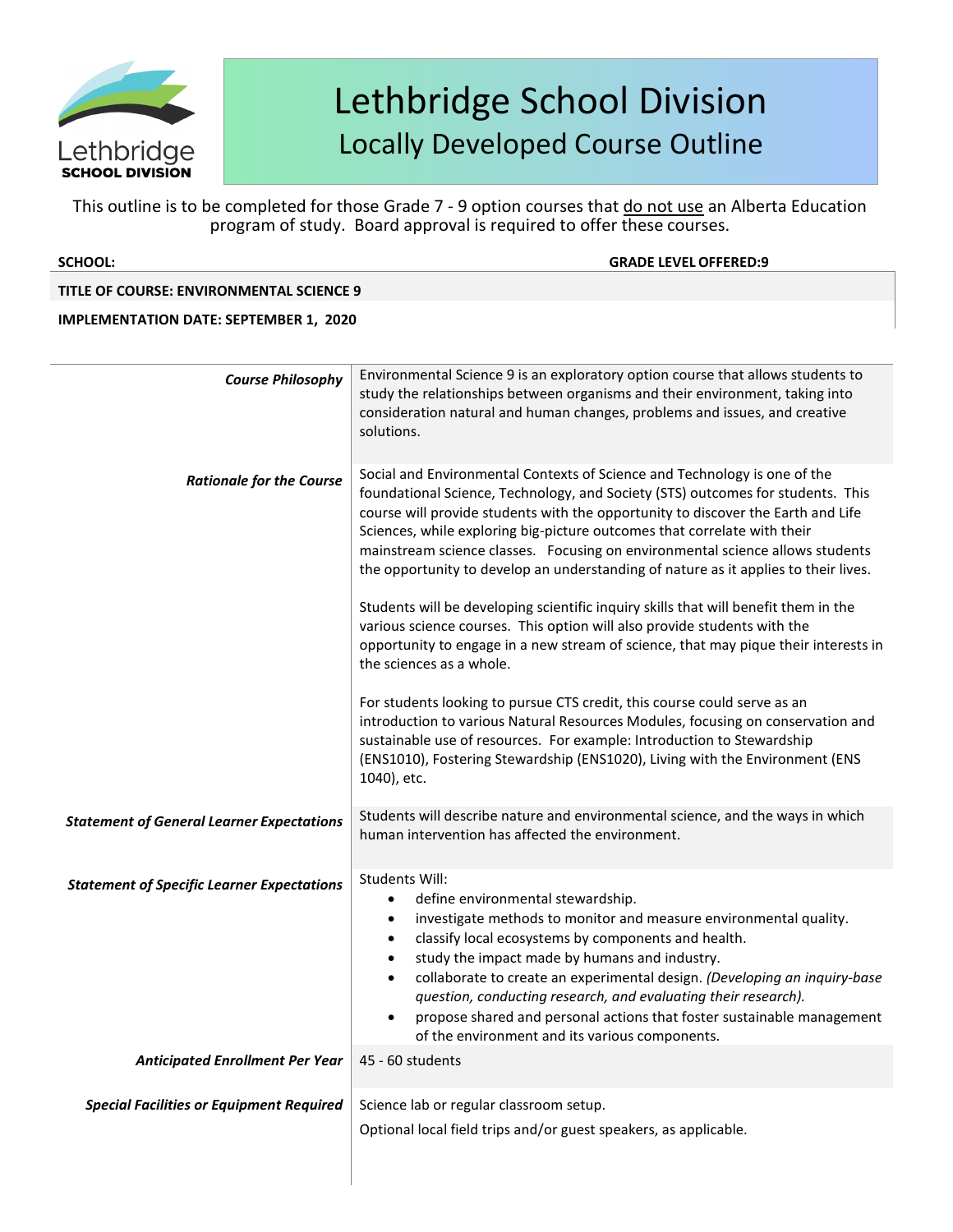| <b>Learning Resources to be Used</b>  | Project WILD Activity Guide (Canadian Wildlife Federation)                                                                              |
|---------------------------------------|-----------------------------------------------------------------------------------------------------------------------------------------|
|                                       | Understanding Climate Change (Holly Fretwell/Brandon Scarborough)                                                                       |
|                                       | Various case studies and environmental projects                                                                                         |
|                                       | Classroom Energy Diet activity list (Canadian Geographic)                                                                               |
| <b>How Will Students be Assessed?</b> | Students will be assessed based on understanding of curricular objectives and<br>through assignments, labs, projects and participation. |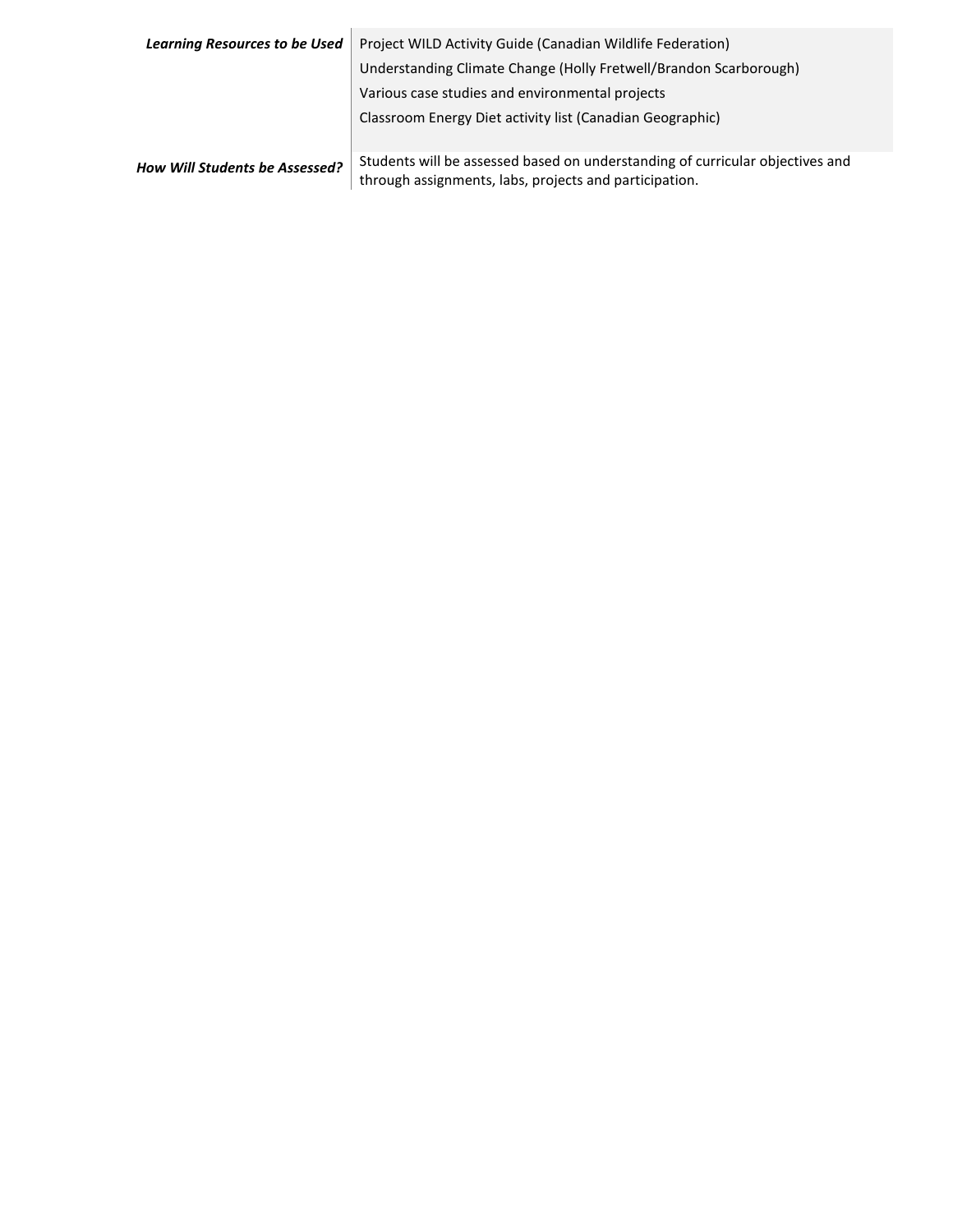

This outline is to be completed for those Grade 7 - 9 option courses that do not use an Alberta Education program of study. Board approval is required to offer these courses.

**SCHOOL: CHINOOK HIGH SCHOOL GRADE LEVELOFFERED: GRADE 9**

### **TITLE OF COURSE: FORENSIC SCIENCE 9**

| <b>Course Philosophy</b>                          | Forensic Science 9 is an exploratory option course that allows students to delve<br>into the various fields of forensics, and gain an appreciation for the use of science<br>in solving problems and crimes                                                                                                                                                                                                                                                           |
|---------------------------------------------------|-----------------------------------------------------------------------------------------------------------------------------------------------------------------------------------------------------------------------------------------------------------------------------------------------------------------------------------------------------------------------------------------------------------------------------------------------------------------------|
| <b>Rationale for the Course</b>                   | Offer students real world examples and experience with scientific knowledge and<br>principles and allow students to explore possible career paths in science.                                                                                                                                                                                                                                                                                                         |
| <b>Statement of General Learner Expectations</b>  | Apply Logic and Critical thinking skills to help interpret evidence collected by<br>investigators.<br>Conduct investigations into the relationships between and among observations<br>and gather and record qualitative and quantitative data.<br>Describe and apply the use of science in collecting and analyzing evidence in<br>various fields (handwriting, fingerprints, hair, fibers, footprints, chromatography,<br>blood typing, blood spatter, etc.)         |
| <b>Statement of Specific Learner Expectations</b> | Students will<br>Identify problems to investigate<br>$\bullet$<br>work collaboratively on problems<br>communicate questions, ideas, plans and results, using lists, notes, data<br>tables, graphs, drawings, oral language and other means<br>apply and interpret scientific data obtained through experiment and<br>investigation<br>identify and evaluate information and evidence related to an issue in<br>$\bullet$<br>which forensic science plays a major role |
| <b>Anticipated Enrollment Per Year</b>            | 60-70 students                                                                                                                                                                                                                                                                                                                                                                                                                                                        |
| <b>Special Facilities or Equipment Required</b>   | Science labs, scientific equipment such as beakers, hand lens, microscope                                                                                                                                                                                                                                                                                                                                                                                             |
| <b>Learning Resources to be Used</b>              | Locally developed materials such as labs, projects, assignments and presentations<br>from local experts                                                                                                                                                                                                                                                                                                                                                               |
| <b>How Will Students be Assessed?</b>             | Students are assessed through projects, labs and assignments completed<br>throughout the course                                                                                                                                                                                                                                                                                                                                                                       |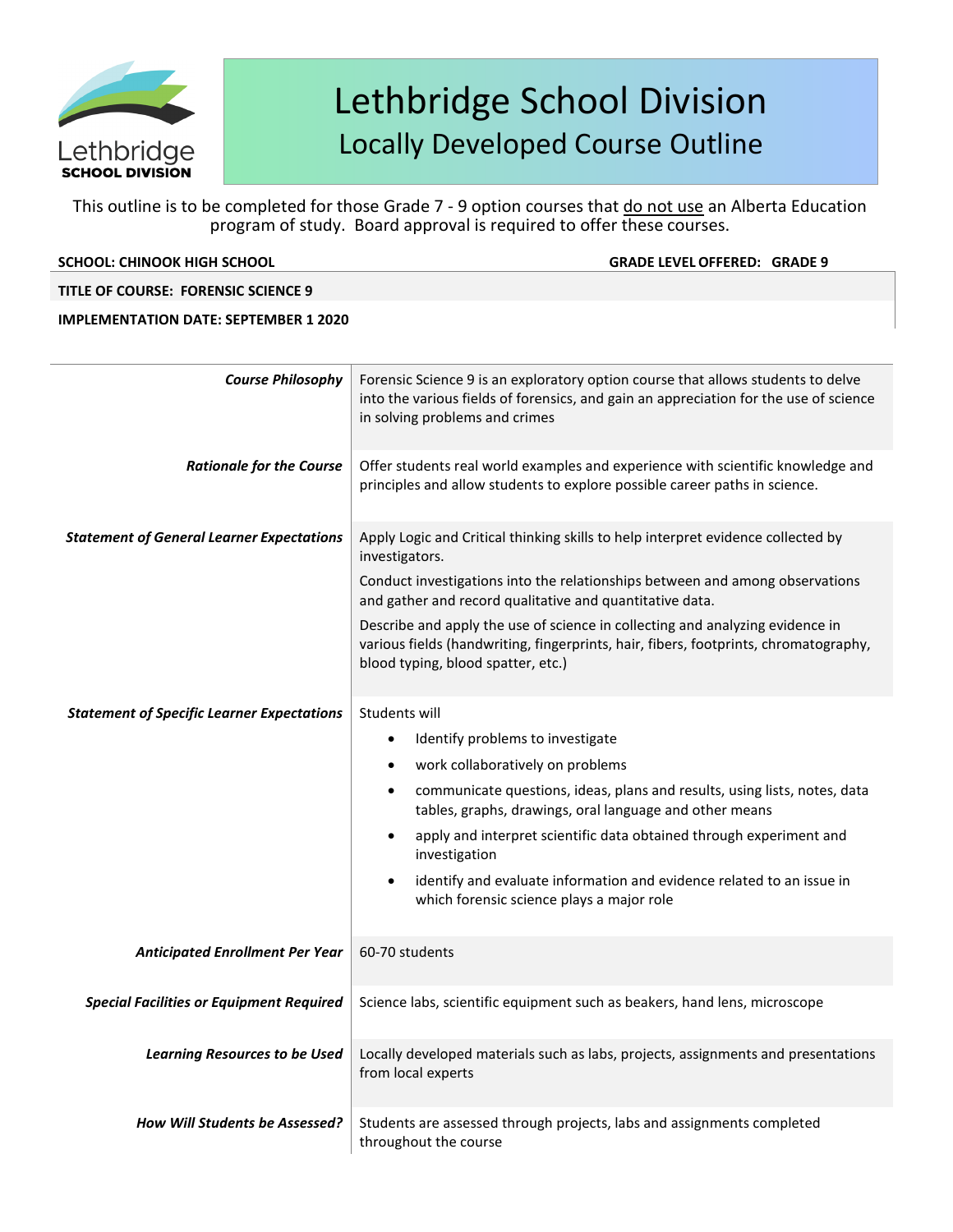

This outline is to be completed for those Grade 7 - 9 option courses that do not use an Alberta Education program of study. Board approval is required to offer these courses.

### **SCHOOL: CHINOOK HIGH SCHOOL GRADE LEVELOFFERED: 9**

### **TITLE OF COURSE: HISTORY THROUGH FILM 9**

#### **IMPLEMENTATION DATE: SEPT. 1, 2020**

| <b>Course Philosophy</b>                                    | To develop critical analysis skills by looking in-depth into eras both past and present that have helped<br>shape humanity while exploring their connections to progress vs. decline and the way that history is<br>shaped through the media of film.                                                                                                                                                                                                                                                                                                                                                                              |
|-------------------------------------------------------------|------------------------------------------------------------------------------------------------------------------------------------------------------------------------------------------------------------------------------------------------------------------------------------------------------------------------------------------------------------------------------------------------------------------------------------------------------------------------------------------------------------------------------------------------------------------------------------------------------------------------------------|
| <b>Rationale for the Course</b>                             | History Through Film 9 allows students to visually pay witness to history and the way in which<br>history is remembered. This course will touch on the effects Hollywood has had in remembering<br>people and events; how history can be portrayed in differing ways in order to ethically, morally and<br>emotionally reach their viewers; and finally students will learn to take what they see in film and<br>critically analyze the information they just viewed by cross-referencing it with outside sources and<br>formulating their own opinions on the relevance, accuracy and overall value of the movie media<br>outlet. |
| <b>Statement of General</b><br><b>Learner Expectations</b>  | Students will understand the relationship between cause and consequence and how events from the<br>last 100+ years have worked towards shaping modern society.<br>Students will understand the influence that media, specifically film has on determining our<br>understanding of history                                                                                                                                                                                                                                                                                                                                          |
| <b>Statement of Specific</b><br><b>Learner Expectations</b> | Students will:<br>1.1 - Explore historical events from the early 20 <sup>th</sup> Century with a critical look at the impacts of each<br>event for the future<br>1.2 - Analyze the global dynamics of the Cold War and the people, events and ideologies that shaped<br>it.<br>1.3 - Discover how events throughout the 20 <sup>th</sup> Century have contributed to the creation of modern<br>societies, borders, population demographics and dynamics.<br>2.0 - Communicate the impact of the film industry on the portrayal and understanding of historical<br>events                                                           |
| <b>Anticipated Enrollment</b><br>Per Year                   | $25 - 35$                                                                                                                                                                                                                                                                                                                                                                                                                                                                                                                                                                                                                          |
| <b>Special Facilities or</b><br><b>Equipment Required</b>   | Projector, dvd player, digital movies (note: appropriate copyright and performance rights will be<br>secured/adhered to)                                                                                                                                                                                                                                                                                                                                                                                                                                                                                                           |
| <b>Learning Resources to</b><br>be Used                     | Internet                                                                                                                                                                                                                                                                                                                                                                                                                                                                                                                                                                                                                           |
| <b>How Will Students be</b><br>Assessed?                    | Formative source-creation including journal entries and critical analyses of films.<br>Summative final project looking back at the lessons learned from the entire course                                                                                                                                                                                                                                                                                                                                                                                                                                                          |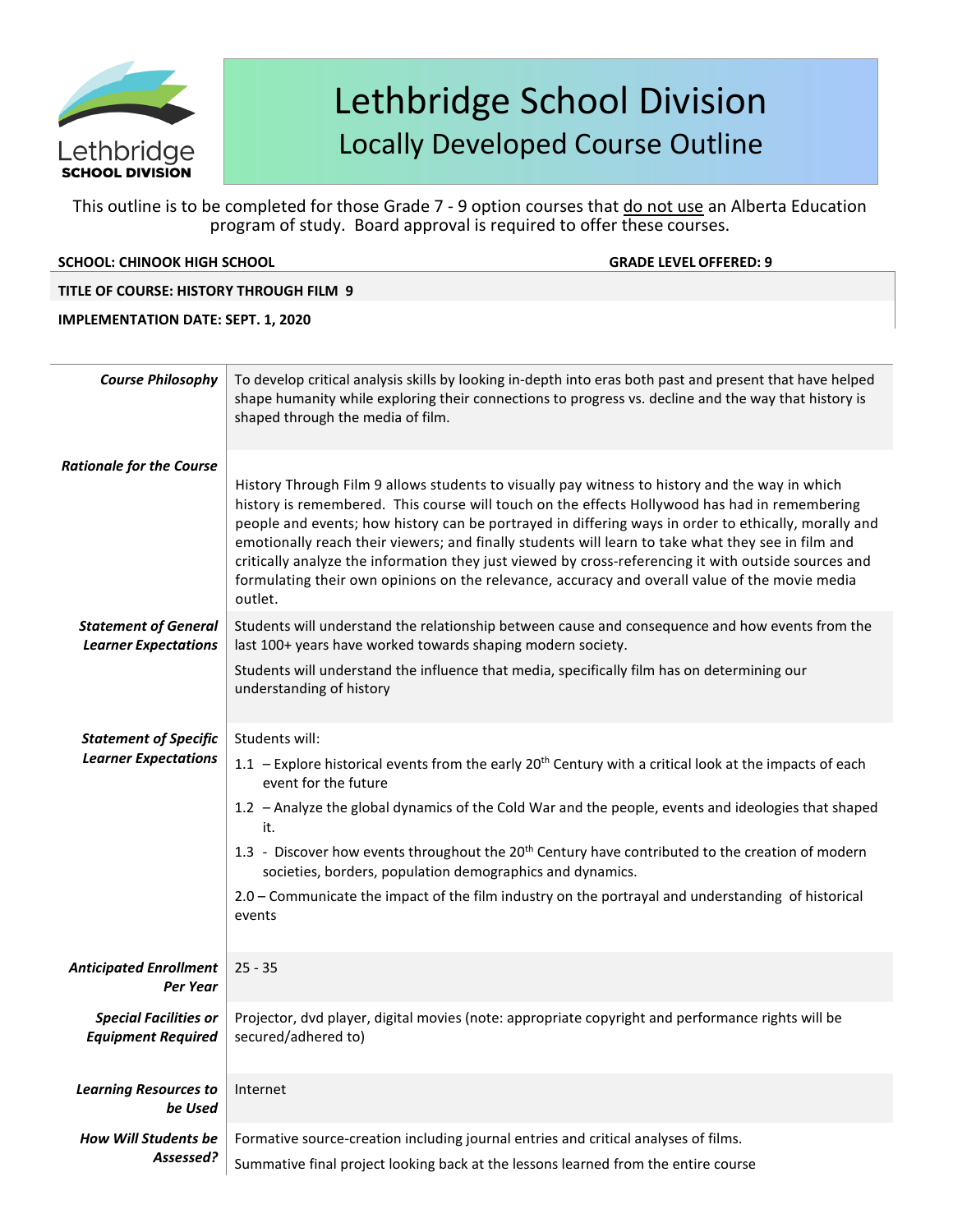

This outline is to be completed for those Grade 7 - 9 option courses that do not use an Alberta Education program of study. Board approval is required to offer these courses.

| <b>SCHOOL: CHINOOK HIGH SCHOOL</b>                | <b>GRADE LEVEL OFFERED: 9</b>                                                                                                                                                                                                                                                                                                                                                                                                                                                                                                                                                                                                                                                   |
|---------------------------------------------------|---------------------------------------------------------------------------------------------------------------------------------------------------------------------------------------------------------------------------------------------------------------------------------------------------------------------------------------------------------------------------------------------------------------------------------------------------------------------------------------------------------------------------------------------------------------------------------------------------------------------------------------------------------------------------------|
| <b>TITLE OF COURSE: ICE HOCKEY 9</b>              |                                                                                                                                                                                                                                                                                                                                                                                                                                                                                                                                                                                                                                                                                 |
| <b>IMPLEMENTATION DATE: SEPTEMBER 1, 2020</b>     |                                                                                                                                                                                                                                                                                                                                                                                                                                                                                                                                                                                                                                                                                 |
|                                                   |                                                                                                                                                                                                                                                                                                                                                                                                                                                                                                                                                                                                                                                                                 |
| <b>Course Philosophy</b>                          | In this course students will acquire and improve hockey specific skills through a<br>variety of developmentally appropriate movement activities, group work and<br>individual activities. Students will experience and appreciate the health benefits<br>that result from physical activity and interact positively with others.                                                                                                                                                                                                                                                                                                                                                |
| <b>Rationale for the Course</b>                   | Ice Hockey is not covered in depth in the Physical Education. Many students do not<br>get the opportunity to experience the game of hockey on their own time. This<br>course provides students with hands on experience involving the game of hockey<br>as well as real life applications when we apply our devolved skills on multiple field<br>trips to ice rinks. By the end of the course students will have all the necessary<br>training to experience the game of hockey independently and competently. While<br>not a pre-requisite, It also sets them up to continue Ice hockey sports performance<br>classes in Grades 10-12 if offered (e.g.at Chinook)              |
| <b>Statement of General Learner Expectations</b>  | Students will demonstrate and understanding of the fair play code<br>$\bullet$<br>Students will demonstrate that they will have fun and improved fitness<br>levels<br>Students will demonstrate a knowledge and acceptance of game and<br>$\bullet$<br>team rules<br>Students will demonstrate improved individual skill<br>Students will demonstrate an ability to execute a wider variety of<br>$\bullet$<br>individual and team tactics<br>Students will demonstrate an ability to execute a wider variety of team<br>play situations<br>Students are expected to develop hockey specific skills and knowledge<br>and apply those skills in class, in the gym and on the ice |
| <b>Statement of Specific Learner Expectations</b> | Students will develop individual skills with emphasis on<br>Skating-agility/balance/coordination<br>$\circ$<br>Stickhandling -open and confined space<br>$\circ$<br>Passing-forehand, backhand, sauce<br>$\circ$<br>Shooting-wrist, backhand, slap, snap<br>$\circ$<br>Checking stick, and angling a puck carrie<br>$\circ$<br>Students will develop an understanding of the use of individual tacktics<br>with emphasis on<br>Deking-change of pace, shoulder and head fakes, passing and<br>$\circ$<br>shooting fakes<br>Net drive, drive delay, walkouts, turn ups, puck protection, body<br>$\circ$<br>protection, closing the gap, back checking                           |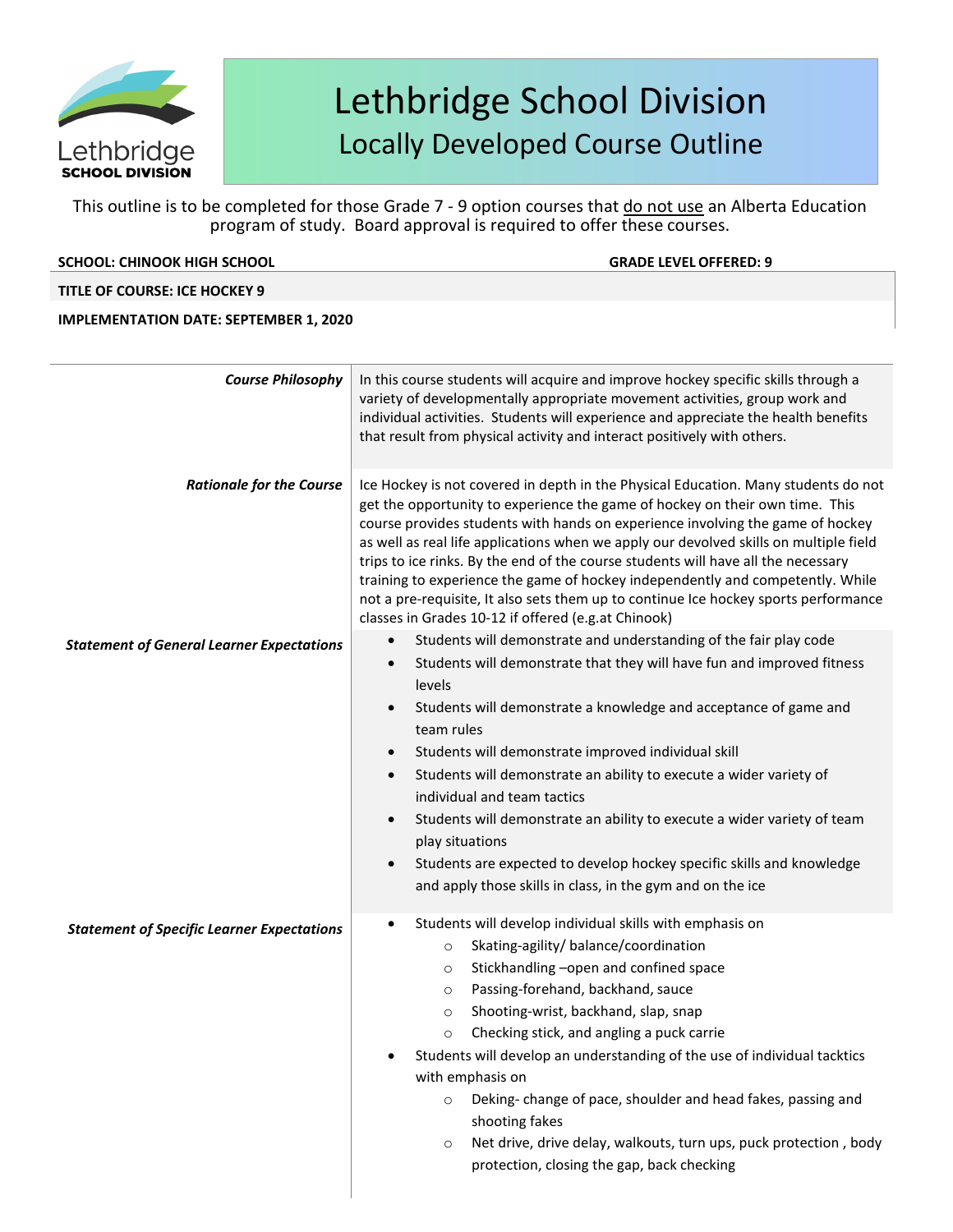| emphasis on<br>Give and go<br>$\circ$<br>Give and follow<br>$\circ$                                                                        |
|--------------------------------------------------------------------------------------------------------------------------------------------|
|                                                                                                                                            |
|                                                                                                                                            |
| Cross<br>$\circ$                                                                                                                           |
| Headman<br>$\circ$                                                                                                                         |
| 123 triangles<br>$\circ$                                                                                                                   |
| $\circ$ 2/1's                                                                                                                              |
| $\circ$ 2/2's                                                                                                                              |
| $\circ$ 3/2's                                                                                                                              |
| Students will develop an understanding of team play systems<br>$\bullet$                                                                   |
| Students will develop an understanding of team rules, procedures, and<br>review fair play code.                                            |
| <b>Anticipated Enrollment Per Year</b><br>20-30 students                                                                                   |
| <b>Special Facilities or Equipment Required</b><br>Ice Rink, classroom, weight room, gymnasium, hockey equipment.                          |
| Hockey Manuals, skating manuals, experienced coach<br><b>Learning Resources to be Used</b>                                                 |
| All students will be assessed using rubrics, checklists anecdotal records, project<br><b>How Will Students be Assessed?</b><br>assessment. |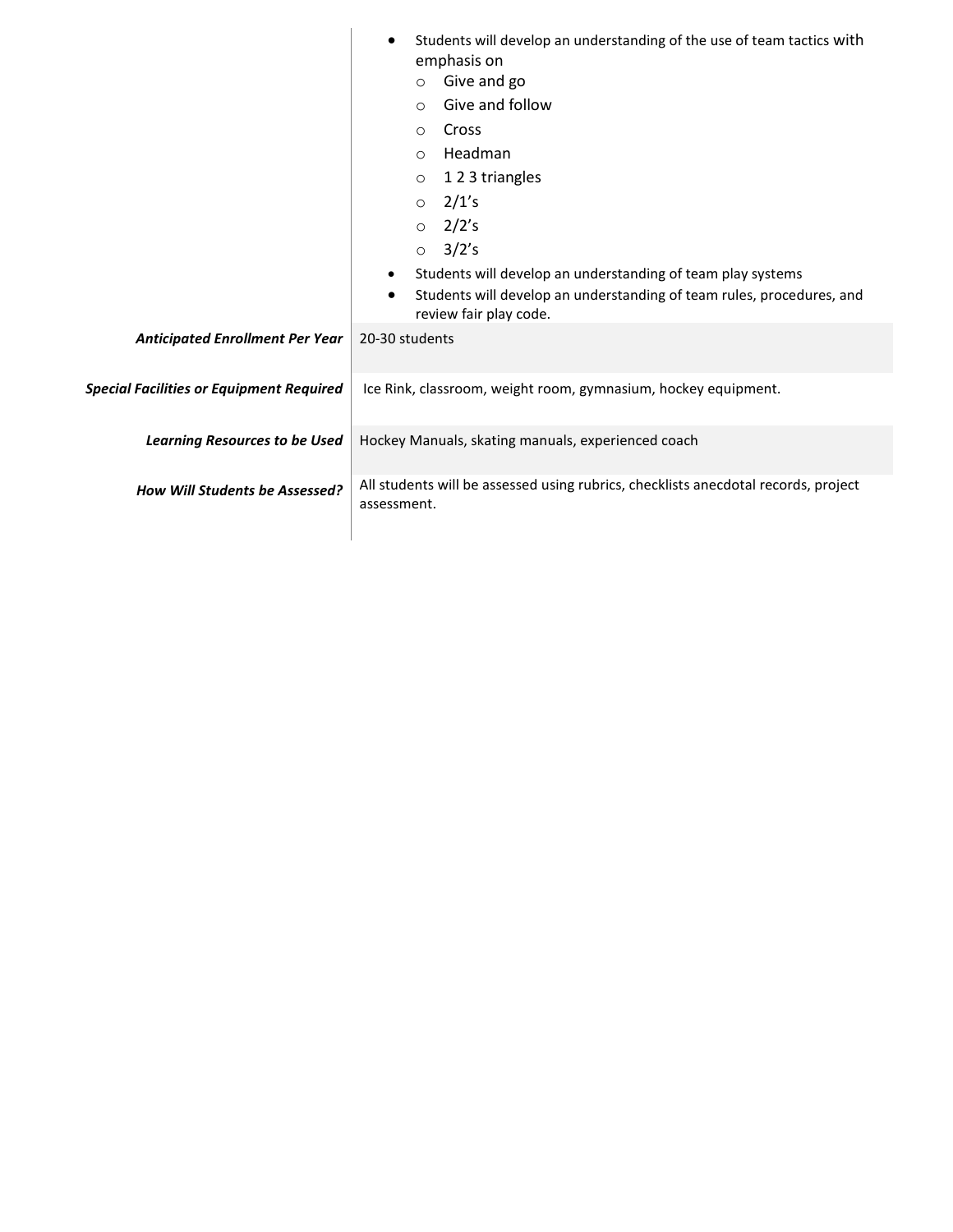

This outline is to be completed for those Grade 7 - 9 option courses that do not use an Alberta Education program of study. Board approval is required to offer these courses.

| SCHOOL: CHINOOK HIGH SCHOOL                       | <b>GRADE LEVEL OFFERED: 9</b>                                                                                                                                                                                                                                                                                                                                                                                                                                                                                                                                                                            |
|---------------------------------------------------|----------------------------------------------------------------------------------------------------------------------------------------------------------------------------------------------------------------------------------------------------------------------------------------------------------------------------------------------------------------------------------------------------------------------------------------------------------------------------------------------------------------------------------------------------------------------------------------------------------|
| <b>TITLE OF COURSE: LEADERSHIP 9</b>              |                                                                                                                                                                                                                                                                                                                                                                                                                                                                                                                                                                                                          |
| <b>IMPLEMENTATION DATE: SEPTEMBER 1, 2020</b>     |                                                                                                                                                                                                                                                                                                                                                                                                                                                                                                                                                                                                          |
|                                                   |                                                                                                                                                                                                                                                                                                                                                                                                                                                                                                                                                                                                          |
| <b>Course Philosophy</b>                          | To provide students with the perspectives and skills associated with building character and<br>strong leadership practice, both individually and in group settings.                                                                                                                                                                                                                                                                                                                                                                                                                                      |
| <b>Rationale for the Course</b>                   |                                                                                                                                                                                                                                                                                                                                                                                                                                                                                                                                                                                                          |
|                                                   | Leadership 9 seeks to teach students about what it means to lead and amplify the<br>leadership qualities that each student already holds inside, while at the same time<br>establishing new habits and practices. Leadership is a strong focus at Chinook (and other<br>schools) and this course serves to introduce and/or mentor grade 9's in the community of<br>service and leadership. It also serves as a pathway to leadership courses throughout high<br>school, as well as setting the groundwork for service and leadership as an important part of<br>life throughout high school and beyond. |
| <b>Statement of General Learner Expectations</b>  |                                                                                                                                                                                                                                                                                                                                                                                                                                                                                                                                                                                                          |
|                                                   | Students will:                                                                                                                                                                                                                                                                                                                                                                                                                                                                                                                                                                                           |
|                                                   | learn a variety of aspects of youth leadership and the habits and practices that<br>$\bullet$<br>make up a strong leader.                                                                                                                                                                                                                                                                                                                                                                                                                                                                                |
|                                                   | Develop skills to grow in their ability to work as a community to achieve common<br>$\bullet$<br>goals                                                                                                                                                                                                                                                                                                                                                                                                                                                                                                   |
| <b>Statement of Specific Learner Expectations</b> |                                                                                                                                                                                                                                                                                                                                                                                                                                                                                                                                                                                                          |
|                                                   | Students will:                                                                                                                                                                                                                                                                                                                                                                                                                                                                                                                                                                                           |
|                                                   | Engage in the concepts of integrity, discipline, responsibility, empathy,<br>$\bullet$<br>accountability, acceptance, courage, work ethic, resilience, and effective<br>communication.                                                                                                                                                                                                                                                                                                                                                                                                                   |
|                                                   | Identify and communicate aspects of effective leadership, and their impact on<br>$\bullet$<br>self and community.                                                                                                                                                                                                                                                                                                                                                                                                                                                                                        |
|                                                   | Investigate a variety of leadership styles, along with their own strengths and<br>$\bullet$<br>areas for growth within these.                                                                                                                                                                                                                                                                                                                                                                                                                                                                            |
|                                                   | Develop/improve essential skills of communication, critical thinking, planning,<br>$\bullet$<br>delegation.                                                                                                                                                                                                                                                                                                                                                                                                                                                                                              |
|                                                   | Work together to plan and lead the school community (or segments of) through<br>٠<br>activities that make a positive impact.                                                                                                                                                                                                                                                                                                                                                                                                                                                                             |
|                                                   |                                                                                                                                                                                                                                                                                                                                                                                                                                                                                                                                                                                                          |
| <b>Anticipated Enrollment Per Year</b>            | 20-30 students per quarter (80-120 students/year)                                                                                                                                                                                                                                                                                                                                                                                                                                                                                                                                                        |
|                                                   |                                                                                                                                                                                                                                                                                                                                                                                                                                                                                                                                                                                                          |
| <b>Special Facilities or Equipment Required</b>   | None.                                                                                                                                                                                                                                                                                                                                                                                                                                                                                                                                                                                                    |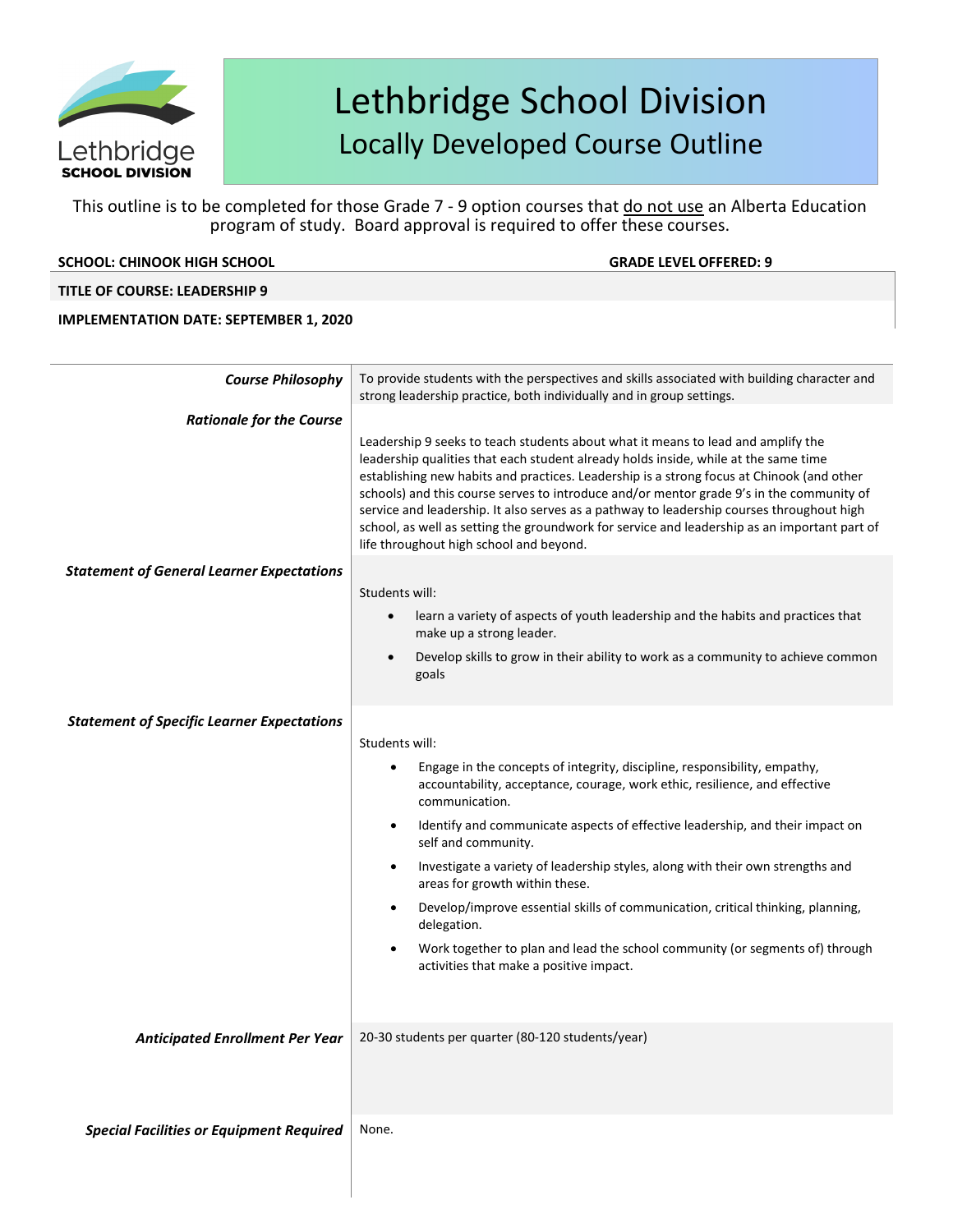| <b>Learning Resources to be Used</b>  | Locally developed resources and lesson materials based on a variety of sources including<br>best practices from the Canadian Student Leadership Association.                                 |
|---------------------------------------|----------------------------------------------------------------------------------------------------------------------------------------------------------------------------------------------|
| <b>How Will Students be Assessed?</b> | Combination of individual and group work - including project-based learning, individual<br>assignments, and student lead activities intended to positively impact our school<br>environment. |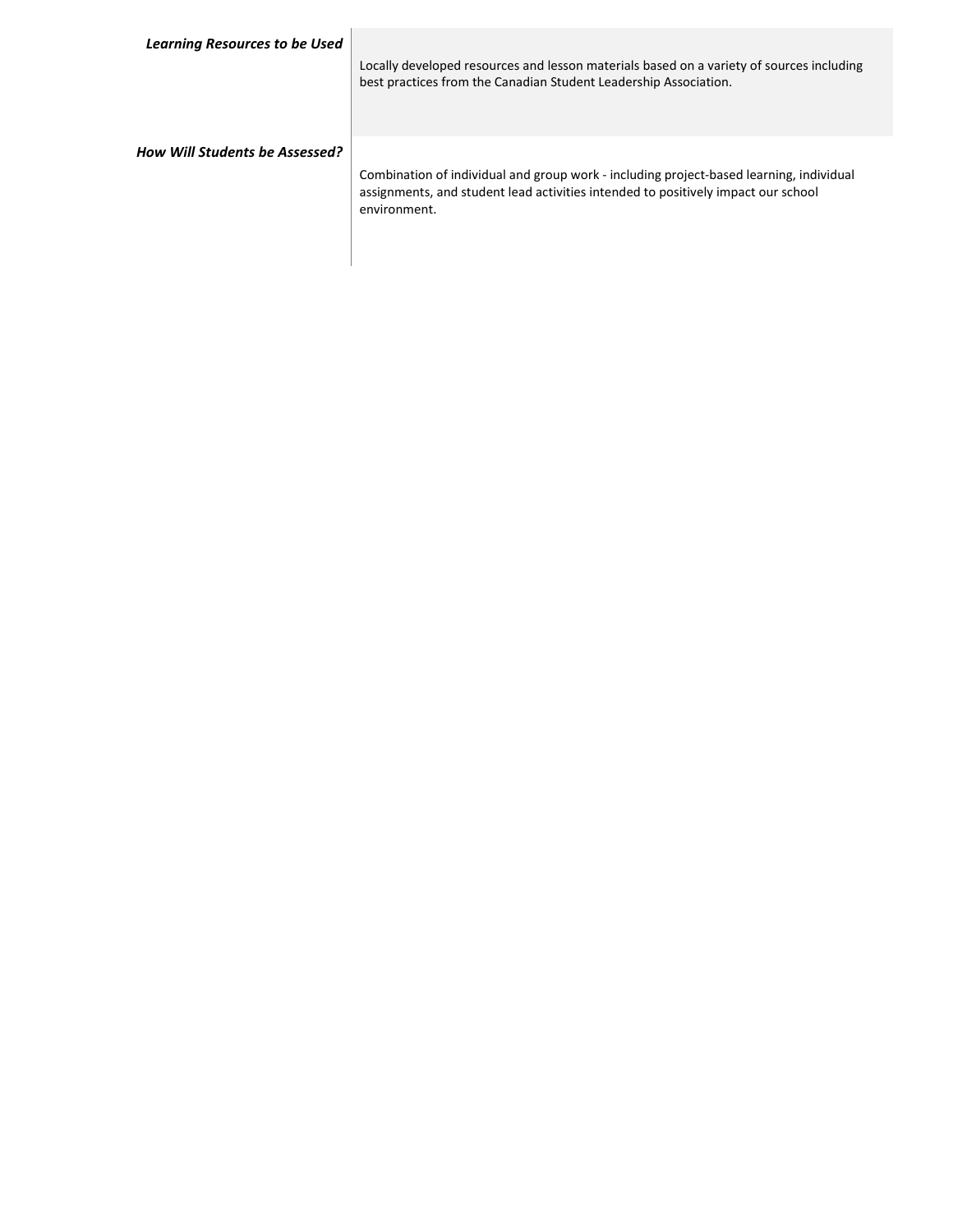

This outline is to be completed for those Grade 7 - 9 option courses that do not use an Alberta Education program of study. Board approval is required to offer these courses.

#### **SCHOOL: CHINOOK HIGH SCHOOL GRADE LEVELOFFERED: 9**

### **TITLE OF COURSE: MILITARY HISTORY 9**

| <b>Course Philosophy</b>                          | This course offers students a look into Canada's military history including some of<br>the conflicts we have been a part of and the impacts that they would not be able<br>to see within their social studies courses. They will investigate Canada's proud<br>military past through various events and experiences while remembering and<br>better understanding the significance of the sacrifices made by those who have<br>come before us.                                                                            |
|---------------------------------------------------|---------------------------------------------------------------------------------------------------------------------------------------------------------------------------------------------------------------------------------------------------------------------------------------------------------------------------------------------------------------------------------------------------------------------------------------------------------------------------------------------------------------------------|
| <b>Rationale for the Course</b>                   | In this course, students will study the evolution of Canada's military and its use,<br>within various eras and events throughout the nations' history. The course will<br>look at the changing face of warfare throughout time and how the Canadian<br>people have viewed the ideas of military intervention. Ethical and moral<br>considerations of military use will be examined and the relationship between                                                                                                           |
|                                                   | politics and military in Canada (with comparisons to other regimes from countries<br>around the world) will be analyzed.<br>Timeline of events for this course include:<br>Early:<br>The American Revolution, the War of 1812,<br>20 <sup>th</sup> Century:<br>Boer War, World War 1, World War 2, Cold War Years, October Crisis, Oka Crisis,<br>Gulf War, Yugoslavian Ethnic Cleansing, Rwanda Genocide,<br>21 <sup>st</sup> Century:<br>Afghanistan War, Libyan Civil War, and a look into how the country has evolved |
|                                                   | regarding peacekeeping.                                                                                                                                                                                                                                                                                                                                                                                                                                                                                                   |
| <b>Statement of General Learner Expectations</b>  | Students will explore the relationship between economics and military use.<br>Students will investigate the use of the military as a deterrent.<br>Students will discover the impacts of military involvement in historical events.<br>Students will study the complexities of military use and ideology.                                                                                                                                                                                                                 |
| <b>Statement of Specific Learner Expectations</b> | Students will:<br>1.1 -connect Canadian identity linked with our nation's military.<br>1.2 - look at military use in historical events that have helped shape the modern                                                                                                                                                                                                                                                                                                                                                  |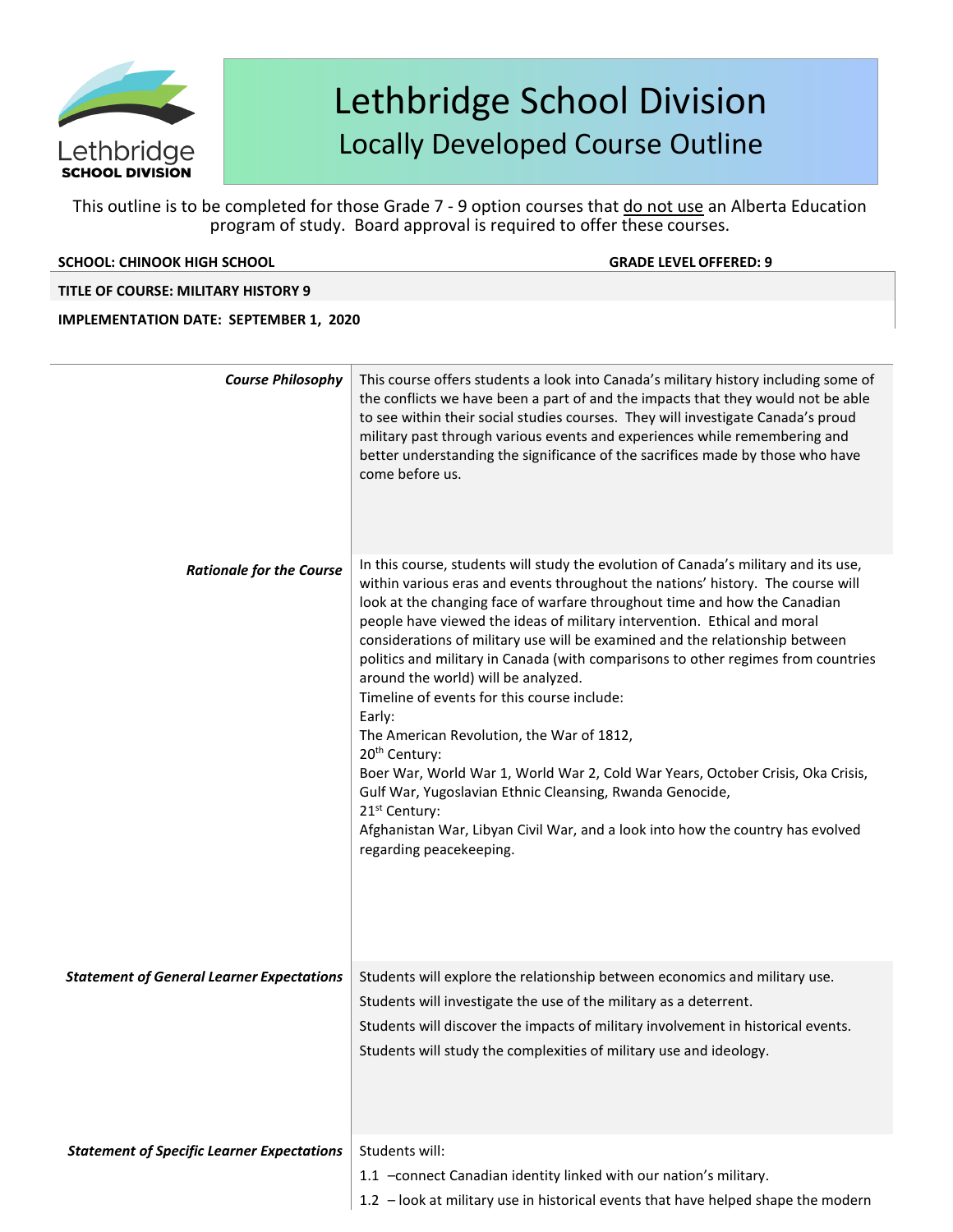|                                                 | Canadian reputation.                                                                                                                                                               |
|-------------------------------------------------|------------------------------------------------------------------------------------------------------------------------------------------------------------------------------------|
|                                                 | 1.3 - Investigate Canadian political ideologies and the differences in how they<br>view military intervention.                                                                     |
|                                                 | 1.4 - Recognize the importance of Remembrance Day and what it means to<br>different stakeholders throughout Canada's past                                                          |
|                                                 | 1.5 - Look at the other side of military intervention by investigating what happens<br>to the people directly affected by military intervention (during the conflict and<br>after) |
|                                                 | 1.6 - Look at military recruiting over the years (strategies, propaganda,<br>indoctrination, conscription, impacts on populations)                                                 |
| <b>Anticipated Enrollment Per Year</b>          | 25-35 Students                                                                                                                                                                     |
| <b>Special Facilities or Equipment Required</b> | Projector, dvd player, digital movies (note: appropriate copyright and performance<br>rights will be secured/adhered to)                                                           |
| <b>Learning Resources to be Used</b>            | Course Materials and experiences (Hopeful) such as visiting our local Royal<br>Canadian Legion; Bomber Command Museum Nanton;                                                      |
| How Will Students be Assessed?                  | Video responses; Formative assessments including journal entries, source-<br>creation; inquiry-based projects and assignments; Summative Exams                                     |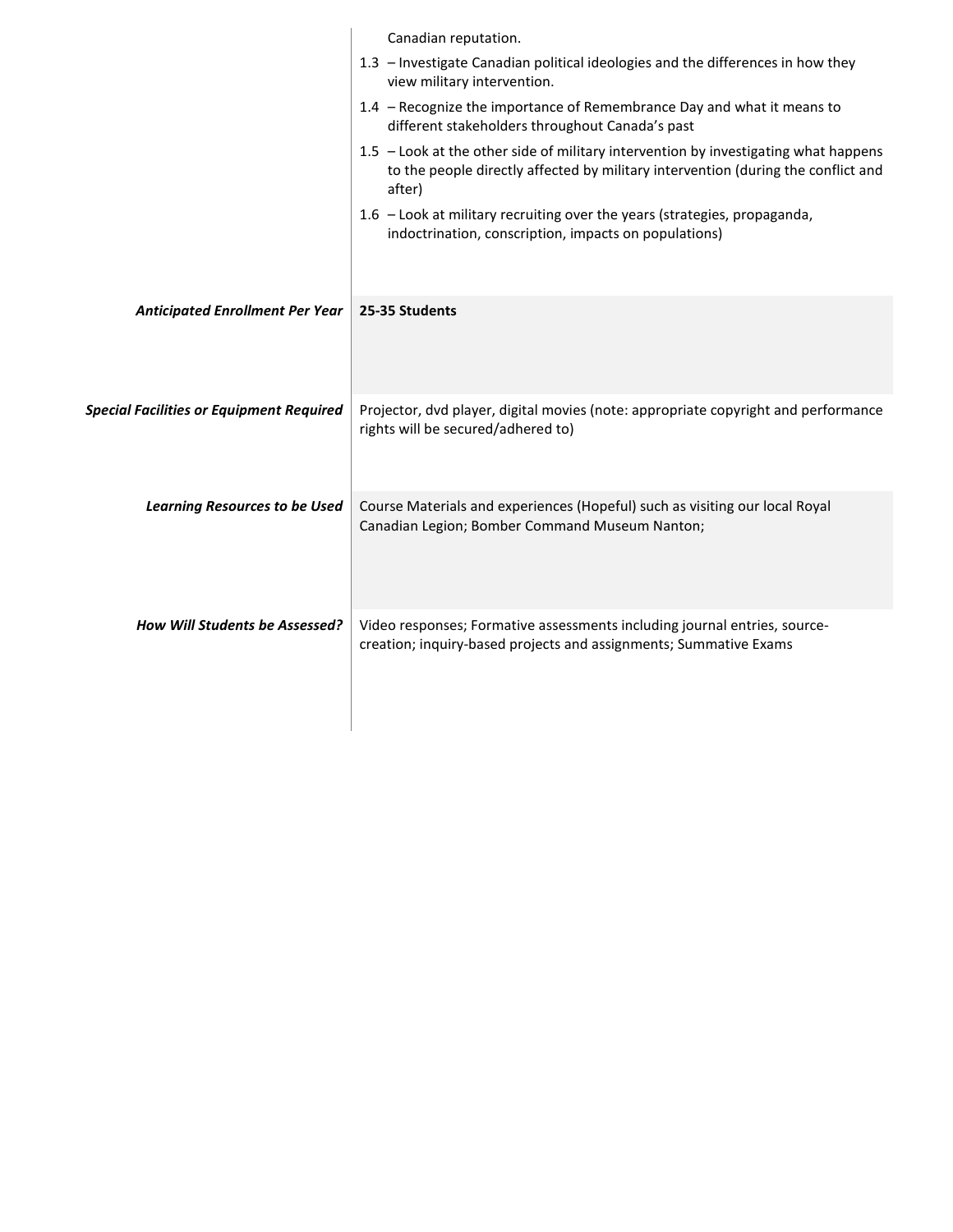

This outline is to be completed for those Grade 7 - 9 option courses that do not use an Alberta Education program of study. Board approval is required to offer these courses.

| <b>SCHOOL: CHINOOK HIGH SCHOOL</b>                | <b>GRADE LEVEL OFFERED:9</b>                                                                                                                                                                                                                                                                                                                                                                                                                                                                                                                                                                                                                                                             |
|---------------------------------------------------|------------------------------------------------------------------------------------------------------------------------------------------------------------------------------------------------------------------------------------------------------------------------------------------------------------------------------------------------------------------------------------------------------------------------------------------------------------------------------------------------------------------------------------------------------------------------------------------------------------------------------------------------------------------------------------------|
| <b>TITLE OF COURSE: SOCCER 9</b>                  |                                                                                                                                                                                                                                                                                                                                                                                                                                                                                                                                                                                                                                                                                          |
| <b>IMPLEMENTATION DATE: SEPTEMBER 1, 2020</b>     |                                                                                                                                                                                                                                                                                                                                                                                                                                                                                                                                                                                                                                                                                          |
| <b>Course Philosophy</b>                          | In this course students will acquire soccer specific skills through a variety of<br>developmentally appropriate movement activities, group work and individual<br>activities. Students will experience and appreciate the health benefits that result<br>from physical activity and interact positively with others.                                                                                                                                                                                                                                                                                                                                                                     |
| <b>Rationale for the Course</b>                   | Soccer is not covered in depth in Phys. Ed programs. Many students do not get<br>the opportunity to experience the game of soccer on their own time. This course<br>provides students with hands on experience involving the game of soccer as well<br>as real life applications when we perhaps extend friendly matches to other schools<br>or organized teams. By the end of the course students will have all the necessary<br>training to experience the game of soccer independently and competently. They<br>may also wish to continue in the leagues offered via the Lethbridge Soccer<br>Association                                                                             |
| <b>Statement of General Learner Expectations</b>  | Students will demonstrate and understanding of the fair play code<br>$\bullet$<br>Students will demonstrate that they will have fun and improved fitness<br>$\bullet$<br>levels<br>Students will demonstrate a knowledge and acceptance of game and<br>team rules<br>Students will demonstrate improved individual skill<br>$\bullet$<br>Students will demonstrate an ability to execute a wider variety of<br>$\bullet$<br>individual and team tactics<br>Students will demonstrate an ability to execute a wider variety of team<br>play situations<br>Students are expected to develop soccer specific skills and knowledge and<br>$\bullet$<br>apply those in class and on the field |
| <b>Statement of Specific Learner Expectations</b> | Students will develop individual skills with emphasis on<br>Throw ins-/ balance/coordination<br>$\circ$<br>dribbling -open and confined space<br>$\circ$<br>Passing- side of foot and instep<br>$\circ$<br>Shooting- long and short range<br>$\circ$<br>trapping- using legs and chest<br>$\circ$<br>goaltending basics<br>O<br>Students will develop an understanding of the use of individual tactics<br>with emphasis on                                                                                                                                                                                                                                                              |

- o Deking- change of pace, shoulder and head fakes, passing and shooting fakes
- o ball possession- control tactics, shielding (ball protection, body protection), closing the gap, loss of possession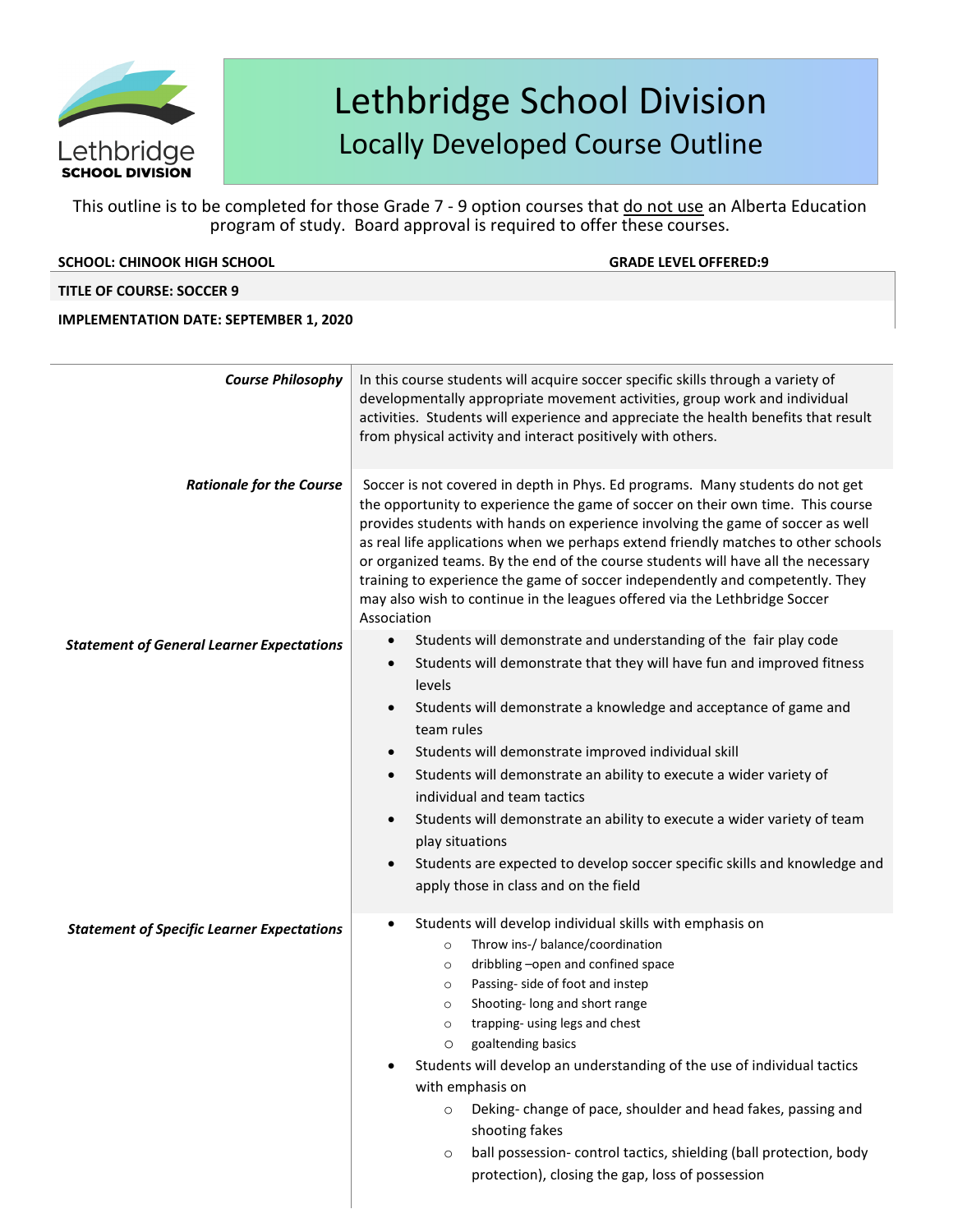|                                                 | Students will develop an understanding of the use of team tactics with<br>$\bullet$                          |  |
|-------------------------------------------------|--------------------------------------------------------------------------------------------------------------|--|
|                                                 | emphasis on                                                                                                  |  |
|                                                 | Give and go<br>$\circ$                                                                                       |  |
|                                                 | Goal side of ball<br>$\circ$                                                                                 |  |
|                                                 | Cross<br>$\circ$                                                                                             |  |
|                                                 | Headman<br>$\circ$                                                                                           |  |
|                                                 | 123 triangle<br>$\circ$                                                                                      |  |
|                                                 | 2/1's<br>$\circ$                                                                                             |  |
|                                                 | Control of midfield<br>$\circ$                                                                               |  |
|                                                 | D zone coverage $-$ use of offsides<br>$\circ$                                                               |  |
|                                                 | Students will develop an understanding of team play systems                                                  |  |
|                                                 | Students will develop an understanding of team rules, procedures, and<br>$\bullet$<br>review fair play code. |  |
| <b>Anticipated Enrollment Per Year</b>          | 20-30 students                                                                                               |  |
| <b>Special Facilities or Equipment Required</b> | Classroom, weight room, soccer pitch, soccer equipment (cleats).                                             |  |
| <b>Learning Resources to be Used</b>            | Soccer Manuals, rule and play books, experienced coach.                                                      |  |
| <b>How Will Students be Assessed?</b>           | All students will be assessed using rubrics, checklists anecdotal records, project<br>assessment.            |  |
|                                                 |                                                                                                              |  |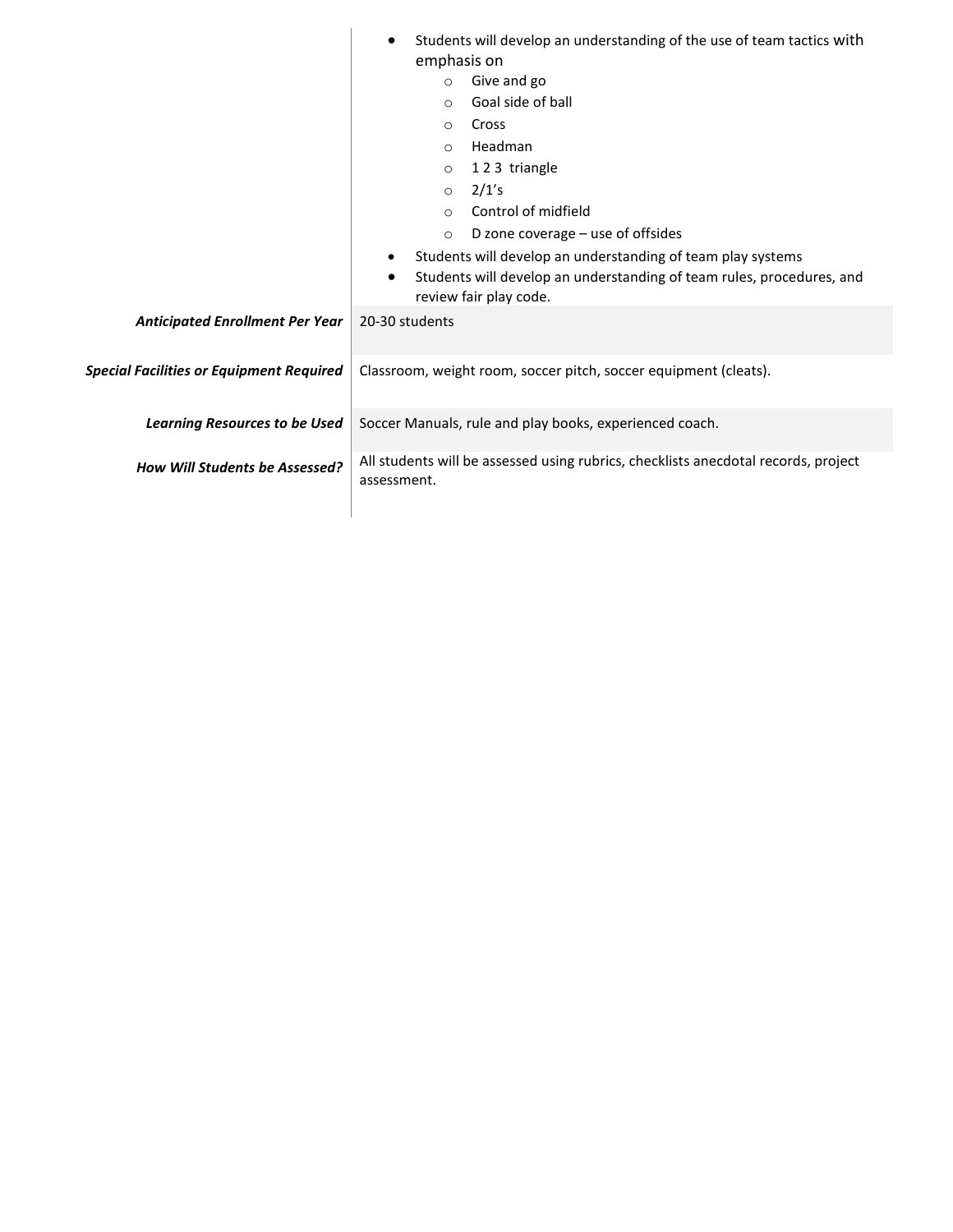

This outline is to be completed for those Grade 7 - 9 option courses that do not use an Alberta Education program of study. Board approval is required to offer these courses.

| program of study. Board approval is required to offer these courses. |                                                                                                                                                                                                                                                                                                                                                                                                                                                                                                                                                                                                                                                                                                                                                                                                                                             |  |
|----------------------------------------------------------------------|---------------------------------------------------------------------------------------------------------------------------------------------------------------------------------------------------------------------------------------------------------------------------------------------------------------------------------------------------------------------------------------------------------------------------------------------------------------------------------------------------------------------------------------------------------------------------------------------------------------------------------------------------------------------------------------------------------------------------------------------------------------------------------------------------------------------------------------------|--|
| <b>SCHOOL: CHINOOK HIGH SCHOOL</b>                                   | <b>GRADE LEVEL OFFERED: 9</b>                                                                                                                                                                                                                                                                                                                                                                                                                                                                                                                                                                                                                                                                                                                                                                                                               |  |
| <b>TITLE OF COURSE: SPORTS MANAGEMENT 9</b>                          |                                                                                                                                                                                                                                                                                                                                                                                                                                                                                                                                                                                                                                                                                                                                                                                                                                             |  |
| <b>IMPLEMENTATION DATE: SEPTEMBER 1, 2020</b>                        |                                                                                                                                                                                                                                                                                                                                                                                                                                                                                                                                                                                                                                                                                                                                                                                                                                             |  |
|                                                                      |                                                                                                                                                                                                                                                                                                                                                                                                                                                                                                                                                                                                                                                                                                                                                                                                                                             |  |
| <b>Course Philosophy</b>                                             | Sports Management 9 will serve to engage students in all elements of sport from<br>beyond the playing surface. Minor officiating, rules, and strategy, as well as the<br>discovery of new and historical sport will all be explored.                                                                                                                                                                                                                                                                                                                                                                                                                                                                                                                                                                                                        |  |
| <b>Rationale for the Course</b>                                      |                                                                                                                                                                                                                                                                                                                                                                                                                                                                                                                                                                                                                                                                                                                                                                                                                                             |  |
|                                                                      | To provide students with the necessary skills and understanding with respect to a<br>variety of sports and their execution beyond the playing surface. Students will<br>learn historical roots, organizational models and investigate minor officiating roles<br>and practices that will help to increase their knowledge base and appreciate the<br>structures and mechanisms which are put in place to run organized sport. Grade 9<br>is a time when students are beginning to diversify all their roles and interests. By<br>introducing and engaging students in aspects and roles of sports outside those of<br>player, students will develop a deeper understanding and appreciation for sports<br>and begin to look at avenues to be involved with sports in multiple ways<br>throughout school as lifelong activities or pastimes. |  |
| <b>Statement of General Learner Expectations</b>                     | Students will                                                                                                                                                                                                                                                                                                                                                                                                                                                                                                                                                                                                                                                                                                                                                                                                                               |  |
|                                                                      | engage in and discover basic rules and organizational practices associated<br>with a variety of sport and games                                                                                                                                                                                                                                                                                                                                                                                                                                                                                                                                                                                                                                                                                                                             |  |
|                                                                      | investigate the roles of officials in a variety of sports                                                                                                                                                                                                                                                                                                                                                                                                                                                                                                                                                                                                                                                                                                                                                                                   |  |
| <b>Statement of Specific Learner Expectations</b>                    |                                                                                                                                                                                                                                                                                                                                                                                                                                                                                                                                                                                                                                                                                                                                                                                                                                             |  |
|                                                                      | Students will                                                                                                                                                                                                                                                                                                                                                                                                                                                                                                                                                                                                                                                                                                                                                                                                                               |  |
|                                                                      | understand the history of a variety sports, identifying common roots and<br>shared common practices                                                                                                                                                                                                                                                                                                                                                                                                                                                                                                                                                                                                                                                                                                                                         |  |
|                                                                      | work to foster understanding of the rules and organization of a variety<br>sports through study and interaction                                                                                                                                                                                                                                                                                                                                                                                                                                                                                                                                                                                                                                                                                                                             |  |
|                                                                      | understand and communicate the impact sport has on our day to day<br>lives in the realms of health and culture                                                                                                                                                                                                                                                                                                                                                                                                                                                                                                                                                                                                                                                                                                                              |  |
|                                                                      | understand and practice a variety of officiating roles in various sports,<br>focusing on minor officiating                                                                                                                                                                                                                                                                                                                                                                                                                                                                                                                                                                                                                                                                                                                                  |  |

Anticipated Enrollment Per Year | 20-30 students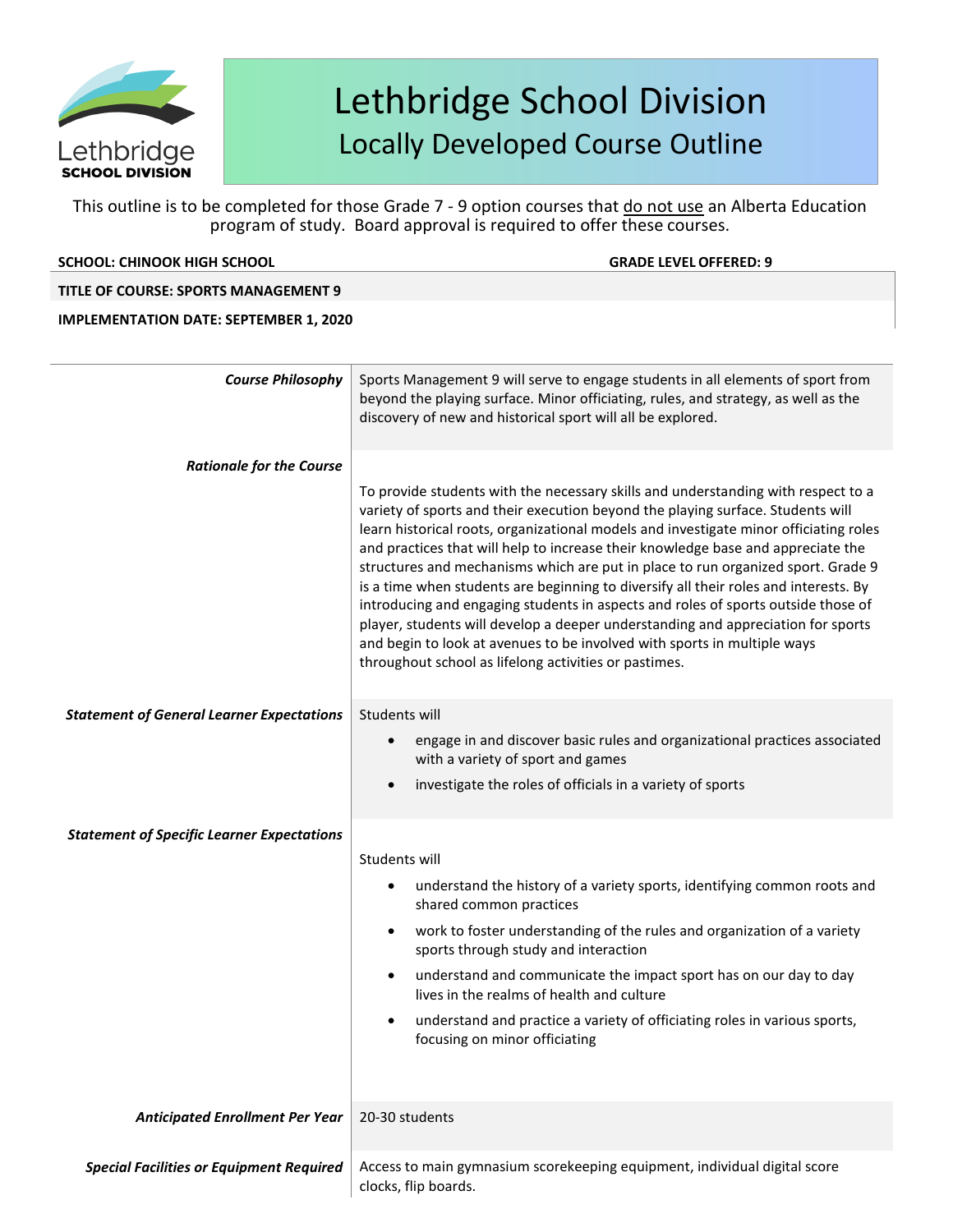| <b>Learning Resources to be Used</b> | Locally developed presentations re: rules and guidelines for each sport/activity,<br>along with locally curated assignments and projects. Officiating<br>equipment/documents.      |
|--------------------------------------|------------------------------------------------------------------------------------------------------------------------------------------------------------------------------------|
| How Will Students be Assessed?       | Students will be assessed through a variety of individual and group-based projects<br>and assignments, as well as minor quizzes and self-assessed participation and<br>engagement. |

 $\begin{array}{c} \hline \end{array}$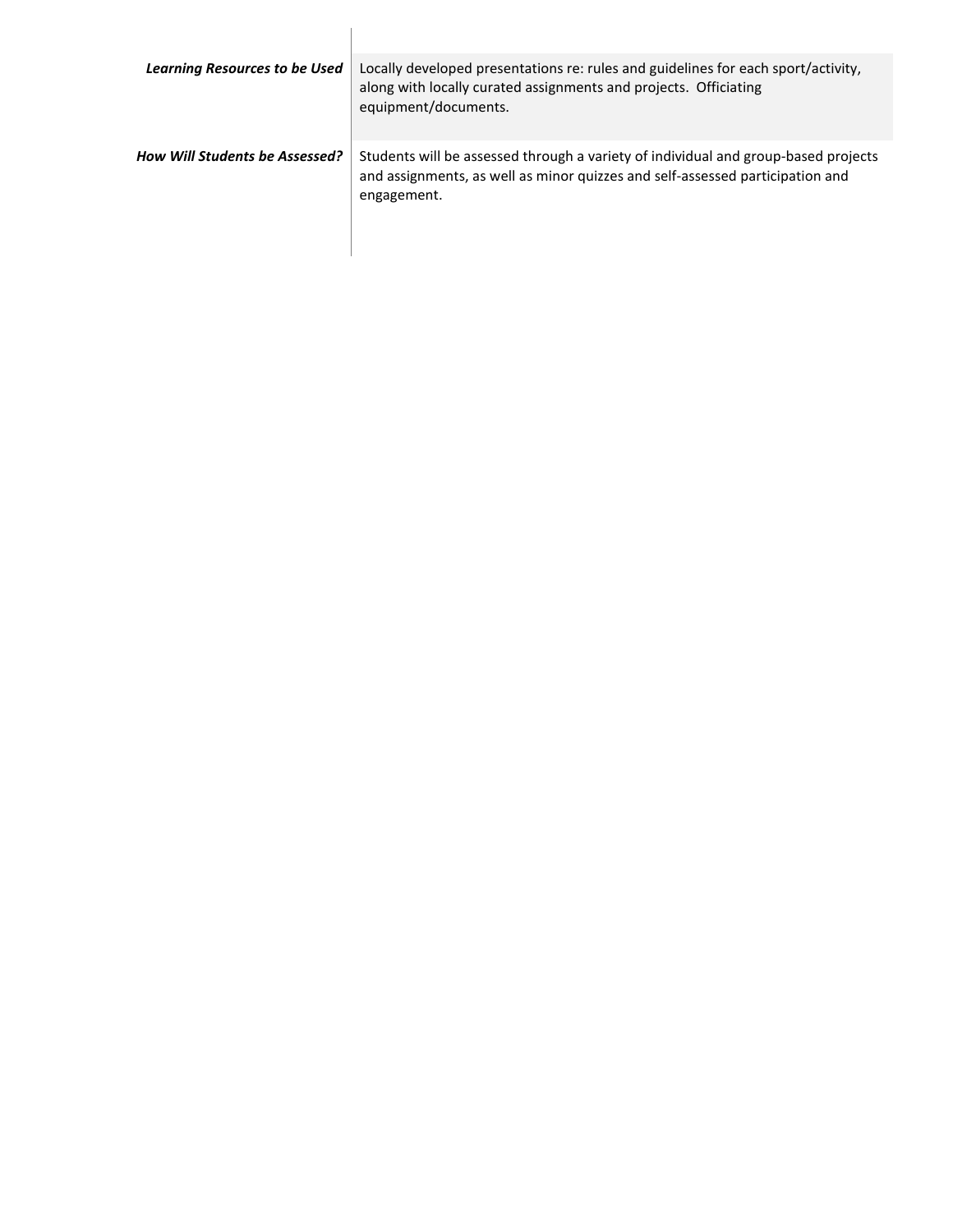

This outline is to be completed for those Grade 7 - 9 option courses that do not use an Alberta Education program of study. Board approval is required to offer these courses.

| <b>SCHOOL: CHINOOK HIGH SCHOOL</b> | <b>GRADE LEVEL OFFERED: 9</b> |
|------------------------------------|-------------------------------|
|                                    |                               |

### **TITLE OF COURSE: YOGA 9**

### **IMPLEMENTATION DATE: SEPT 1, 2020**

| <b>Course Philosophy</b>                          | Yoga 9 is an introductory study of yoga. This course will allow students to<br>experience the postures (asana), breathing techniques and relaxation techniques<br>of a yoga practice. It will help students to understand and support their own<br>unique needs, limitation and growth within their own bodies. They will acquire a<br>basic understanding of anatomy and physiology as it pertains to their practice, and<br>explore the historical roots of yoga as an art, science and philosophy                                                                                                                                                                                                                                                                                         |
|---------------------------------------------------|----------------------------------------------------------------------------------------------------------------------------------------------------------------------------------------------------------------------------------------------------------------------------------------------------------------------------------------------------------------------------------------------------------------------------------------------------------------------------------------------------------------------------------------------------------------------------------------------------------------------------------------------------------------------------------------------------------------------------------------------------------------------------------------------|
| <b>Rationale for the Course</b>                   | Managing stress and anxiety is part of the daily life of a student in the word today,<br>and yoga is a way to help manage these through conscious exercise of the mind<br>and body. The physical and mental benefits for students who participate fully in<br>the Yoga 9 course are as follows:<br>The Physical benefits of Yoga include: improved muscle tone, strength,<br>flexibility, balance, weight control, detoxification of muscles and organs,<br>reduced tension, deep relaxation, and an improved energy level.<br>Mental benefits include: improved concentration, self-awareness, self-<br>٠<br>acceptance, and compassion as well as the development of will - power<br>and stress management. Proper body alignment and breathing will be a<br>key focus during this course. |
| <b>Statement of General Learner Expectations</b>  | Students will investigate through active participation the fundamentals of Yoga<br>including an understanding of the history, physical movements, mental exercises,<br>and development of routine. Students will understand the health benefits of this<br>practice and their effect on well being.                                                                                                                                                                                                                                                                                                                                                                                                                                                                                          |
| <b>Statement of Specific Learner Expectations</b> | <b>Students will:</b>                                                                                                                                                                                                                                                                                                                                                                                                                                                                                                                                                                                                                                                                                                                                                                        |
|                                                   | Experience postures (asanas), breathing techniques and relaxation techniques<br>1.<br>of a yoga practice, and the benefits thereof.<br>Develop an understanding of their own unique needs, limitations and growth<br>2.                                                                                                                                                                                                                                                                                                                                                                                                                                                                                                                                                                      |
|                                                   | through yoga.<br>Develop the skills and knowledge to independently maintain a regular yoga                                                                                                                                                                                                                                                                                                                                                                                                                                                                                                                                                                                                                                                                                                   |
|                                                   | 3.<br>practice.                                                                                                                                                                                                                                                                                                                                                                                                                                                                                                                                                                                                                                                                                                                                                                              |
|                                                   | Acquire and apply a basic understanding anatomy and physiology that is<br>4.<br>relevant to yoga.                                                                                                                                                                                                                                                                                                                                                                                                                                                                                                                                                                                                                                                                                            |
|                                                   | Explore the historical roots of yoga as an art, science and philosophy.<br>5.                                                                                                                                                                                                                                                                                                                                                                                                                                                                                                                                                                                                                                                                                                                |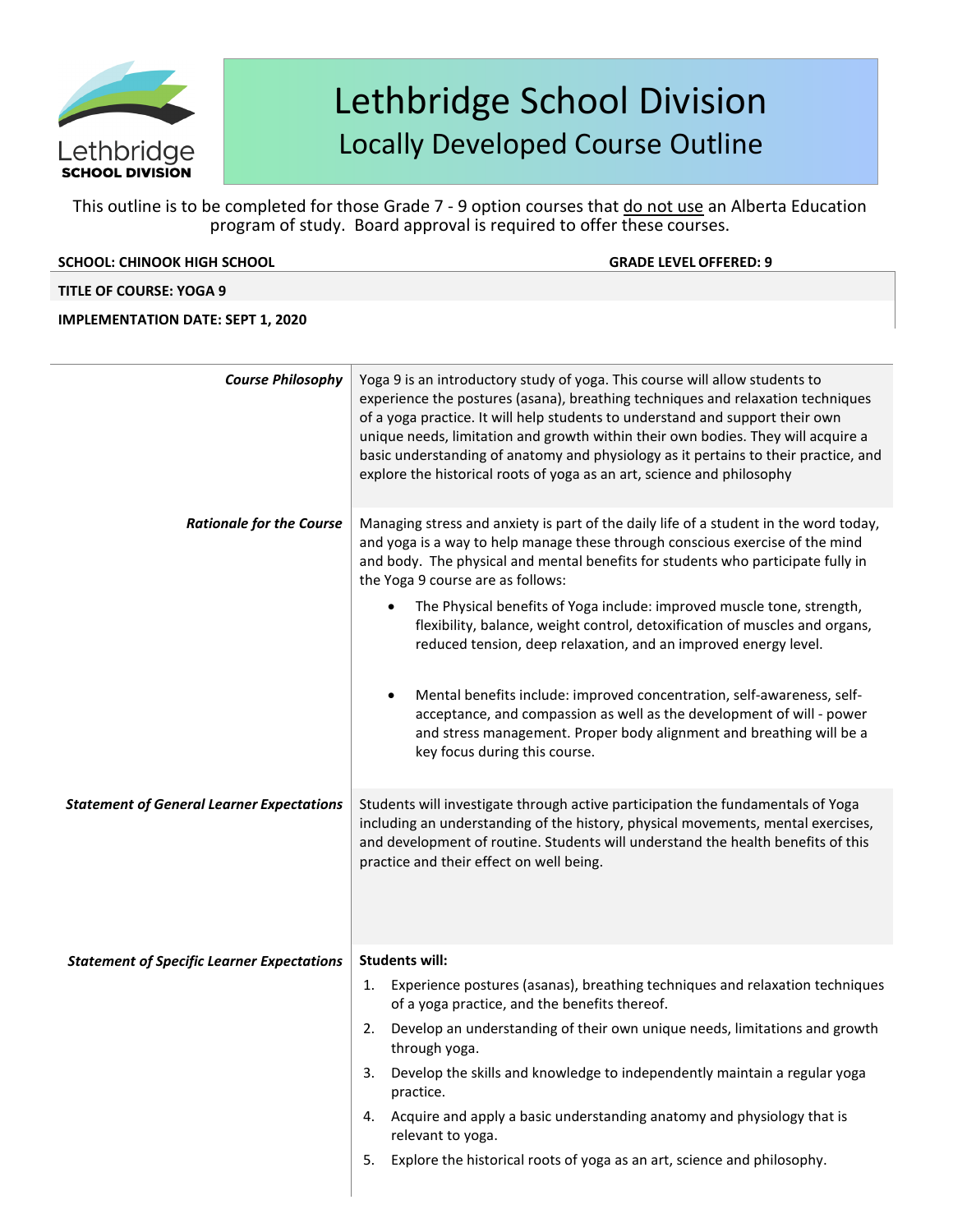| <b>Anticipated Enrollment Per Year</b>          | 60 students                                                                           |
|-------------------------------------------------|---------------------------------------------------------------------------------------|
| <b>Special Facilities or Equipment Required</b> | Yoga mats, blocks, and straps                                                         |
|                                                 | Yoga mat cleaner + clothes or sponges                                                 |
|                                                 | Cleared space to accommodate students (ie: dance studio, multipurpose room or<br>gym) |
| <b>Learning Resources to be Used</b>            | Trained Yoga Instructor, digital materials as required.                               |
| How Will Students be Assessed?                  | In Class Work: (preparedness, participation, reliabilityetc)<br>80%                   |
|                                                 | Written assignments: history, anatomy, self-reflection 20%                            |
|                                                 | Total:<br>100%                                                                        |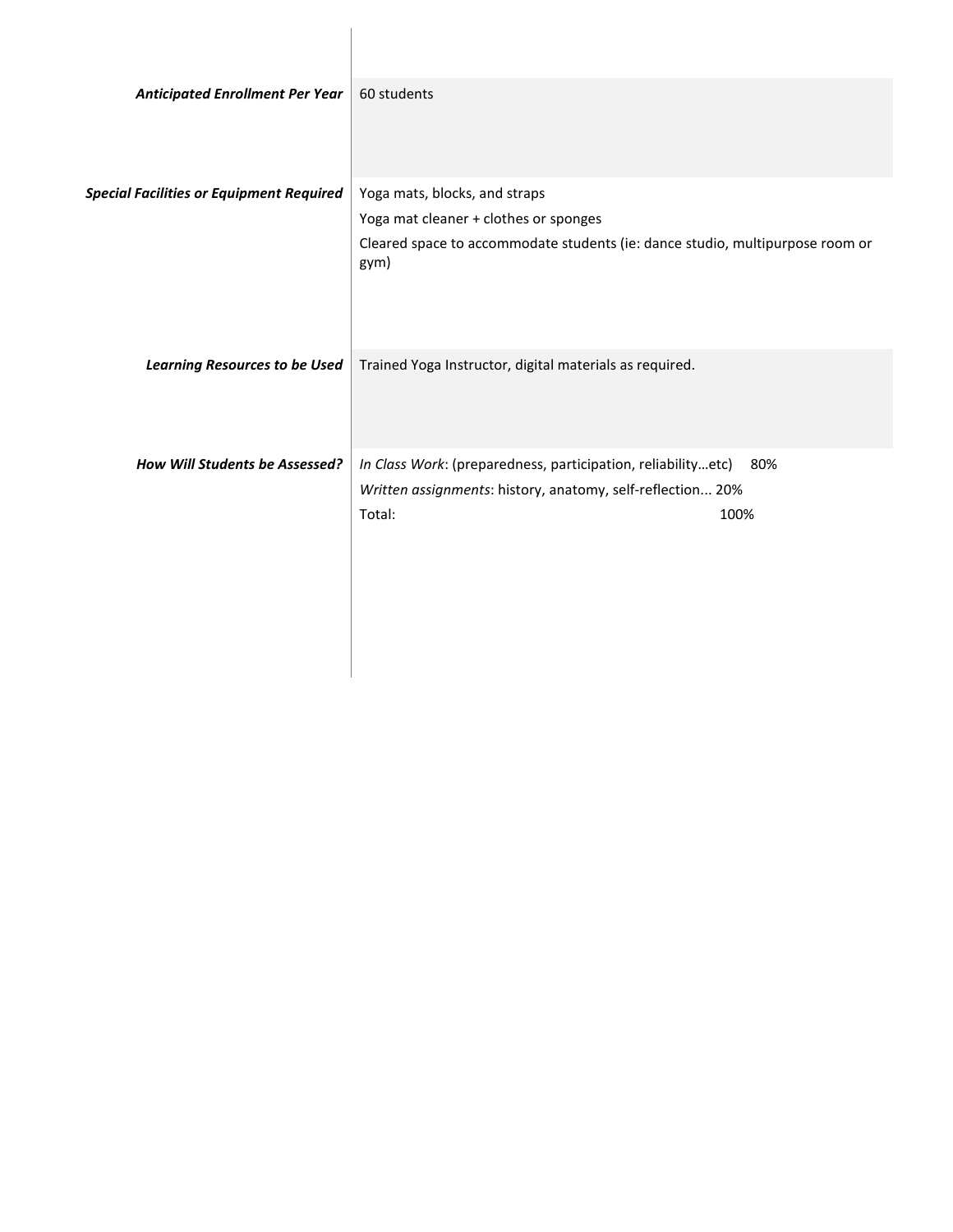

### This outline is to be completed for those Grade 7 - 9 option courses that do not use an Alberta Education program of study. Board approval is required to offer these courses.

| program of study. Board approval is required to offer these courses. |                                                                                                                                                                                                                                                                                                                                                                                                                                                                                                                                                                                                                                                                                                                                                                                   |  |
|----------------------------------------------------------------------|-----------------------------------------------------------------------------------------------------------------------------------------------------------------------------------------------------------------------------------------------------------------------------------------------------------------------------------------------------------------------------------------------------------------------------------------------------------------------------------------------------------------------------------------------------------------------------------------------------------------------------------------------------------------------------------------------------------------------------------------------------------------------------------|--|
| <b>SCHOOL: WINSTON CHURCHILL HIGH SCHOOL</b>                         | <b>GRADE LEVEL OFFERED:</b><br>9                                                                                                                                                                                                                                                                                                                                                                                                                                                                                                                                                                                                                                                                                                                                                  |  |
| TITLE OF COURSE: ENGLISH IB PREP                                     |                                                                                                                                                                                                                                                                                                                                                                                                                                                                                                                                                                                                                                                                                                                                                                                   |  |
| <b>IMPLEMENTATION DATE: SPRING 2021</b>                              |                                                                                                                                                                                                                                                                                                                                                                                                                                                                                                                                                                                                                                                                                                                                                                                   |  |
| <b>Course Philosophy</b>                                             | To offer grade 9 students an opportunity to begin to appreciate the artistry of<br>literature and develop the ability to reflect critically on their reading, introducing<br>students to literary analysis through both oral and written communication.                                                                                                                                                                                                                                                                                                                                                                                                                                                                                                                           |  |
| <b>Rationale for the Course</b>                                      | As we are no longer offering Honours we would like to offer an academic option<br>that might interest grade 9 students who are thinking about heading into IB.<br>Students are welcome to move on into IB without this course.                                                                                                                                                                                                                                                                                                                                                                                                                                                                                                                                                    |  |
| <b>Statement of General Learner Expectations</b>                     | Through exposure to diverse written and visual texts, students will:<br>Explore strengths and set appropriate goals for growth.<br>1.<br>Develop skills that enhance textual analysis within an IB framework.<br>2.<br>Represent their views and beliefs in a respectful environment.<br>3.                                                                                                                                                                                                                                                                                                                                                                                                                                                                                       |  |
| <b>Statement of Specific Learner Expectations</b>                    | Acquire:<br>Identify personal strengths. Identify areas for growth. Recognize and<br>consider the ethics of choices and actions<br>Apply:<br>Analyze how audience and purpose affect the structure and content of texts<br>Analyze the impact of language changes on interpretation of texts<br>Demonstrate an awareness of how language and meaning are shaped by<br>٠<br>culture and context<br>Engage with issues of personal and global significance<br>Explore and explain how interactions with others and with oral, print and<br>other media texts affect personal understandings<br>Explain preferences for texts and genres by particular writers, artists,<br>storytellers and filmmakers<br>Discuss how interpretations of the same text might vary, according to the |  |
|                                                                      | prior knowledge and experiences of various readers<br>Use previous reading experiences, personal experiences and prior<br>knowledge as a basis for reflecting on and interpreting ideas encountered<br>in texts<br>Identify explicit and implicit ideas and information in texts; listen and<br>respond to various interpretations of the same text                                                                                                                                                                                                                                                                                                                                                                                                                               |  |

Experience oral, print and other media texts from a variety of cultural